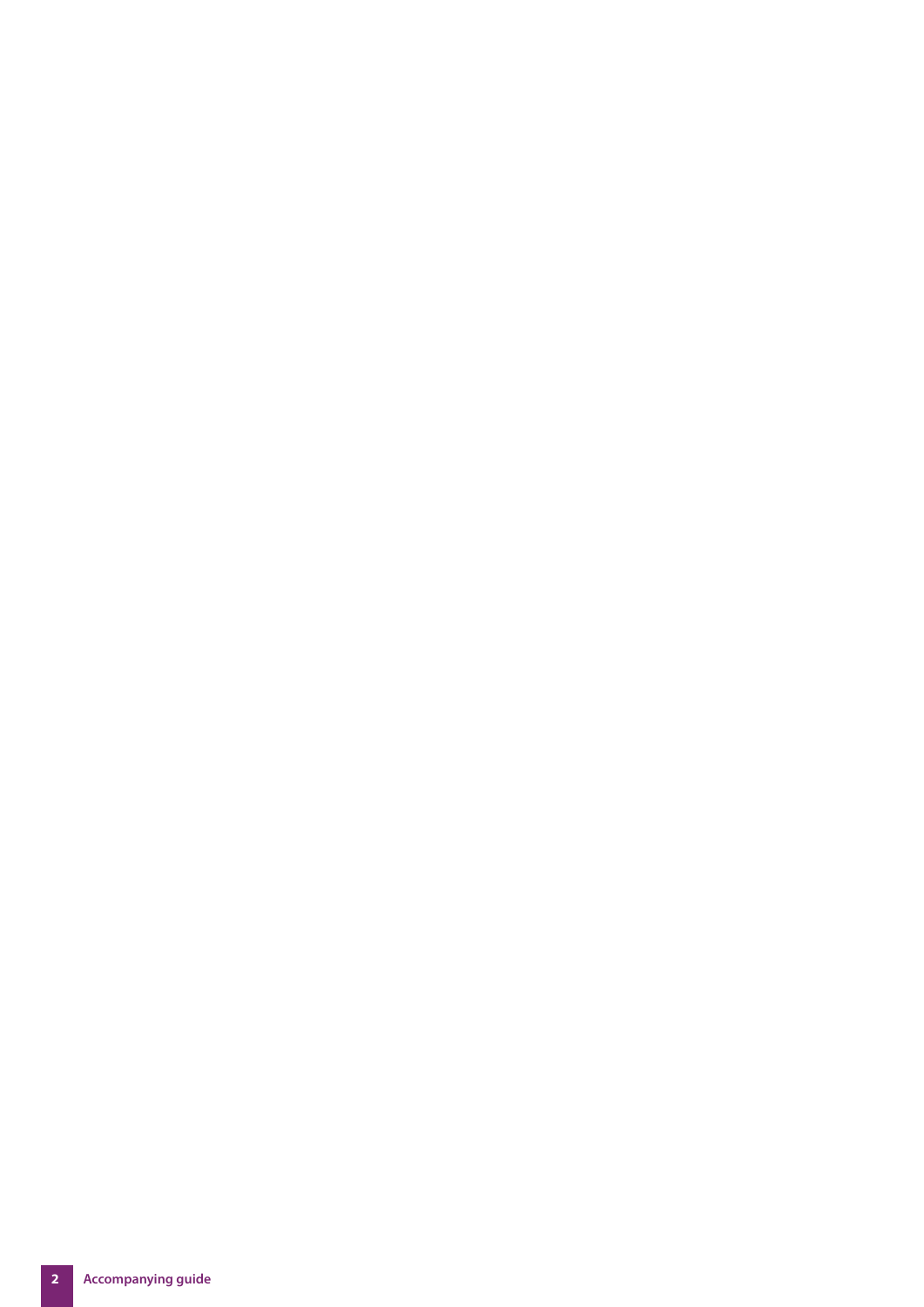# **Table of contents**

| 04 | <b>Introduction</b>                  |                                                                                                      |
|----|--------------------------------------|------------------------------------------------------------------------------------------------------|
| 06 | <b>Art. 1</b>                        | Right to dignity, physical and mental<br>integrity, freedom and security                             |
| 09 | <b>Art. 2</b>                        | Right to self determination                                                                          |
| 13 | <b>Art. 3</b>                        | Right to privacy                                                                                     |
| 17 | Art. 4                               | Right to high quality and tailored care                                                              |
| 22 | <b>Art. 5</b>                        | Right to personalised information, advice and<br>informed consent                                    |
| 25 | Art. 6                               | Right to continued communication, participation<br>in society and cultural activity                  |
| 29 | <b>Art. 7</b>                        | Right to freedom of expression and freedom of<br>thought/conscience: convictions, beliefs and values |
| 31 | Art. 8                               | Right to palliative care and support, and respect<br>and dignity in dying and in death               |
| 35 | Art. 9                               | Right to redress                                                                                     |
| 38 | <b>Art. 10</b>                       | Your Responsibilities                                                                                |
| 41 | <b>Check list of recommendations</b> |                                                                                                      |
| 45 | <b>Glossary</b>                      |                                                                                                      |
| 47 | For more information                 |                                                                                                      |

AN MARKA MARKA MARKA MARKA MARKA MARKA MARKA MARKA MARKA MARKA MARKA MARKA MARKA MARKA MARKA MARKA MARKA MARKA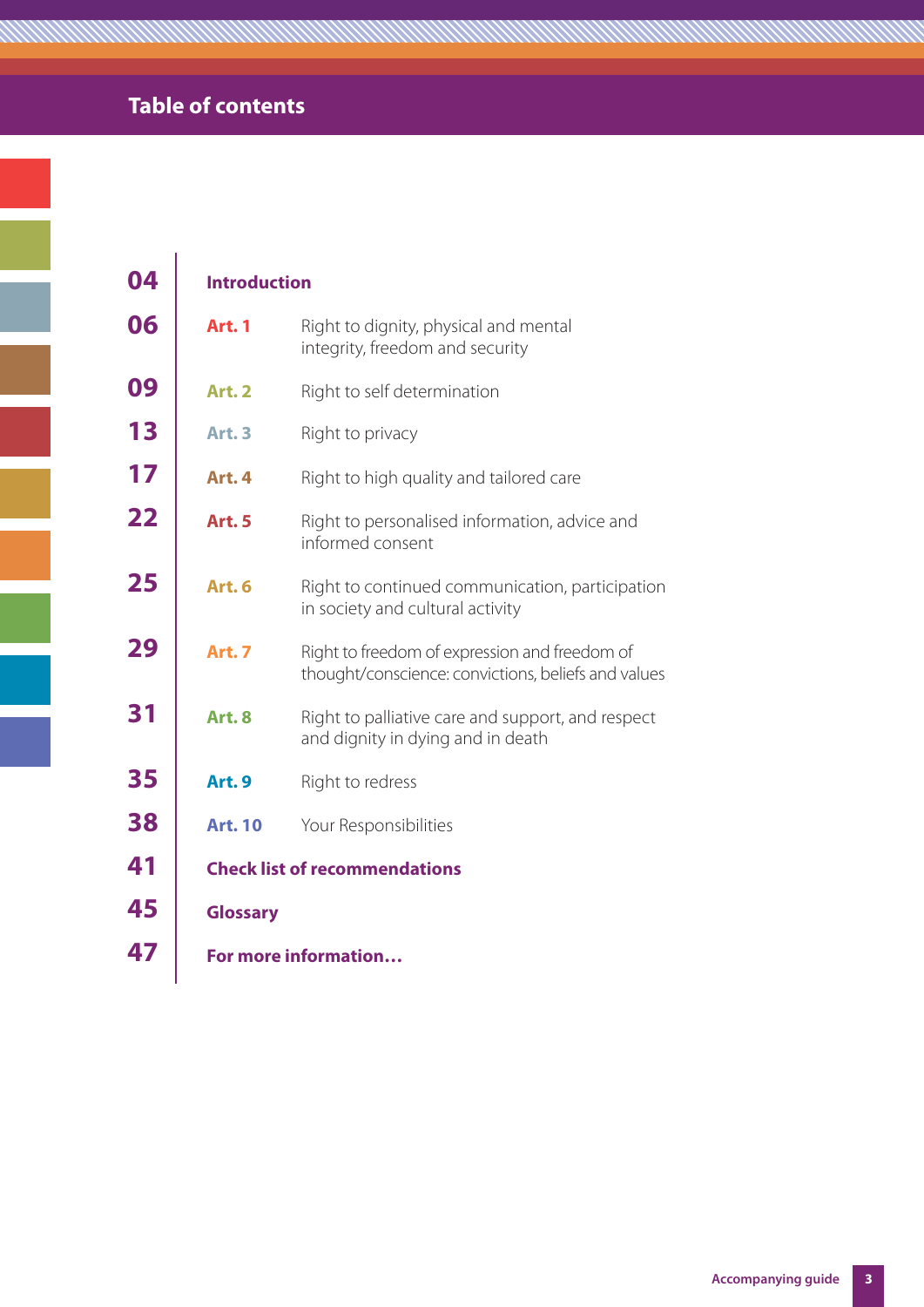# ায়।<br>মাতৃ বিভিন্ন বিভিন্ন সম্পৰ্ক সম্পৰ্ক সম্পৰ্ক সম্পৰ্ক সম্পৰ্ক সম্পৰ্ক সম্পৰ্ক সম্পৰ্ক সম্পৰ্ক সম্পৰ্ক সম্<br>ৰাষ্ট্ৰ সম্পৰ্ক সম্পৰ্ক সম্পৰ্ক সম্পৰ্ক সম্পৰ্ক সম্পৰ্ক সম্পৰ্ক সম্পৰ্ক সম্পৰ্ক সম্পৰ্ক সম্পৰ্ক সম্পৰ্ক সম্পৰ্

#### **· Elder abuse**

Elder abuse is defined by the World Health Organisation (WHO) as "a single, or repeated act, or lack of appropriate action, occurring within any relationship where there is an expectation of trust which causes harm or distress to an older person"'. Elder abuse often remains unnoticed and is seldom reported. It can be intentional or unintentional and covers not only physical abuse, but also psychological and emotional, sexual, financial, pharmaceutical abuse, and neglect. The denial of civic rights, discrimination on the ground of age and ageist attitudes are also considered to be forms of elder abuse. Unlike financial and sexual abuse which are always intentional, unintentional abuse often results from a lack of understanding of the older person's needs and feelings and the carer's difficulty in reconciling the older person's needs and wishes with one own's private and professional demands.

#### **· Risk prevention**

Although there are huge discrepencies in eldercare among European Union countries, today in most countries, the majority of older dependent people are still cared for by informal carers (i.e. relatives, friends, neighbours). Informal carers often face a high risk of burn-out and social exclusion due to the physical and psychological demands put on them. Professional carers are also often put under huge pressure and are not always offered the training and support they need to perform their work under good conditions. Actions to tackle elder abuse must therefore take on board carers' needs and the difficult challenges faced by all those – formal and informal carers - who devote significant parts of their lives to care for dependent elders, as their needs and the challenges they face constitute important risk factors. It is the duty of public authorities - together with the care providers - to protect all those who become dependent on others for their daily needs and to enable them to live a dignified life until the very end of their lives. Such measures must go hand in hand with measures to protect and support both formal and informal carers by offering them decent working and living conditions and acknowledging and valuing the huge contribution they make to the community.

#### **· The European Charter of Rights and Responsibilities of Older People in need of Long-term care and Assistance**

With the support of the European DAPHNE III Programme, a group of partners from 10 countries led by AGE have developed a European Charter of Rights and Responsibilities of Older People in need of Long-Term Care<sup>2</sup> as part of their EUSTACEA project. With this Charter, the EUSTACEA partners seek to set up a common reference framework that can be used across the European Union to promote the wellbeing and dignity of older dependent people. This accompanying guide complements the Charter and is addressed more specifically to older people's carers, long-term care providers, social services and policy makers. It includes suggestions and recommendations as to how the Charter can be implemented.

1

See WHO website: http://www.who.int/ageing/projects/elder\_abuse/en/index.html.

<sup>&</sup>lt;sup>2</sup> http://www.age-platform.eu/images/stories/22204\_AGE\_charte\_europeenne\_EN\_v4.pdf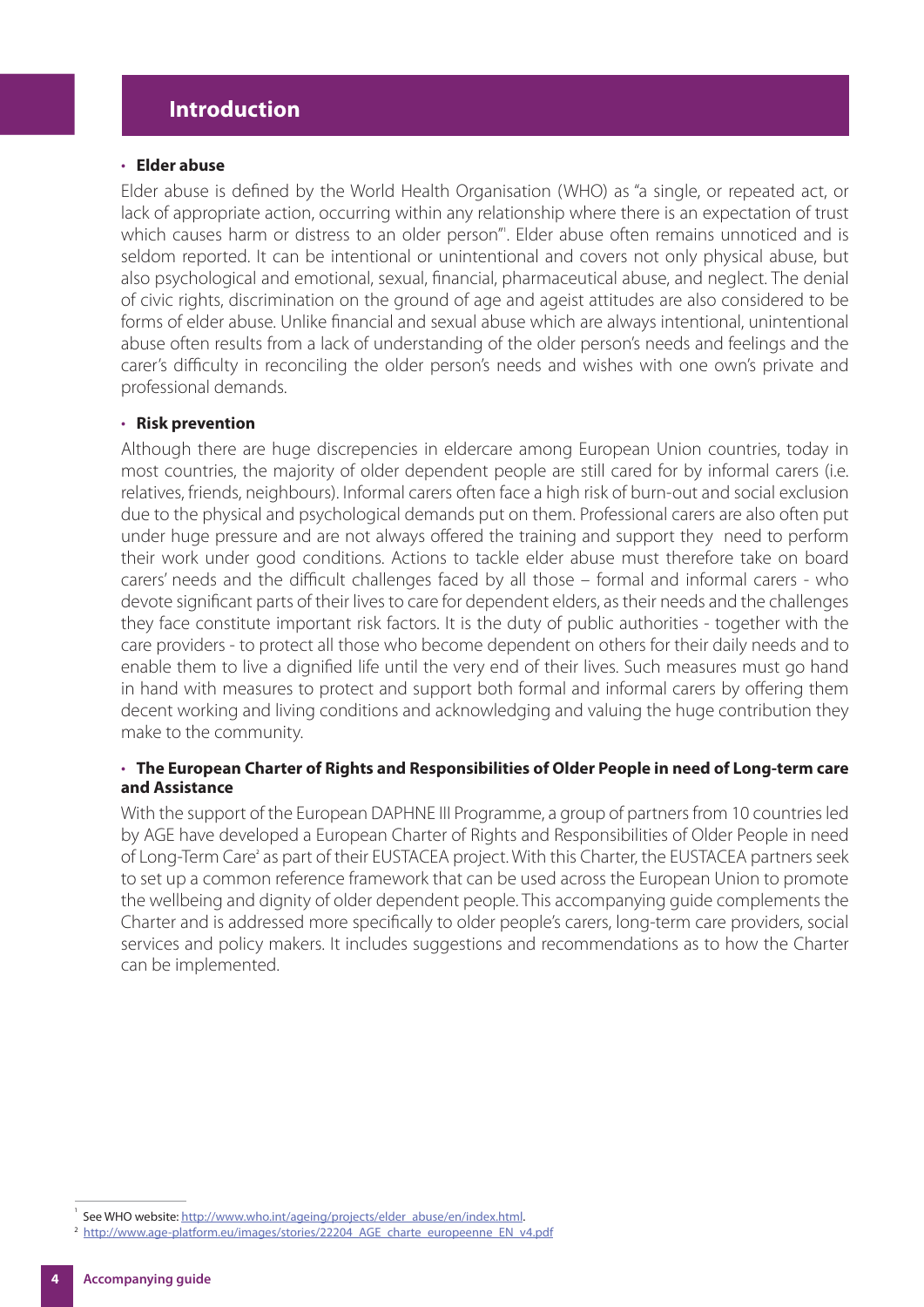#### **· How is the guide organised?**

This accompanying guide addresses each of the rights included in the European Charter. It explains what they mean and how they can be translated into practice. For each article the guide provides detailed information to different target groups and presents solutions and concrete examples from across the European Union.

The guide does not aim to replace but rather to complement and support existing initiatives which are already implemented in many countries of the European Union. The solutions provided in this guide are only examples of what can be done and need to be adapted to each national legal, social and cultural context and to each individual's history and needs.

#### **· How to use this guide?**

A colour has been assigned to each target group: policy makers, informal carers, professional carers, social services, LTC service providers and older people's organisations. These colours are used to highlight information and sections that may be most relevant for these groups. Recommendations are sometimes addressed to several groups, as for example for service providers, caregivers and older people's organisations.

- **PM**▧ **Policy makers:** this group includes decision-makers at all levels (European, national, local) who are responsible for the financing, organisation and monitoring of eldercare services. They have the power to legislate on quality standards and are responsible for inspection, enforcement and sanctions.
	- **IC**▧ **Informal carers:** they include mainly relatives, but also close friends, neighbours, and community volunteers. In some countries, informal carers include undeclared migrants providing care at home to dependent older persons.
- **PC**  $\mathbb{S}$  **Professional carers:** paid home, community and residential care staff.
- **SS**▧ **Social Services:** Local agencies responsible for ensuring that older people have access to the services they need.
- **SP** Service providers: public, private non-profit and commercial agencies delivering services to older people in need of long-term care in institutional, community or homecare settings.
- **OP**▧ **Older people's organisations:** associations whose mission is to advance the interests of older people.

A **checklist of recommendations** for each target group is available at the end of the guide summarising the different recommendations addressed to them.

**A glossary** of the main key words used in this guide is also available at the end of the document.

Some **good practices** are presented in the guide, but a more exhaustive list and further contact details (addresses, telephone numbers) can be found on AGE Platform Europe's website, at the following link:

http://www.age-platform.eu/en/age-policy-work/quality-care-standards-and-elder-abuse/1077 good-practices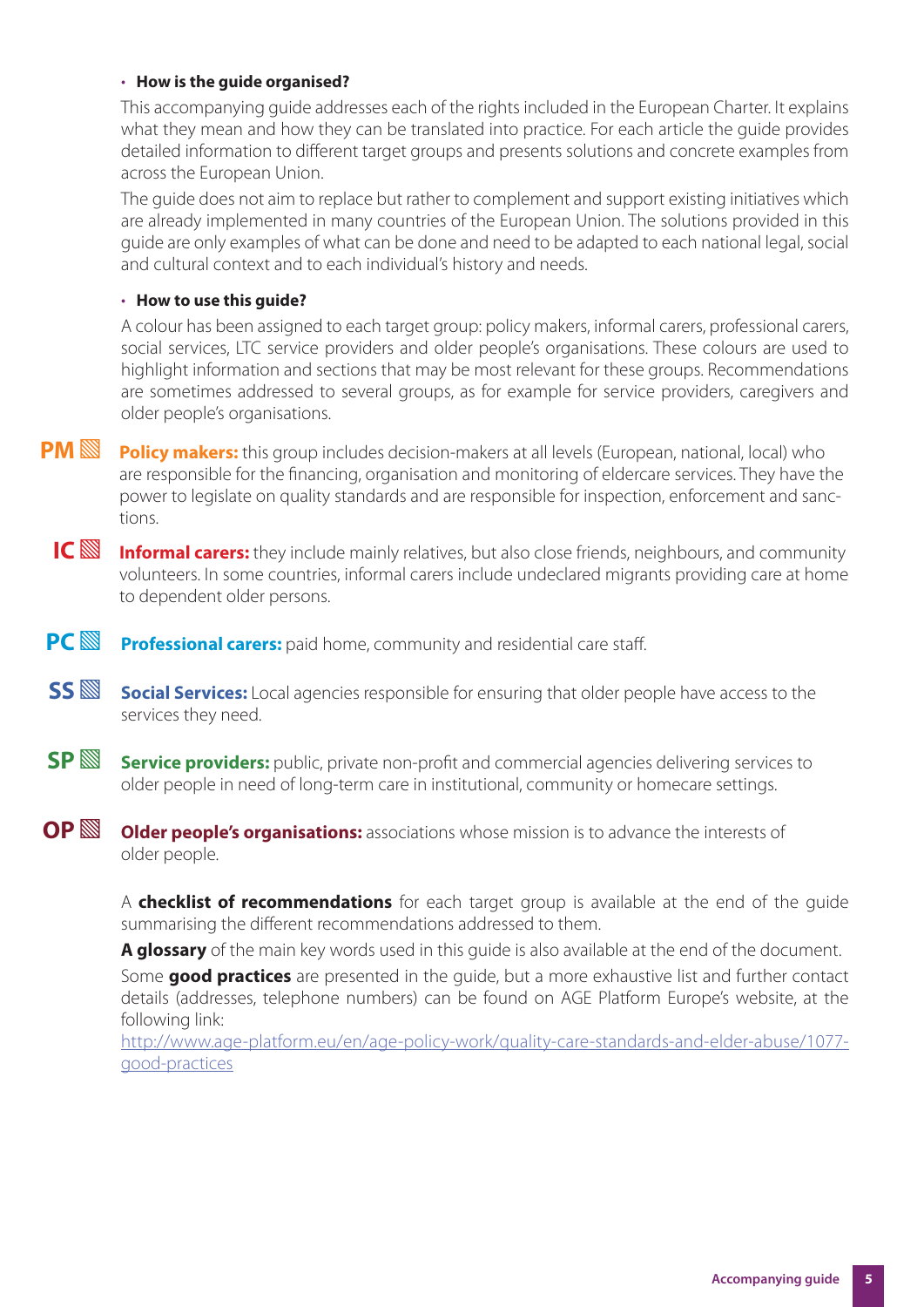# █**1 Right to dignity, physical and mental integrity, freedom and security Right to dignity, physical and mental integrity, freedom and security**

### **The Charter states that…**

As you grow older and may come to depend on others for support and care, you continue to have the right to respect for your human dignity, physical and mental wellbeing, freedom and security.

"I am not hungry, the only thing I would eat is the yoghurt but I can't open it, so I leave it."

"I know that I shouldn't give him money each time he comes, but I feel so lonely…"

" Don't worry about those bruises, it must be because she doesn't have a good balance and bumps into furniture."

Because they happen to older people, such situations are often not considered to be abuse but rather unfortunate consequences of getting old. When an older person looses her/his autonomy, s/he becomes more vulnerable to violence and mistreatment. Without awareness of their rights, older persons cannot know that they are being abused or discriminated against or how to respond appropriately and seek help when they are faced with difficult or distressing situations.

# █**Recommendations to…**

#### **PC**▧**IC**▧ **Caregivers should be aware that they have a key role in protecting older dependent persons from abuse**

Both informal and formal carers must learn to recognise situations where older people can be at risk of elder abuse and should be aware that it is their duty to protect the care recipient's wellbeing, and enable them to feel secure and confident. "Care home workers and support workers have a key role in recognising and protecting people from abuse. They have a responsibility to the people for whom they provide the care, to minimize both the likelihood of abusive situations occurring and the effects that it can have, and to contribute to monitoring anyone who may be considered to be 'at risk."<sup>3</sup>

## **PC**▧**IC**▧ **Check if your practices are the right ones**

Caregivers should check that their practices meet anti-discrimination and dignity guidelines. They should be able to advise their clients and families on how to make a formal complaint, including information on appropriate organisations to contact for information, advice and guidance and how to follow the complaint. While it can be difficult to detect the emotional and psychological signs of abuse, any sign of anxiety should be considered as a serious problem, in particular when the person suffers from dementia.

<sup>3</sup> From "Domiciliary care: national minimum standards, regulations", UK Department of Health, 2003

http://www.dh.gov.uk/prod\_consum\_dh/groups/dh\_digitalassets/@dh/@en/documents/digitalasset/dh\_4083671.pdf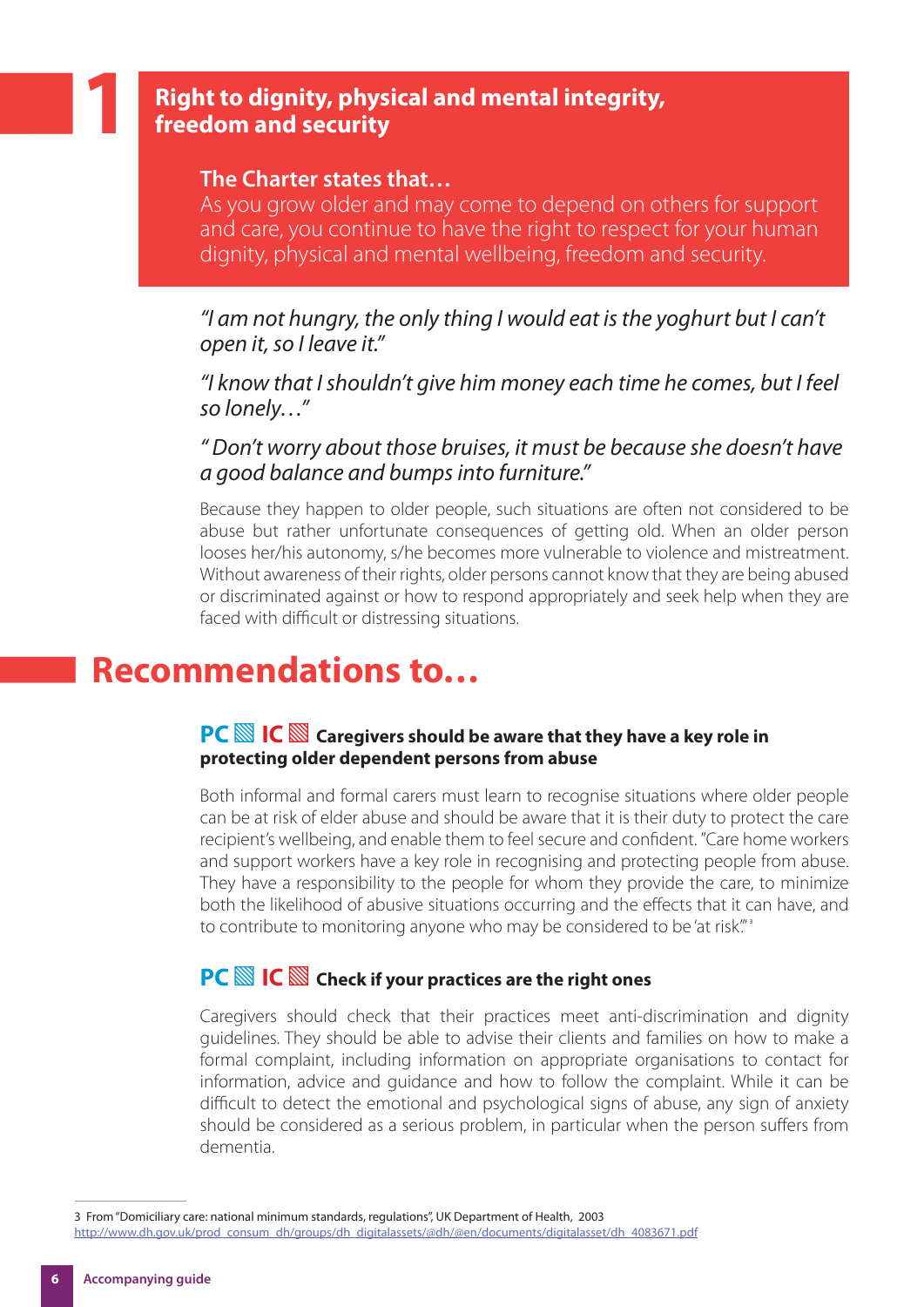#### **PM**▧ **Develop a systematic process to prevent abuse and take complaints into account**

Each service or institution should develop a step-by-step procedure to raise awareness of risks factors and help caregivers or other staff know what they have to do when they suspect or witness elder abuse. Complaints have to be taken seriously and both the older person and the person reporting elder abuse must be protected from any negative repercussions. Initial training programmes and refresher courses for formal and informal caregivers must integrate systematically the ability to observe, detect and handle even the most "invisible" types of elder abuse and discrimination. These trainings should involve a wide range of stakeholders such as caregivers, elder abuse helplines, doctors or the police.

# **PM**▧**SP**▧**SS**▧**OP**▧ **Raise awareness on elder abuse**

Unlike child abuse or domestic violence against women, elder abuse is still taboo. Public authorities, service providers and older people's organisations must break the taboo and raise awareness of the fact that figthing elder abuse and promoting the wellbeing and dignity of older dependent people is a duty shared by all, public authorities, service providers, relatives, neighbours and friends of dependent older persons.

### **PM**▧**SP**▧**SS**▧**OP**▧ **Provide information on where to call for support**

Older people and carers must receive information on how to report a situation of elder abuse and where to call for support. This information should be provided through widely available leaflets, dedicated websites in plain language and helplines. Information should also explain how a person can access the social benefits and assistance they are entitled to. A staff member can be designated to help persons in residential care settings access this information. This is particularly important for migrants who need help to understand the health and social care system of their host country and may face language barriers.

#### **PM**▧**SP**▧**SS**▧**OP**▧ **Cooperate with a wide range of stakeholders**

It is important to mobilise all those committed to promote the wellbeing and dignity of older people.

#### **PM**  $\mathbb{S}$  Create a public body responsible for anti-discrimination and the fight **against elder abuse**

A public body should be available for citizens to react to any form of discrimination and abuse, such as an Ombudsman or a public agency fighting against discrimination and abuse. This public body must cover age discrimination on all grounds: employment, health services, social services, etc. and must cover a broad definition of abuse: physical, sexual, psychological, emotional, and financial and material, and neglect.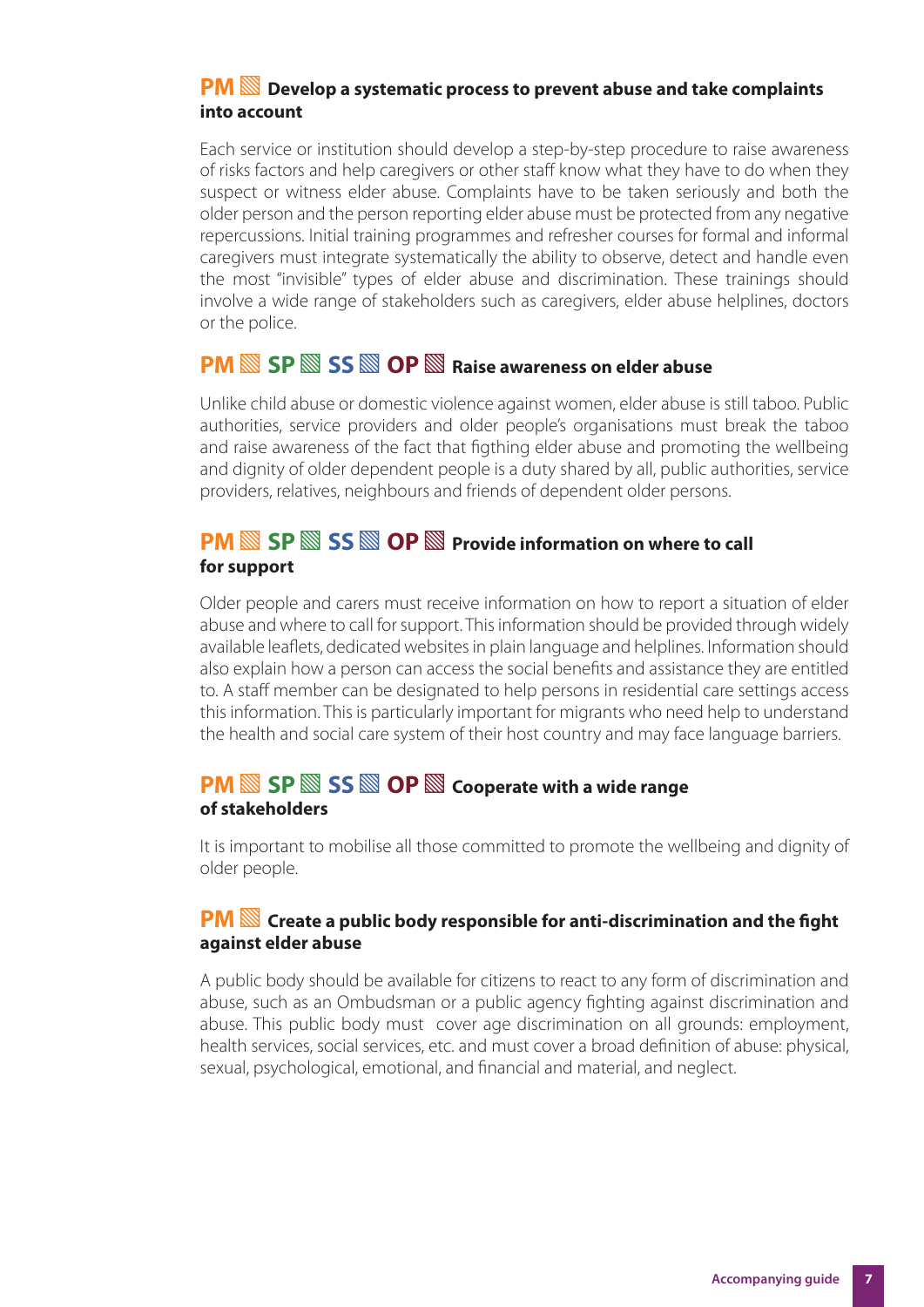# █**Good practices**



#### *United Kingdom: Guide on Dignity in care*

This guide provides information for service users on what they can expect from health and social care services, and a wealth of resources and practical guidance to help service providers and practitioners in developing their practice, with the aim of ensuring that all people who receive health and social care services are treated with dignity and respect. 'Dignity tests' allow the professionals to check if their practices respect the beneficiary's dignity. More information available at: www.scie.org.uk/publications/guides/guide15/files/guide15.pdf

#### *Czech Republic: Stop violence against older people campaign by Zivot90*

Stop violence against older people is a national campaign developed by ZIVOT 90 to raise awareness on the problem of violence against older people and to trigger public debate on this issue. In 2006 the campaign involved the launch of a leaflet "Stop violence against seniors" (STOP násilí na seniorech), containing advice and contact points for help. The leaflet also contains life stories of older people victims of violence "Voices we do not hear". The campaign continues and Zivot90 runs a free non-stop Help-line SENIOR TELEFON (800 157 157) accessible to all, for assistance and support.

More information can be found at www.zivot90.cz

#### *The Netherlands: the Amstelland police provide information on elder abuse to their staff .*

The Police Amsterdam – Amstelland have developed a small booklet that all police officers can carry with them to recognize signs of elder abuse when they encounter it. The booklet also provides guidelines to what a police officer can do to help and support a possible victim of elder abuse.

More information at politie-amsterdam-amstelland.nl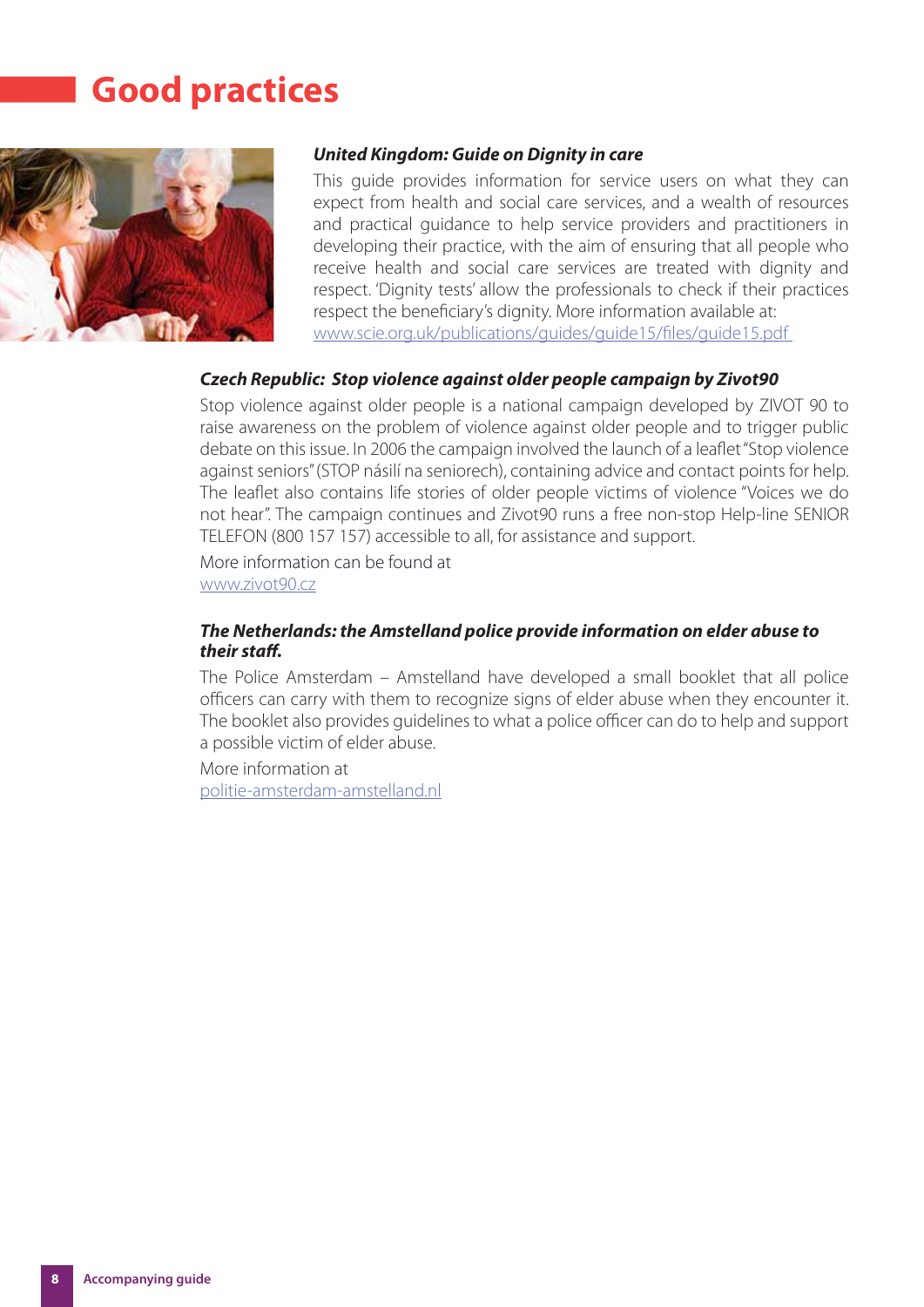# █**2 Right to self determination**

#### **The Charter states that…**

As you grow older and may come to depend on others for support and care, you continue to have the right to make your own life choices and to respect for your free will. This right extends to an appropriate third party of your choice.

#### "What I miss is the freedom to choose, to choose when I get up, what to have for lunch, what to wear today.

"I don't understand why I have to take all these medications, they make me feel dizzy."

Older people in need of long-term care often see their mobility and self-determination reduced. This can be particularly problematic for older women who depended on their partner for their financial and mobility needs. This can be due to factors including constraints imposed by providers of institutional care and the lack of time of caregivers. For example, some service providers do not encourage older people to go to the shops and choose the products they want, or do not allow people to help prepare their own meals for safety reasons. Some caregivers also address older people in an informal or overly familiar way without first checking that this is what the older person wants. It is important to let older people express their will and opinions and respect their wishes, especially regarding the way they are cared for, their expectations for quality of life and their medical treatment. It must also be understood that the aim of ensuring the safety and security of older people sometimes conflicts with the aim of promoting autonomy. When this is the case, careful judgement must be exercised to ensure that a balance is achieved between the two, and care givers must recognise the older person's right to take some risks.

# █**Recommendations to…**

# **PC**▧**IC**▧**SP**▧ **Involve people in their care**

Maintaining a care recipient's independence and autonomy must be a central consideration. This might involve designing a personal time schedule including wakeup time, meal times, and sleeping time which accommodates the older person's wishes as much as possible. Caregivers and service providers must involve people in their care whenever possible. The care recipients must be given the opportunity to express their own views on their quality of life, and if they have communication difficulties they must be supported to do so. This can take a participative form, for example through residents' councils where residents, family, staff, and public authorities can all participate.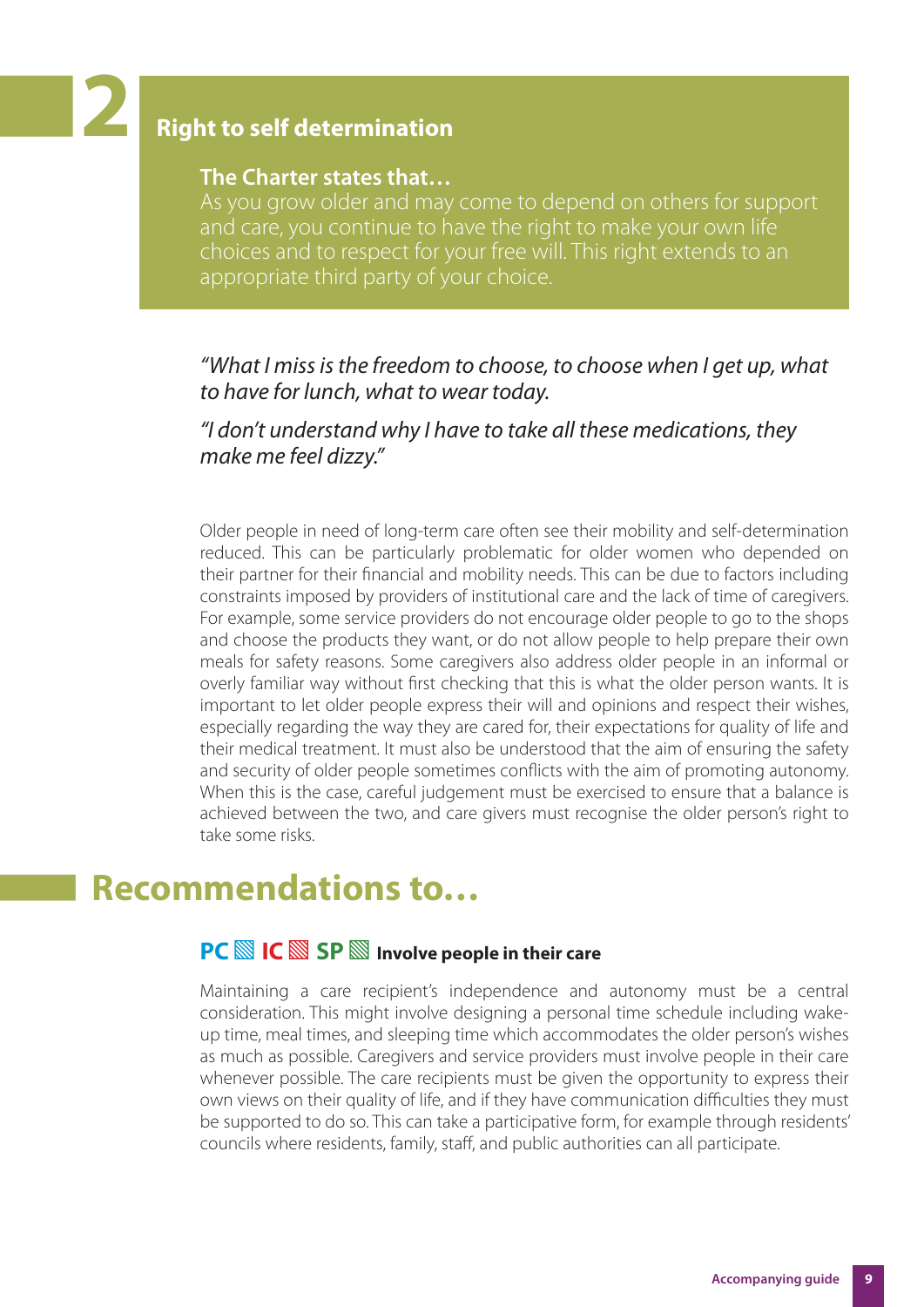# **PC**▧**IC**▧**SP**▧ **Respect the needs and wishes of the person**

When a care recipient moves from their home into residential care, all efforts should be made to ensure that the transition is as smooth as possible and causes the least disturbance to the older person. The choice of care setting must be made in accordance with the care recipient's wishes and the appropriateness of the care setting for their needs and financial resources. Nobody should force people into a choice regarding this or any decision concerning medical treatment and care. The care recipient or their representative must be given time to consider all the available options, including those based on medical grounds. They should be given the opportunity to ask for a second opinion to help make their decision<sup>\*</sup>and receive assistance to get relevant information including contact with other people or organisations that can provide this. Finally, care recipients have the right to refuse care, but professionals must ensure that they are provided with all the information on their medical condition and the risks and consequences of refusing care. In the case of a person suffering from dementia, the trusted person, third party or legal representative must be consulted.

## **PC**▧**IC**▧**SP**▧ **Take steps to ensure mobility and autonomy are maintained**

Caregivers and service providers must ensure that they promote the autonomy of care recipients by taking measures to preserve their mobility, for example through gentle exercise with support where needed. Any form of constraint to freedom of movement should be applied only if appropriate, i.e. if the person is at risk. Caregivers must as much as is possible encourage older people to eat and drink independently regardless of the time and support needed. When living at home people should keep a kitchen if possible and if the person cannot cook, s/he must be consulted on his/her preferences regarding the composition of their meals. Living accommodation should be arranged to encourage mobility and movement.

## **PC**▧**IC**▧**SP**▧ **Provide adequate support for decision-making**

Care recipients have the right to ask for support and help in decision-making, especially when they suffer from cognitive impairment. For example, support to improve levels of "financial literacy" is required to enable older people to understand the legal and financial implications and to take informed decisions when confronted with health problems, death of a relative or moving into residential care. This is particularly important as people find it difficult to admit to a lack of financial knowledge. It is therefore important to empower people to take control of their own finances and to be as independent as possible in their daily life.

## **PC**▧**IC**▧**SP**▧ **Rely on a third party if needed and limit restrictions to the person's autonomy**

Where the care recipient's mental capacity is impaired, or if the person has difficulties communicating and can no longer make any form of judgement, then a person should be legally appointed to provide informed consent on her/his behalf. This decision must always be taken in the person's best interest and needs to involve caregivers and professionals when considering whether/how to draw up an advance directive within

<sup>4</sup> The formality of referral of the care recipient to another professional colleague and the information available about alternative options differs between member states and according the member state's Ethical Code of the Medical Profession.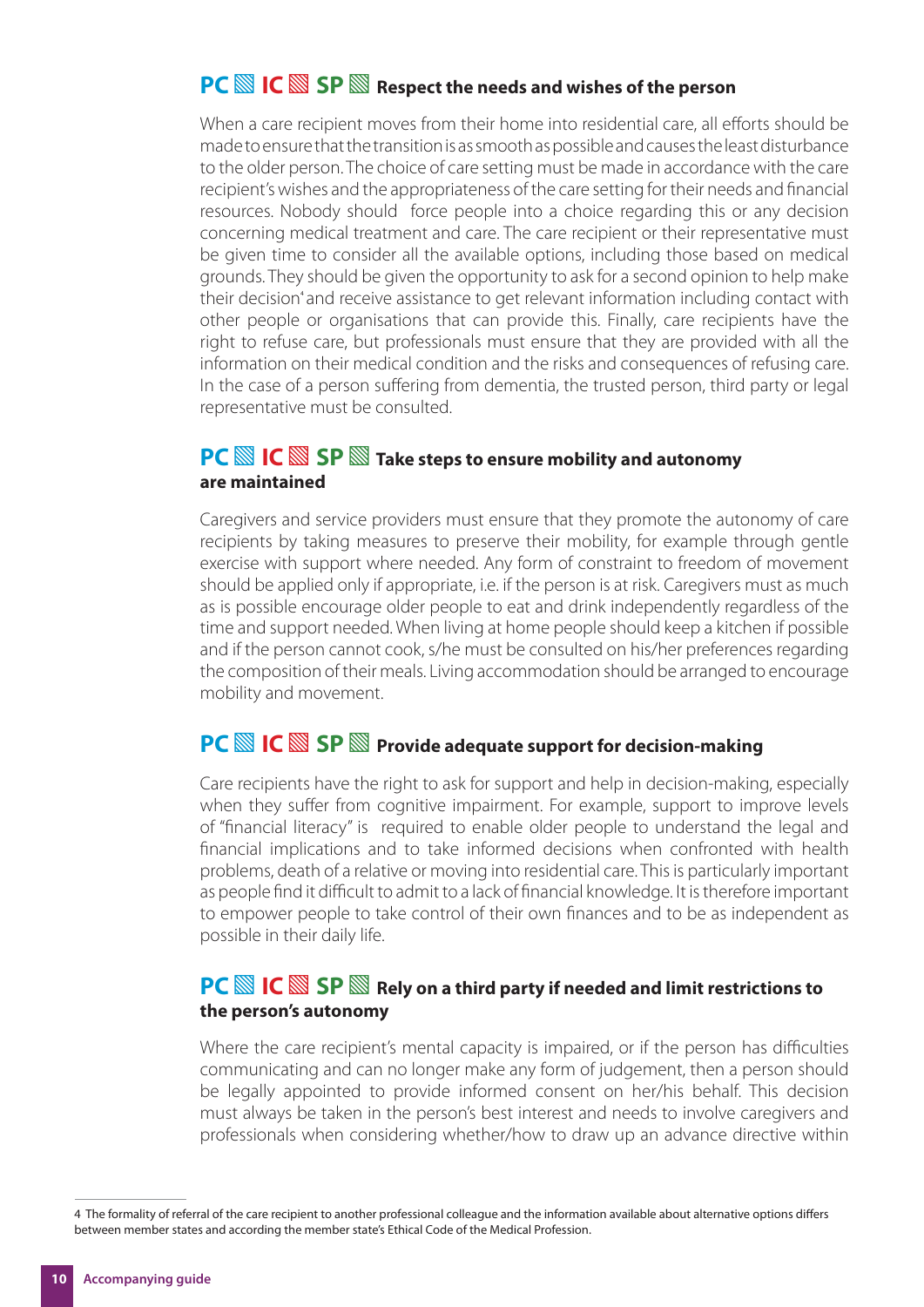the context of advance care planning. Carers and care recipients must be given a clear explanation of any restrictions on self-determination and, if existing, on the legal framework concerning these restrictions and the specific areas they cover. Finally, written instructions and informed consent, e.g. stating the implications of treatment, should be signed by care recipients and doctors.

## **PM**▧**SS**▧**OP**▧ **Give information on the rights and limits of representation by a third party**

Care recipients must be told about the possibility of being represented by a thirdparty and of giving advance directives, especially for decisions concerning their property and income, and for health and care questions. General information on how to proceed can be provided in the form of a leaflet written in simple language as well as on a website or through an oral discussion explaining the different options and the rights of the third-party representative regarding decision-making. A seniors' helpline, a consumer protection helpline, or a legal assistance helpline can also be developed including financial and legal issues.

# █**Good practices**

#### *Alzheimer Europe advice on advance directives (summary)*

Professional caregivers must always ascertain the current wishes of patients even if they have written an advance directive. This statement, to be valid, should respect minimum legal requirements; for example, that the person has the necessary and relevant capacity, is free from undue pressure, has not made a more recent version and has stated wishes that are applicable to the current situation/proposed treatment. If the person is fully competent, doctors should not follow instructions/wishes expressed in the advance directive. If the person is not fully competent and there appears to be a conflict between current and former wishes, the person's current wishes and feelings should be considered alongside those expressed in the advance directive as they represent the person's current mental and emotional state and attitudes. More information is available at: www.alzheimer-europe.org

#### *Involvement of older people in their care – some examples in Europe*

In Germany it is now a quality standard that the nursing homes are primarily the residents' "home" and not the working place of the caregivers. This means, for example, that every resident can decide his/her wake-up time. It is up to the management to organize the time schedule for the staff. In France, the Conseil de la vie sociale is set up each residential institution and is composed of elected representatives of residents, families, and staff. Residents can also regularly meet to discuss meals and other services provided in the institution. In Belgium, weekly group discussions are held between carers and care recipients. In a care centre in Flanders, the residents participate in their own care through weekly group discussions made of 15 people. They are consulted about what needs to be changed in their care, environment and care center policy, to enhance their quality of life. A psychologist coordinates these discussions.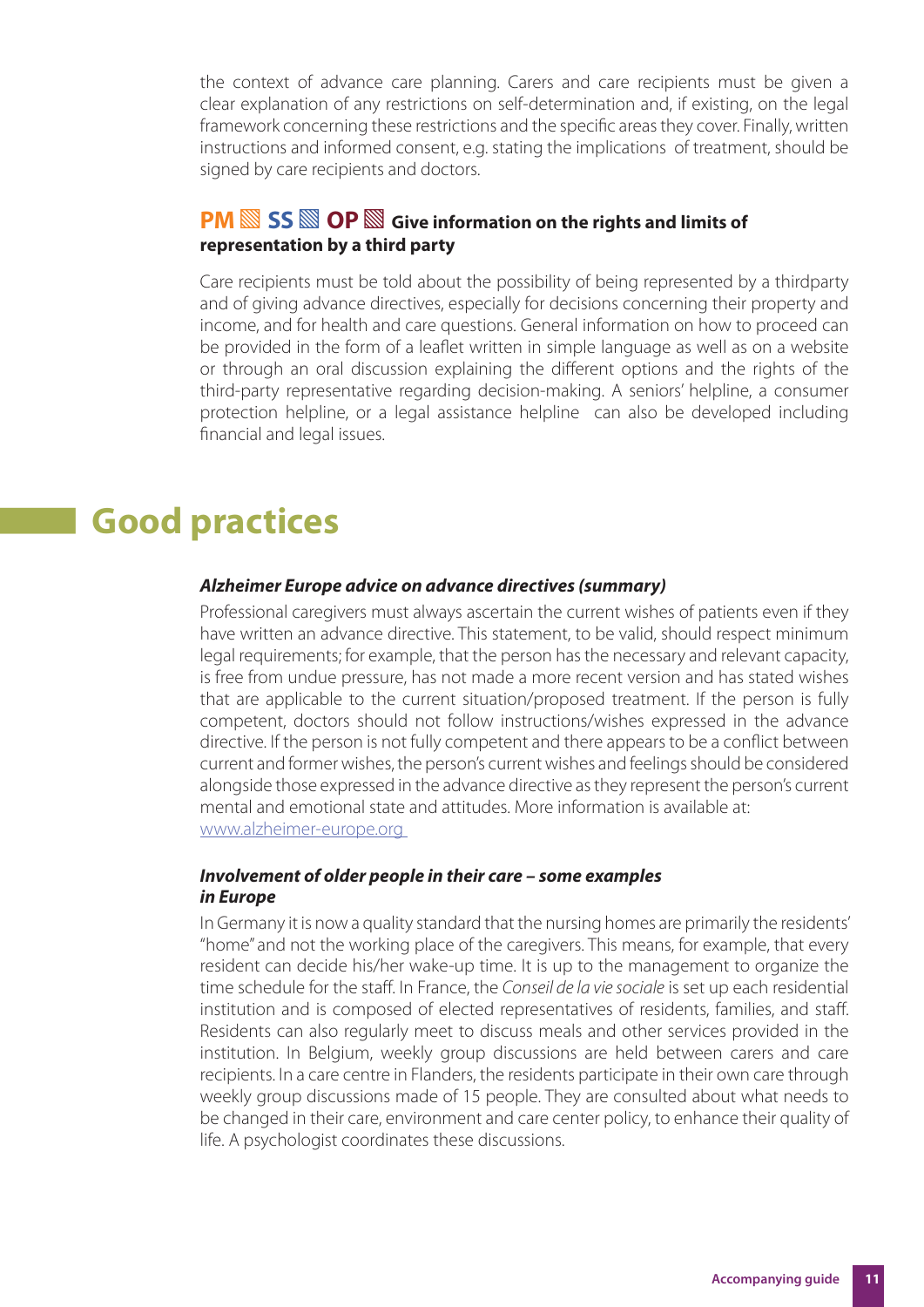#### *Spain: Transport on demand in Castilla y Leon*

**"Transporte a la demanda cuando lo necesites!"** is a programme developed by the regional public authority of Castilla y Leon (Spain), which is a region of wide rural areas with a large number of small towns. The system complements the regular public transport network. The person can reserve a seat in advance through a free telephone number, text message, Internet and the request goes directly to the transport operator or vehicle. The cost per journey is 1 euro and the routes cover a large number of different zones and towns, with daily journeys.

More information is available at:

www.jcyl.es.



#### *Support to independent living in Slovenia.*

Independent and self-controlled life of mobile older people is promoted through programmes to reduce pressure on institutional care and to motivate participants to contribute peer support through volunteer activities. Partly subsidised home care is organised on municipal level for those who are not able to leave their homes. In **Germany**, more and more flat-sharing communities for older people are developing, where not only the flat but also the housekeeper and the care assistance are shared. More information on independent living:

www.enil.eu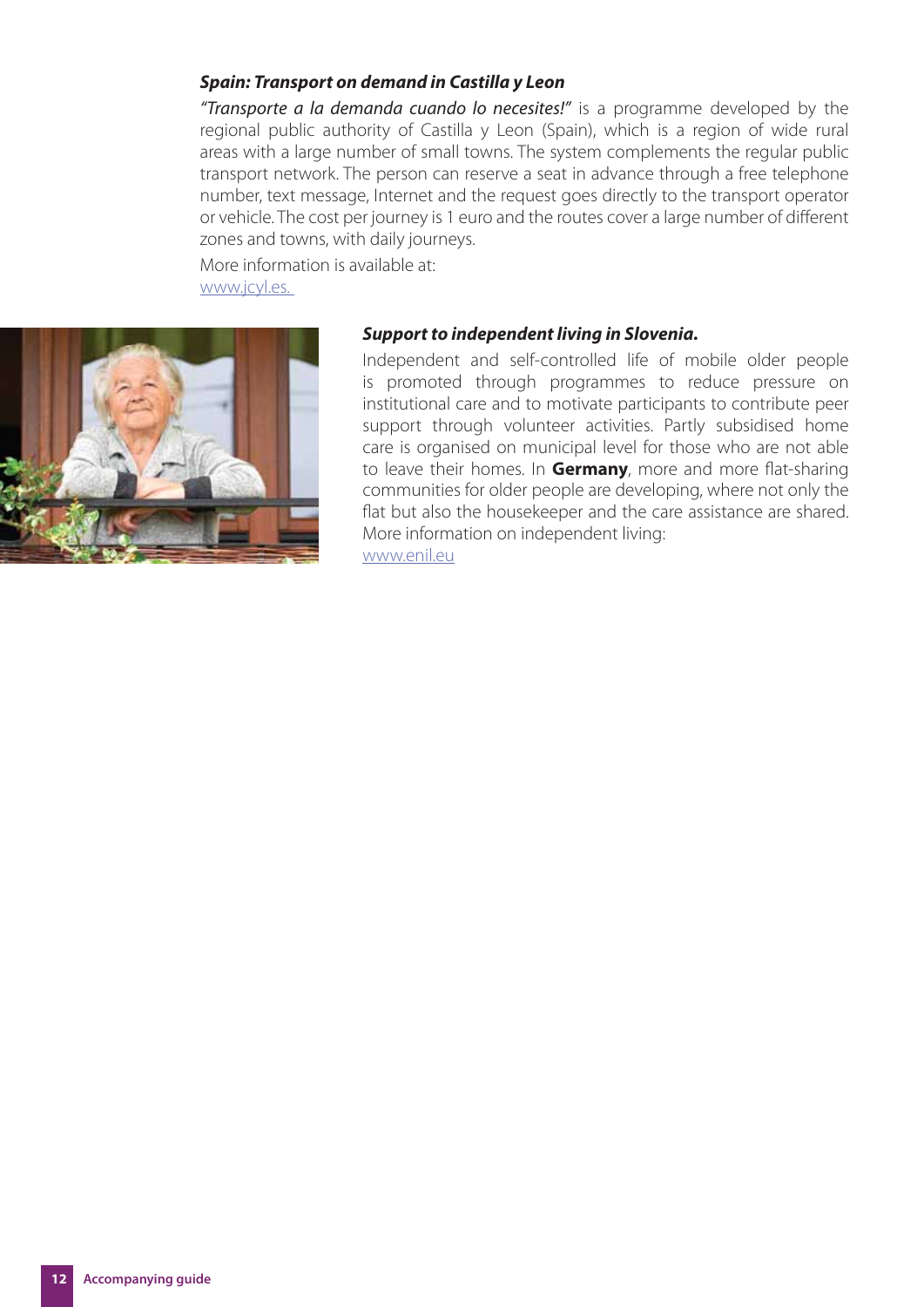# █**3 Right to privacy**

#### **The Charter states that…**

As you grow older and may depend on others for support and care you continue to have the right to respect for- and protection of- your privacy and intimacy.

"I don't like being treated like a piece of furniture. Can't they talk to me when they wash me instead of discussing between them what they did last weekend? I am not dead yet. I have feelings too!"

 "It took me three years as a child to learn not to wet my bed at night and now they want me to do it again because they don't have time to come and help me to the toilet at night!"

People in long-term care are at greater risk of a lack of privacy and intimacy as a result of their personal care needs. This is particularly true for people living in residential care who have to share their bedroom with another person. Privacy is very important because it plays a key role in maintaining an older person's self-esteem and wellbeing. In addition, the desire for intimacy does not decrease with age, and there is no age at which intimacy is inappropriate. Confidentiality is also an essential requirement for the preservation of trust between the older person and their caregivers. Older people should be able to expect that information about their health which they give in confidence will be kept confidential unless there is a compelling reason why it should not.

# █**Recommendations to…**

#### **SP**▧ **Integrate the respect for privacy in the service management and in the care contract**

All care settings should offer opportunities and facilities to enable people to be alone for a while, talk in private with other care recipients, friends or relatives, and make telephone calls undisturbed and without being overheard. Agreements on these matters should be included in the care contract. Information about who will have access to a person's room key should also be stipulated in it. For home care, if the person has a door code, this must be confidential and given only to the trusted caregiver(s). The opportunity must be offered to bring some personal things (small items of furniture, pictures, and bed linen) to the residential home even if the person is sharing the room. Visitors must be allowed access at appropriate times. If people share a room, the other resident's need for privacy, peace and quiet must be respected and the discussions especially on health treatment must be held in places which enable private conversations.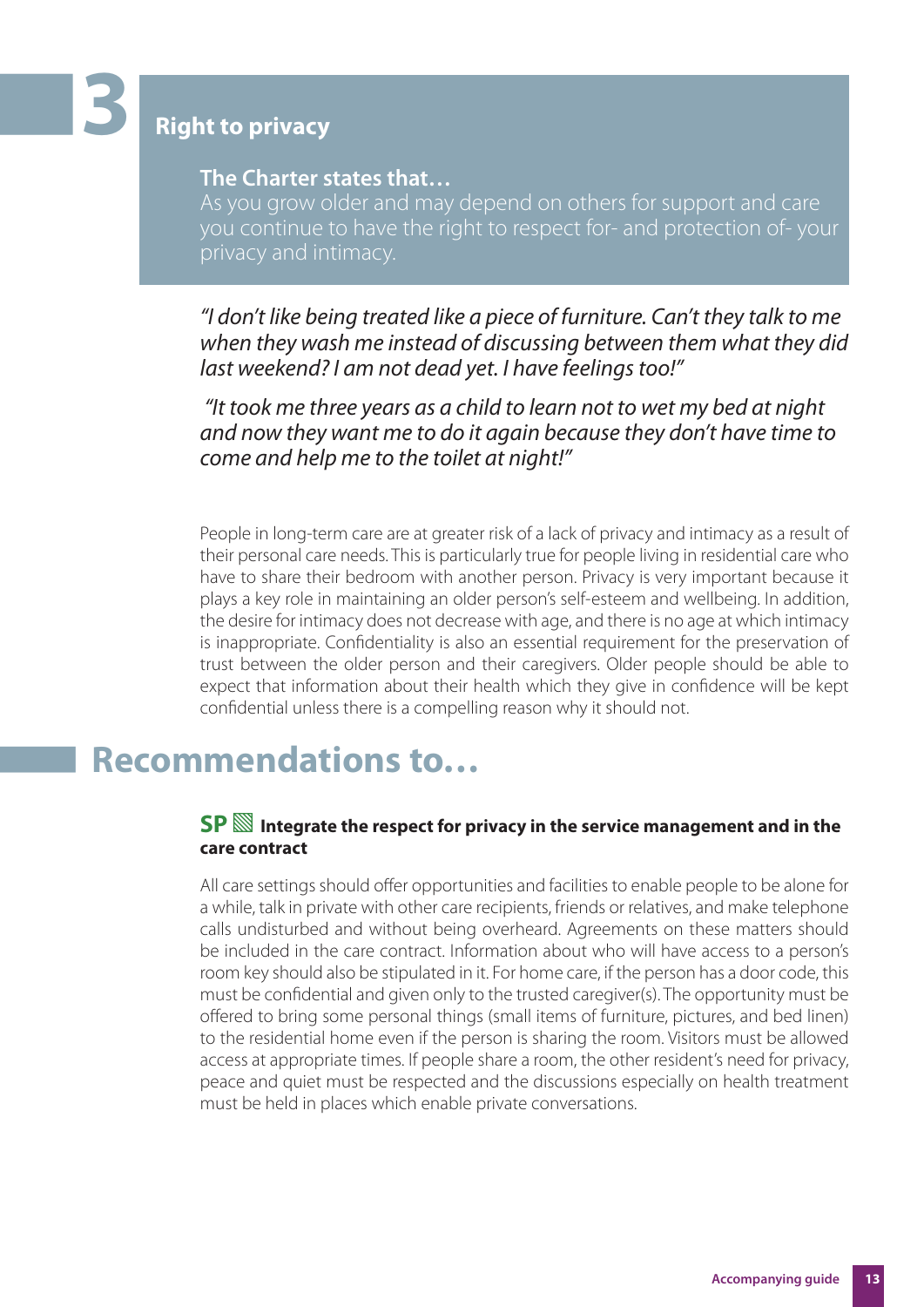## **SP**▧ **Allow places and moments for intimacy**

Decisions about the personal and sexual relationships that an individual wishes to pursue should rest entirely with them, provided that it does not infringe on the rights of others. Caregivers should treat residents with sensitivity and understanding and must not place restrictions on their ability to have intimate physical relationships. Service providers should guarantee that facilities, such as a private room, are provided to enable residents regardless of age or infirmity - to continue to have intimate relationships when they choose. Information about the scope of facilities that allow intimate relations must be made available before a contract for residence is concluded.

# **SP**  $\mathbb{S}$  Have clear rules on respect for confidentiality and data protection

Everyone who is providing care, including temporary replacement carers and trainees, should be made aware of their contractual obligation to respect the institution's policy on client confidentiality. Caregivers should be aware that a person has the right to refuse some visits. Mail (including electronic mail) must not be handled, opened or read by third parties without the consent of the addressee. In nursing and residential homes a pigeon hole or mailbox for each resident, for instance, can provide a high degree of discretion. If someone is unable to receive or open mail or use channels of communication without help from others, a trusted person appointed in advance by the addressee should assist her/him. Finally, personal data should only be processed with the prior consent of the person concerned or his/her appointed representatives and in accordance with legislation. All staff should receive clear and easy to understand instructions on how to handle personal data which respect data protection legislation and are proportionate to the legitimate aim of the process. Protection is needed against both external threats such as theft and internal threats such as inappropriate access by staff.

#### **PC**▧**IC**▧ **Prevent intrusion into the private sphere and respect the person's modesty feelings**

Caregivers should ring or knock before entering a person's house or room. If the person is able to call out they should await their response before entering (clear instructions must developed in consultation with the care recipient or her/his trusted person as to what to do in case the staff hears no reply). Where a person has a hearing impairment an appropriate solution should be found (e.g. a light sign installed). The person's feelings of modesty must be taken into account at all times. If an older person does not wish to be treated by a particular individual for a valid reason, the care provider should assign alternative staff to the person's care and this should be agreed in discussion with the person receiving care. Caregivers should also receive adequate training on incontinence care needs. Where facilities such as rooms or bathrooms are shared, caregivers must ensure that the person's privacy is respected while they are receiving personal care such as washing or using the toilet, by closing the doors or screening the area from other people's view.

#### **PM**▧ **Develop clear data protection rules protecting the users**

Respect of anonymity, confidentiality and consent of vulnerable people should be priorities when dealing with data protection, especially concerning access to data by research projects. Data protection is dealt with differently in each Member State but caregivers everywhere should be informed on the best ways to handle confidential data of persons in need of long-term care. They must not reveal personal data or information, particularly if it could be detrimental to the care recipient.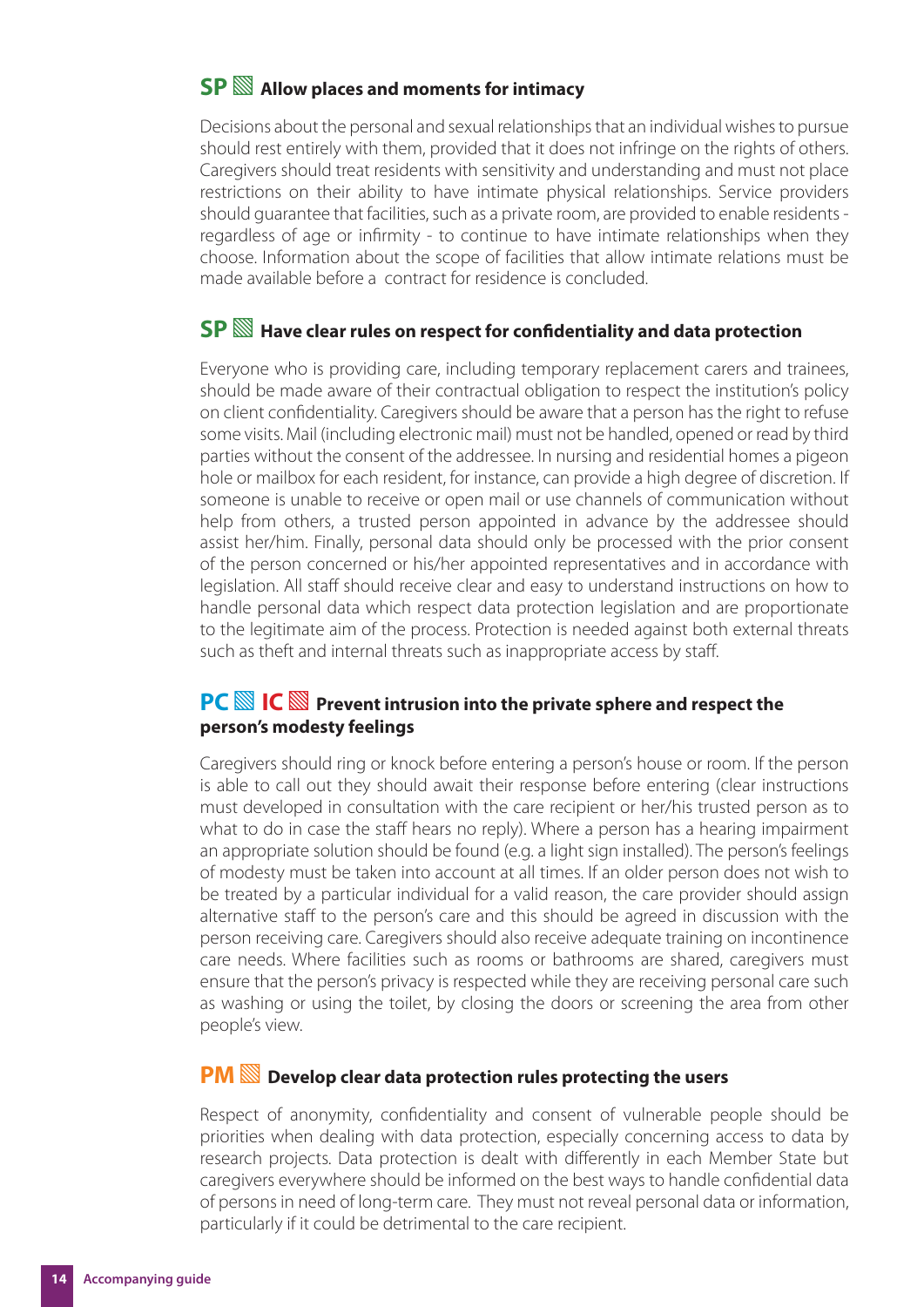# █**Good practices**

#### *European Union: European Directive on data protection*

Directive 95/46/EC is the legal reference for protection of personal data within the European Union. It sets up a regulatory framework which seeks to strike a balance between a high level of protection for the privacy of individuals and the free movement of personal data within the European Union (EU). To do so, the Directive sets strict limits on the collection and use of personal data and demands that each Member State set up an independent national body responsible for the protection of these data.

For more information, please consult the European Commission's website: http://europa.eu/legislation\_summaries/information\_society/l14012\_en.htm



#### *United Kingdom: Dignity behind Closed Doors Campaign*

The aim of the campaign is to raise awareness that people, whatever their age and physical ability, should be able to choose to use the toilet in private in all care settings. "Toilet Access and Use" has been chosen as a marker of human rights and dignity. Wide dissemination of educational leaflets, decision aids, standards and check lists to voluntary groups, patient and carer groups as well as to care staff, will make carers and care recipients aware of what they should expect. Giving back control over their most private of functions to dependent people will enhance their independence and rehabilitation, reduce lengths of stay and promote continence. For more information, please visit British Geriatrics Society's website:

www.bgs.org.uk/campaigns/dignity.htm#aims

#### *United Kingdom: Red Means Stop!*

Leicester's hospitals have introduced red pegs to further protect patients' privacy and dignity. Thousands of red dignity pegs have been circulated to wards and departments across all three hospitals. These large red pegs are used to clip curtains together around patients' bedsides when they are being examined or require privacy. The pegs not only ensure the curtains are closed properly, but also indicate to other staff that they should not enter. More information is available at:

www.uhl-tr.nhs.uk/patients/patient-information/caring-at-its-best/red-means-stop

#### *France: Charter of the rights and liberties of the cared person includes protection of privacy*

This charter adopted in September 2003 is legally binding in France. It applies to all care settings. Two articles deal with the protection of privacy: art. 7 (data protection, security, health, medical follow-up) and art. 12 (respect for dignity, wellbeing and intimacy).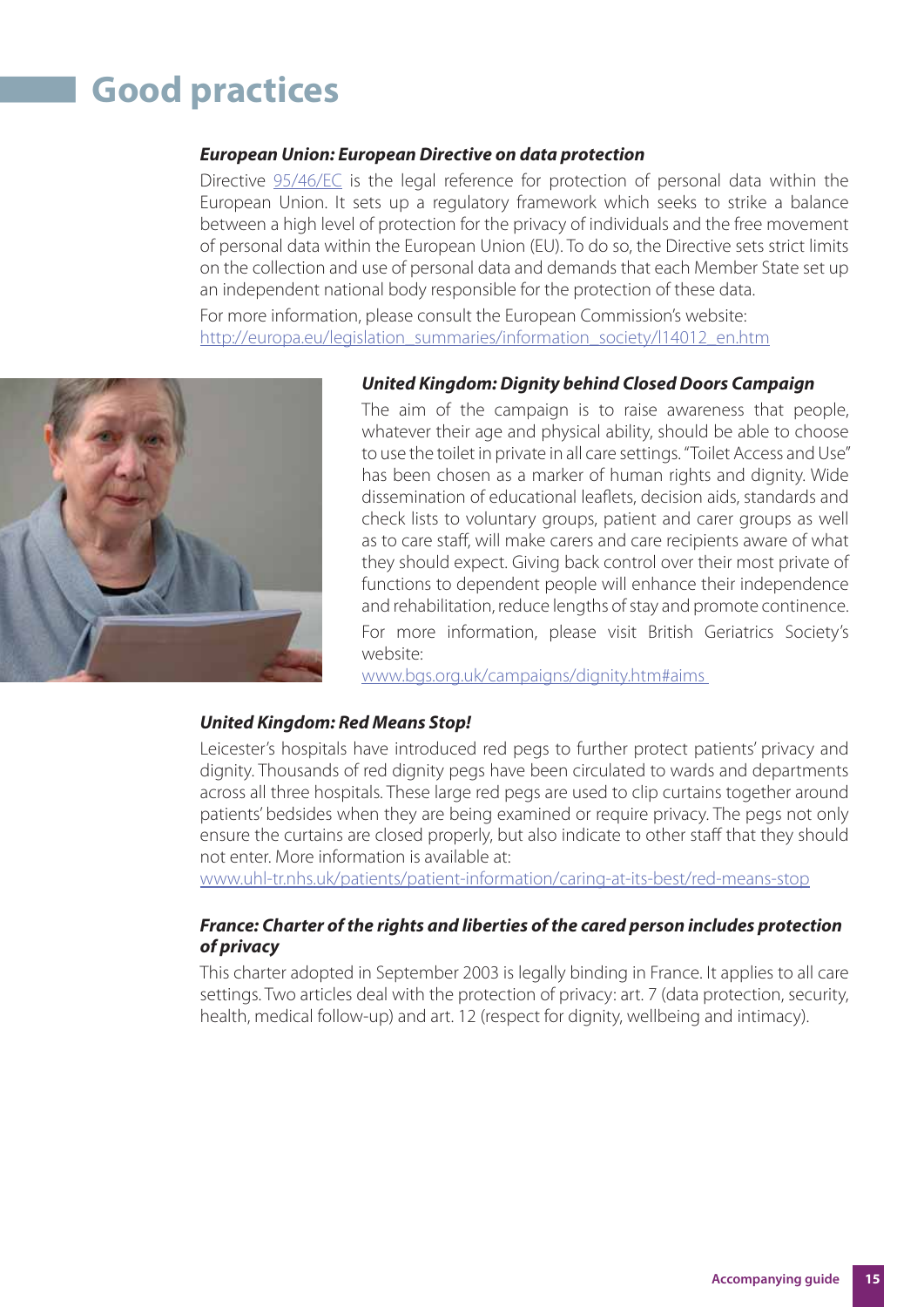#### *United Kingdom: British Medical association – Confi dentiality and disclosure of health information toolkit*

In December 2009, the British Medical Association published the second edition of the toolkit "Confidentiality and disclosure of health information". The purpose of this toolkit is not to provide definitive answers for every situation but to identify the key factors which need to be taken into account when such decisions are made. The toolkit consists of a series of cards about specific areas of confidentiality relating to children, adults who lack capacity as well as the secondary uses of information. Separate cards have been produced identifying factors to be considered when assessing competence and determining 'best interests', security of information and the sources of confidentiality rights and protection. For more information:

www.bma.org.uk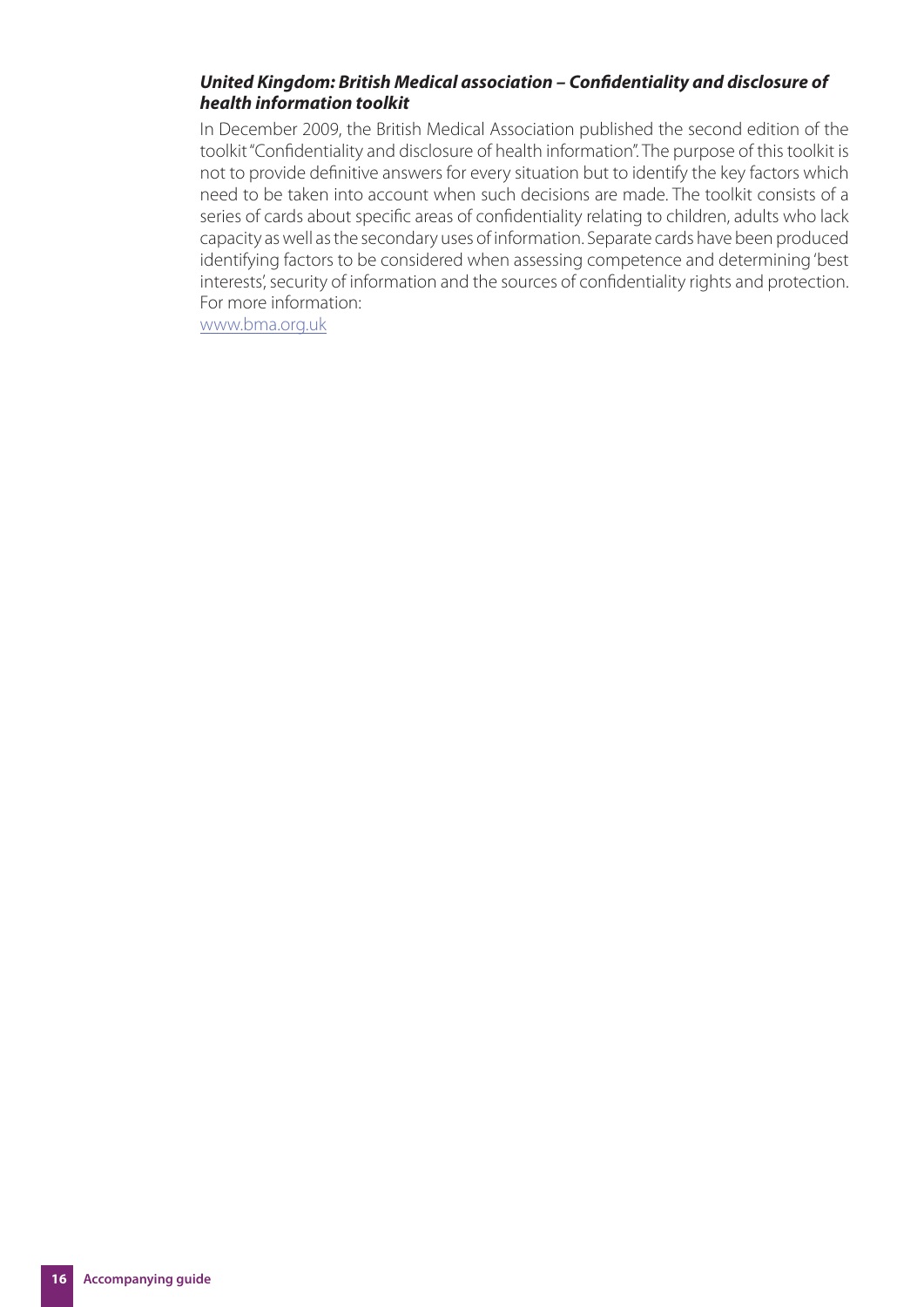# █**4 Right to high quality and tailored care**

#### **The Charter states that…**

As you grow older and may come to depend on others for support and care you continue to have the right to high quality, healthpromoting care, support and treatment tailored to your personal needs and wishes.

"She doesn't understand why I cry when I have to wait so long on the toilet seat before she comes to help me. I know she is very busy, but if she could only understand how painful it is for me."

"Can't they put some nice music when we have lunch? That would boost everyone's appetite!"

Respect for each person's dignity, quality of life, and wellbeing should be at the forefront of all decisions relating to the care plan and all caregivers should be aware of the principle of dignity and respect to the beneficiary. They must keep in mind that any deficiency or loss of function, even cognitive, does not in any way modify the humanity of the person cared for and assisted, and that treating others with respect is an expression of selfrespect. Care needs are not static. Conditions can change, improve and deteriorate, and they will require evolving responses which can be provided by regular needs assessment in order to adapt the care plan. Good nutrition plays an essential part in good care. Quality service means a service that ensures the person's wellbeing, that is respectful, affordable, accessible and provides continuity of care. Providing quality care also means to consider the care recipient as a central partner in the care delivery, and not a passive receiver.

# █**Recommendations to…**

#### **PC**▧ **Improve the living conditions of the person especially through timely support**

Everything should be done to improve the wellbeing of the care recipient. Support and treatment to maintain or improve the condition of older people suffering from depression or mental disorders should include as necessary measures to rebuild sensations and skills, encourage mutual assistance and cooperation, skills of table setting and tidiness, support in attentiveness and other tools to cultivate the memory. Support for daily needs (getting up, eating, drinking, toilet requirements, and going to bed) should also be delivered within the time the assistance is required: as people age a greater sense of urgency is felt for daily needs and timely support becomes important.

#### **PC**▧ **Respect the person's background and personal needs**

Some aspects of past lifestyle may seem insignificant to carers but can have a strong impact on the quality of life of the care recipient. Respect should therefore be shown to the habits one may have that belong to one's past and sharing them with the caregivers should strengthen a mutual understanding. An inventory of staff's language skills and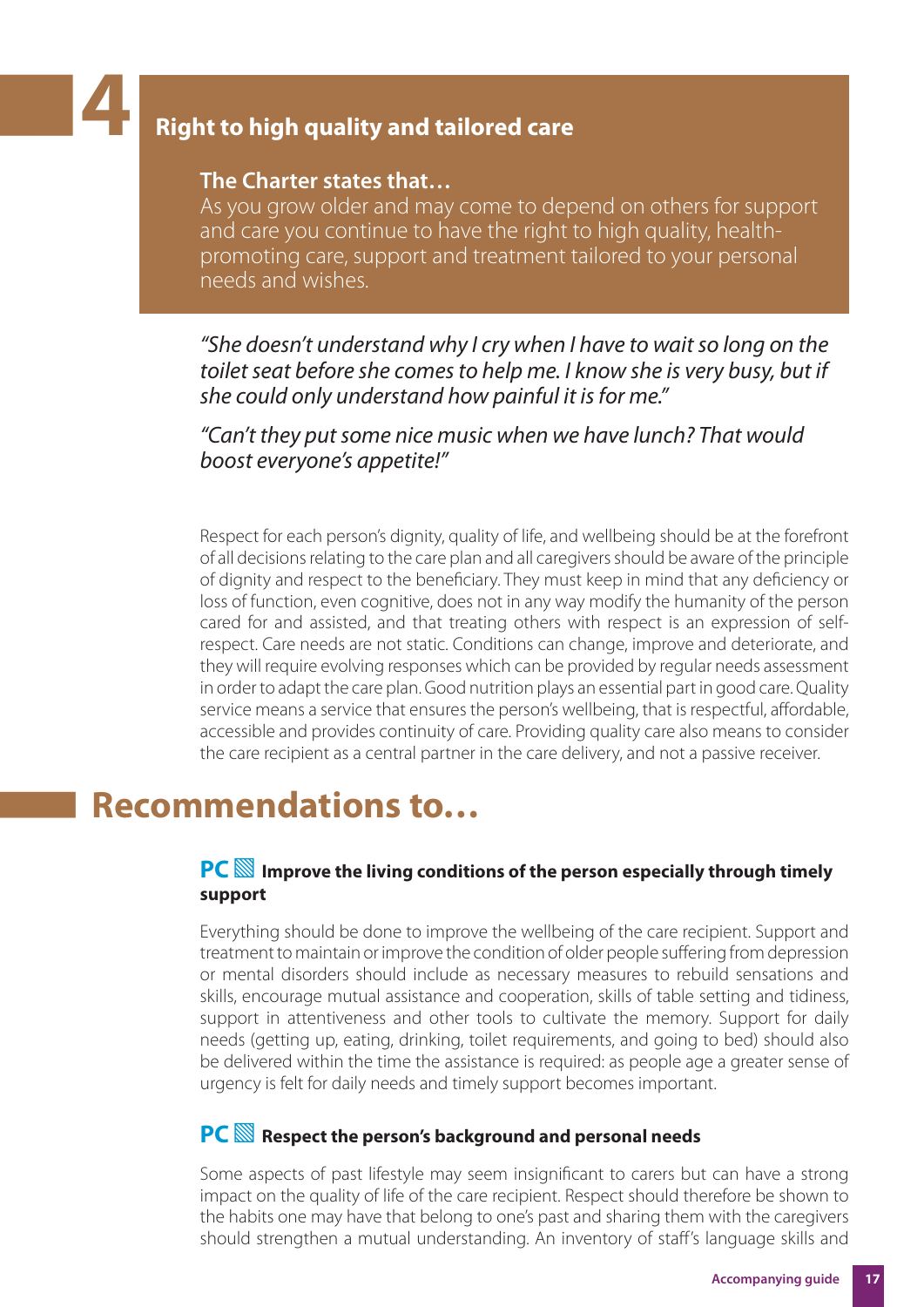cultural background matching the care of dependent people with different cultural backgrounds could be developed. Where professional caregivers follow institutional time schedules and rhythms, it is important that these practices be questioned and periodically adjusted to approach the natural rhythms of each care recipient in his/her daily life cycle. That means for example that support given for daily needs should be evaluated and adapted as much as possible to each person's routine pattern.

#### **SP**  $\mathbb{S}$  Ensure that staff are adequately trained and qualified

Professional care should be provided by competent qualified staff remunerated according to their qualification. Quality of care is to expect that staff/caregivers receive regular training, and that they are properly briefed about the state of health and specific needs of each care recipient. There should be opportunities for informal carers to benefit from professional advice or from training courses in order to lessen the strain and exhaustion they may experience. Nursing homes and especially those caring for Alzheimer patients or with specialised units for residents with impaired mental capacities should offer de-stressing therapies to their staff. Family doctors/general practitioners must receive sufficient training in geriatrics so as to be competent in prescribing reasonable drugs in cases of challenging behaviour from patients with mental illness and dementia. Professional caregivers should also receive training in communication skills to accompany, listen to and understand what is important to each older person s/he is caring for.

#### **SP**▧ **Ensure services are adapted to the person's needs**

Social and medical services should be organised to take account of the care requirements brought to them and to ensure that responsive actions are put into place. Social centres, service providers and institutions should provide clear, reliable, accessible and comprehensive information about available services. Sufficient time and complementary information should be given to the older person to read and understand the terms of the contract prior to admission.

#### **SP**▧ **Ensure continuity of care and staff coordination**

Quality care is seamless. The care plan should be followed by people who are familiar with the situation and responsible for the concerns of the patient, and involve the patient in the development of his/her care plan. It may happen that to meet her/his care needs different people or services will come to the older person's home to provide care and treatment. It is important that this team of people communicate with each other to coordinate their interventions in the best interest of the care recipient. They should log into a daily care plan register and enter their observations systematically. The register is left in the patient's home in an accessible place and can be consulted by the patient and his/her family and carers. It is good practice to have one key worker responsible for developing the care plan, re-evaluating it regularly and adapting it to any changes in the older person's needs. Finally, coordination meetings and evaluations involving carers, family members, third parties involved in the support of decision-making and medical professionals are essential.

#### **SP**▧ **The care plan should include the provision of good, tasty and varied food**

Adequate meals can help to improve health and quality of life. Adequate hydration and the way meals are presented and seasoned are important for the care recipient.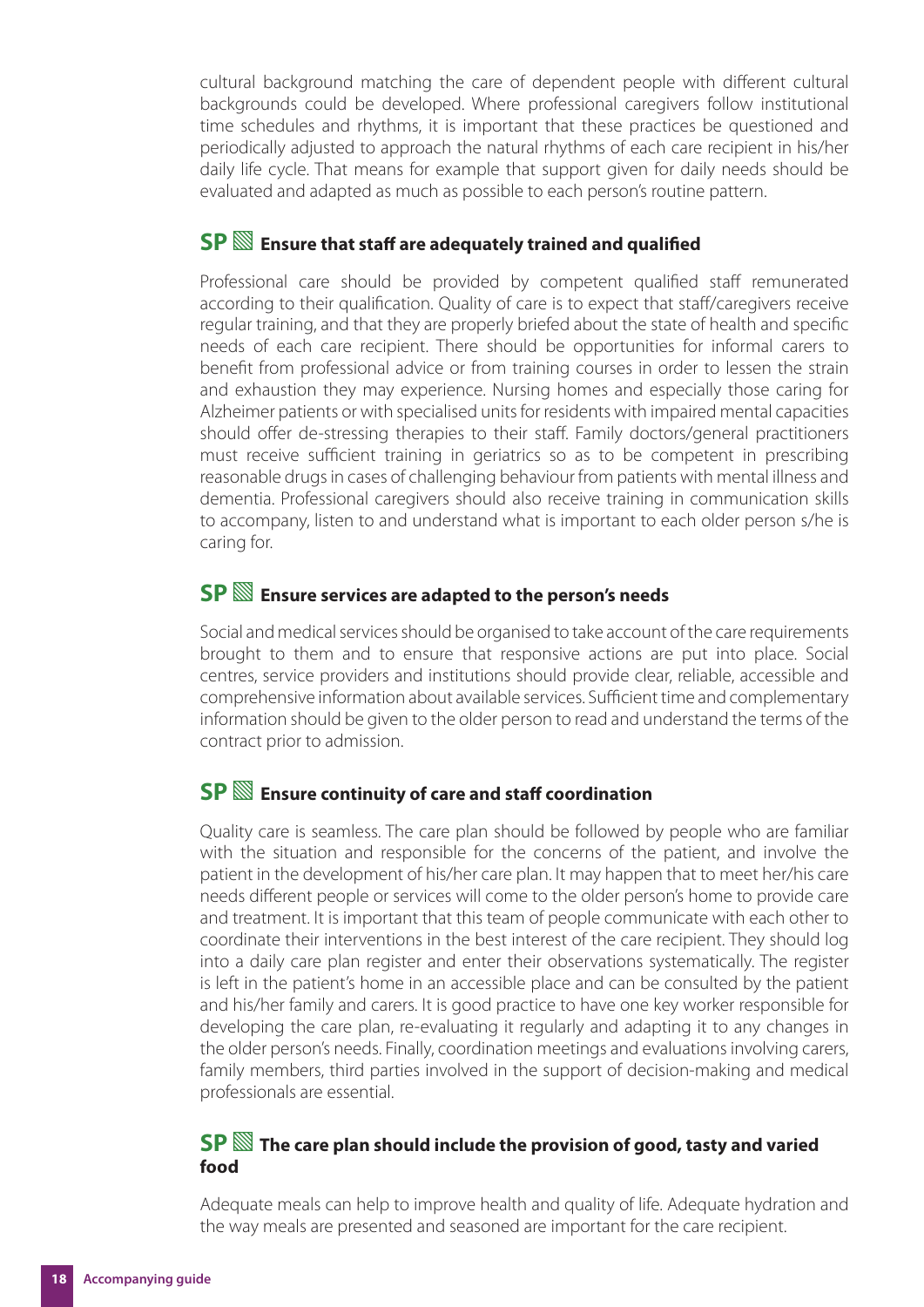#### **SP**▧**SS**▧**PC**▧ **Support informal carers in improving the living conditions of the care recipient**

Informal carers must be able to ask and receive all necessary information on the chronic diseases and other health problems affecting the person they care for, the best ways to cope with specific symptoms and what to do if a problem occurs. For example, when an older person returns home after a stroke, s/he will need specific adaptations to be made to her/his living environment. Informal carers need independent guidance as to what equipment to get, whether financial support is available and how to use the material to prevent deterioration of health both of the care receiver and of the informal carer. Treatment should be aimed at speeding up recovery and promoting the wellbeing of the older person as much as possible.

# **SP**▧**SS**▧**PC**▧ **Regularly re-assess the needs of the care recipients**

The essential step in developing quality care is regularly to re-assess the needs and expectations of the care recipient. This means that there is a need to listen to the care recipients and to find the best way to respond to their evolving needs and wishes.

#### **PM**▧ **Develop mandatory standards for quality long-term care**

Guaranteeing quality of care cannot be left to the service providers alone. Public authorities must set up mechanisms to ensure that quality of LTC care is regularly controlled and to protect care recipients from abuse. This can involve both internal and external quality tools that help caregivers improve the quality of the care they provide. Adopting and implementing mandatory quality standards for professional LTC care helps create an environment that supports quality care and provides comparative information to users to enable them to make an informed choice. Users who are dissatisfied with the service they have received should be empowered to report this to the responsible social or health service.

#### **PM**▧ **Enable respite care solutions for informal carers**

When an informal carer provides care, respite care/day centre/short term stay in a residential setting should be available to enable them to have a rest. To ensure access to respite care to all who need it, solutions must be put in place by those responsible for the wellbeing of older dependent people, i.e. social services, municipal councils, or other long-term care services.

#### **PM**▧ **Protect vulnerable care workers**

All professional carers should be covered under specific legislation, regulating in particular their working hours and social protection. National or regional bodies should enforce more controls to check that those working in domiciliary care services have the required skills and are adequately protected. Older people who hire their own carer must be aware that they should take into consideration and comply with national employment legislation in particular with regard to working hours and social protection of their carer.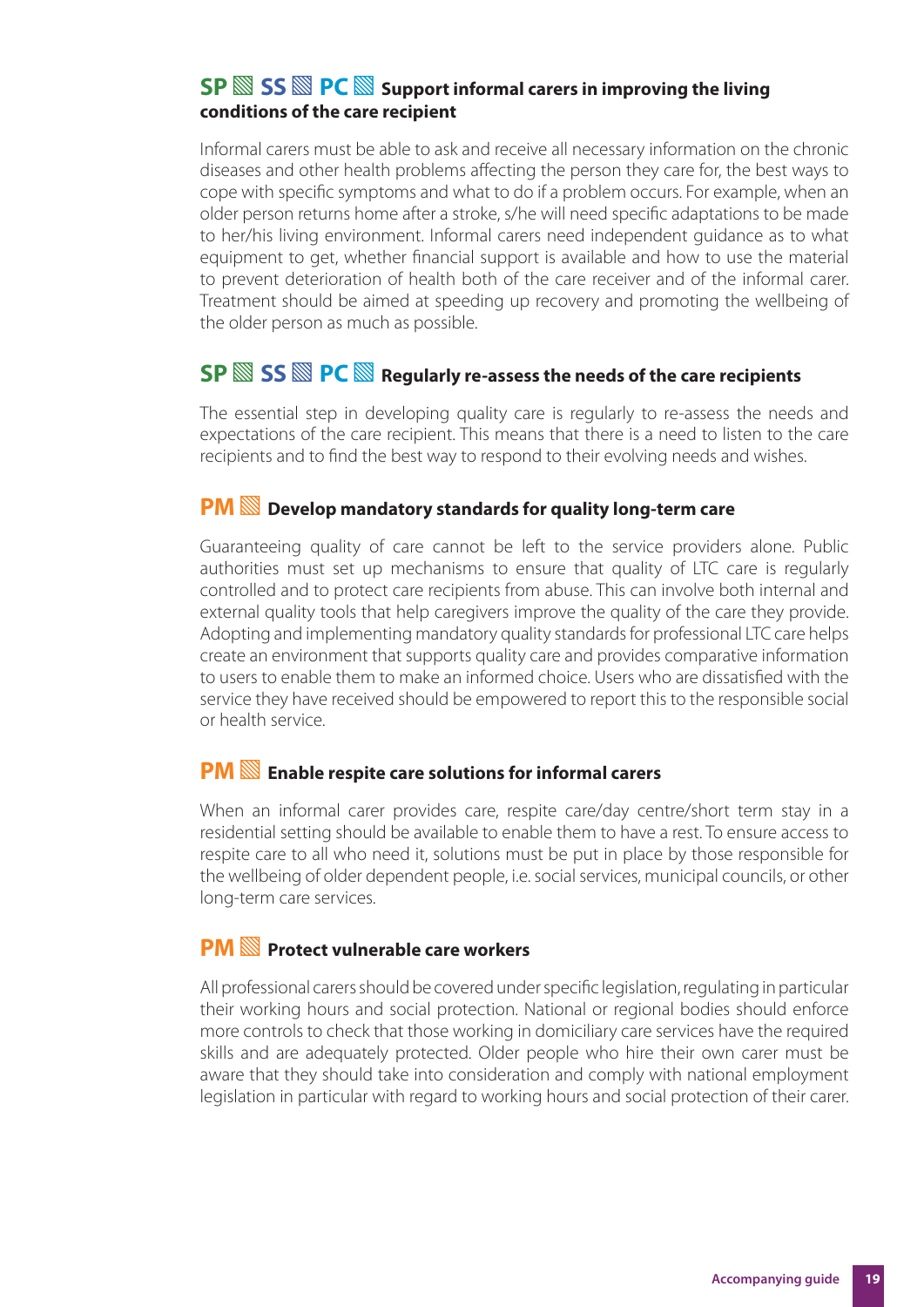#### **PM**▧ **Make quality of long-term care services a priority, especially in public expenditures**

Public spending on providing training on quality care, prevention of for elder abuse and improving working conditions to the staff and living conditions for the care recipients should be seen as an investment in the quality of jobs in the care sector and wellbeing of our elderly population rather than a cost to society.

# █**Good practices**

#### *Ireland: « Your right to know »*

From 1st July 2009 the Social Services Inspectorate of the Health Information and Quality Authority is legally responsible for the registration and inspection of all residential care centres for older people in Ireland. Inspection reports provide information to residents, their families and the general public about the standards of care in individual centres. They deal with all aspects of living in residential settings such as residents' rights, management and staffing, and the quality of care provided by the service. Following an inspection, a report is produced and published on the Authority's website outlining the findings of the inspection and making recommendations where necessary. If inspectors find that the residential care centre is not safe or the standards are not being met, there are a number of actions that can be taken in the interests of the residents. More information is available here:

www.hiqa.ie and here: www.hse.ie.

#### *European organisation EDE: development of a quality management system E-Qalin®*

The E-Qalin® is a practical and user-friendly model of quality management that is orientated to the needs of the residents, their relatives and the employees of residential care homes. E-Qalin® examines specifically the services delivered in the institutions and their effectiveness in respect to the satisfaction of all persons involved. It encourages and formalises the learning within the organisation through self-evaluation and creates scope for innovative improvements and potential development. The system has been developed with the participation of the users. E-Qalin adopted in the home means that all the collaborators are striving for best quality and are working for the wellbeing of the clients. For more information, please visit E-Qalin's website:

www.e-qalin.net/index.php?id=2&L=1.

The website is in English and German.

#### *France: "France Alzheimer" association help carers to rest*

The charity France Alzheimer was launched in 1985. Family helpers play an essential role with people who suffer from Alzheimer's Disease. To prevent one member of a couple becoming exhausted, since 1988 it organises holiday breaks where couples are supported by trained volunteers and nursing professionals. In 2010, 250 families took a holiday. France Alzheimer is one of 64 national charities and a member of L'Union Nationale des Associations Familiales, [National Union of Family Associations]. The provision of holiday options for older couples has been developed in the last few years by other French charity organisations.

For more information, please see the France Alzheimer website: www.francealzheimer.org/ and the UNAF website: www.unaf.fr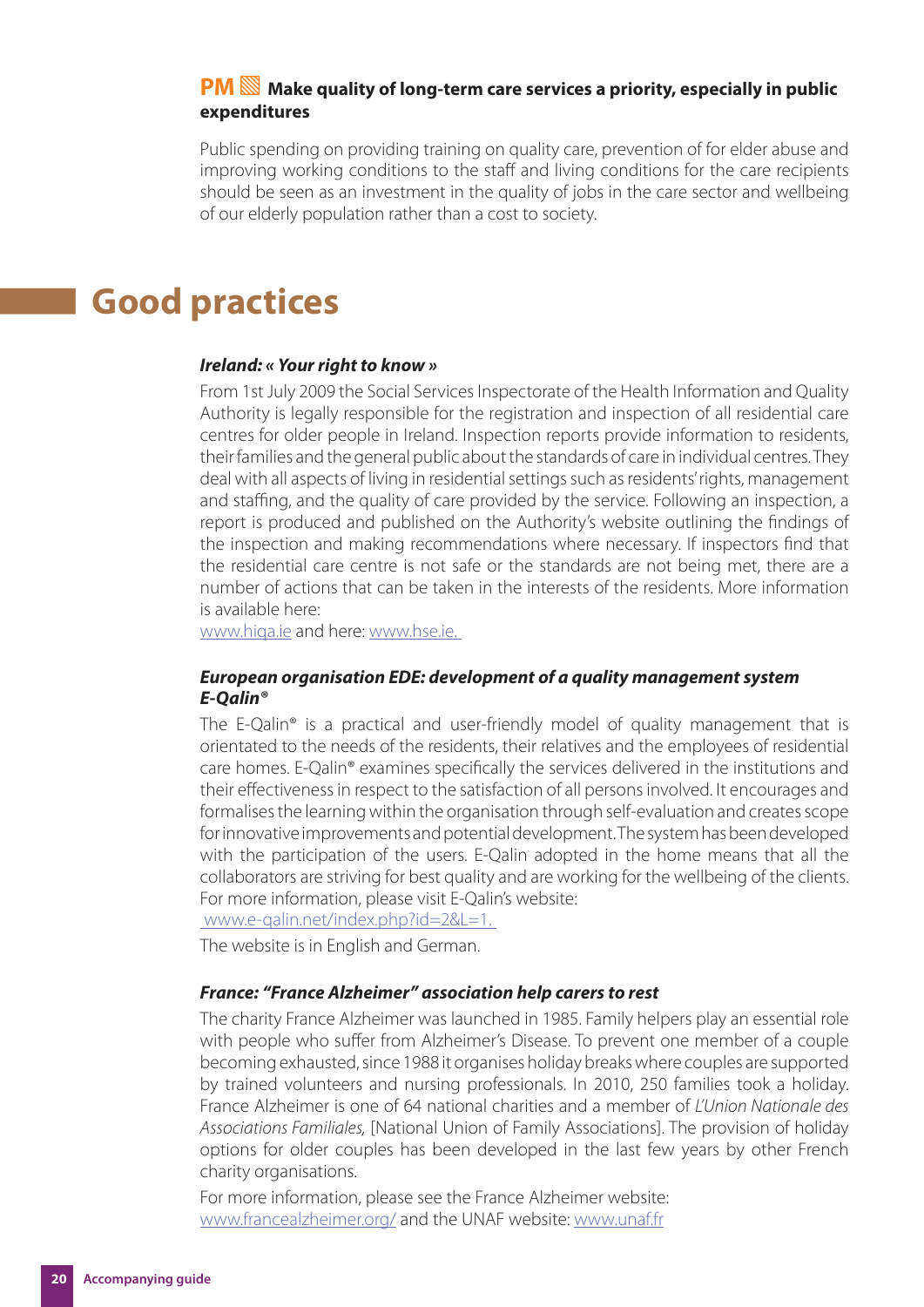#### *Sweden: Respite care solutions for carers*

Legislation makes it compulsory for municipalities to organise respite care for informal carers. This can mean providing a dialogue partner, a meeting place for informal carers, self-help groups, training about common diseases, daily activities, relief (at home, daytime, short-term from a day up to a few weeks), contributions to home care).



#### *Slovenia: the role of the older people organisations*

One of the main objectives of the local older people's organisations (cca. 400) is to provide support to older people living in their neighbourhood. The National Union of older people organisations (ZDUS) promotes the peer support action called Starejši za starejše (Oldies for oldies) where older people help gather information on the living conditions of older people, the municipality or state institutions are informed and help is provided where possible. More than 230 local organisations across Slovenia are participants in this action, mostly financed by the Ministry of Social Affairs.

#### *Canada: The Patient Dignity Question (PDQ)*

The PDQ is a simple, open-ended question: "What do I need to know about you as a person to give you the best care possible?"

Research has shown that this single question can identify issues and stressors that may be important to consider when planning and delivering someone's care and treatment. The intent is to reveal the "invisible" factors that might not otherwise come to light – and to identify these concerns early in the process. The Patient Dignity Question is useful during every stage of care and treatment, such as:

- During routine physicals
- While carrying out diagnostic tests
- When admitting patients
- Before providing personal care
- When considering forms of treatment or therapy
- While discussing home care or long-term care arrangements

Not everyone needs to ask the question aloud, but everyone working in health care can consider the question as they reflect on the best way to deal with individuals and their families.

The intent is to get everyone in the health care community thinking about care recipients as unique human beings, rather than focusing only a specific illness or collection of symptoms.

For more information visit: dignityincare.ca/en/toolkit.html#The\_Patient\_Dignity\_Question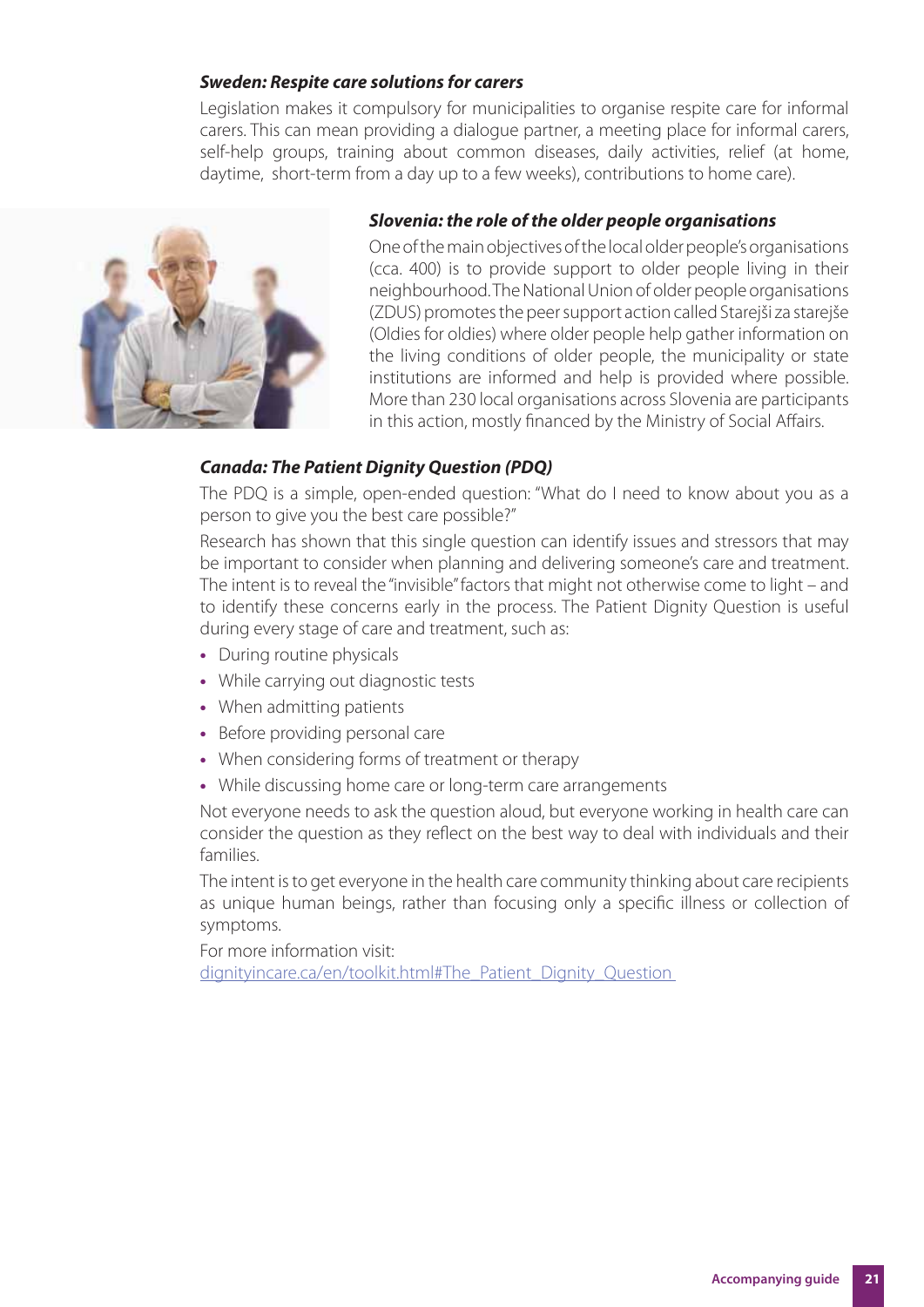# █**5 Right to personalised information, advice and informed consent**

#### **The Charter states that…**

As you grow older and may come to depend on others for support and care you continue to have the right to seek and receive personalised information and advice about all of the options available to you for care, support and treatment in order to be able to make informed decisions.

"I wish I had known before. Now it's too late. I don't have the energy anymore to look for alternative and I have no one to help me."

"I can't cope anymore and need to find a solution for my father (with severe Alzheimer) but I can't find the information I need about what is available. I spent hours on the phone and I still don't know what to do."

Giving information is not a simple process. It requires certain skills from the professionals and sometimes needs to be repeated. Older people in need of care are not passive receivers and need to be involved in their own care decision-making processes, commensurate with their cognitive capacities.

# █**Recommendations to…**

#### **PM**▧ **Develop a legal framework protecting the rights and duties of users in all care settings**

Public authorities should develop clear guidelines as to what information need to be included in all contracts for residential, community and care homes services. Model contracts should be available to the public through social services websites, health centres, hospitals, residential homes, etc. Contracts should be open to modifications upon request of the care recipient and information must be provided regarding more adapted services for the user.

#### **SP**▧ **Provide clear explanations to carers and users**

Service providers should provide clear leaflets and quides to help the person in need of care access and understand the information they need. When technical or medical terms are used in front of the care recipient, they should be explained in plain and easyto-understand language. Health and care professionals need training in communication skills and human rights to be able to inform patients properly about their health condition. If migrant carers have communications difficulties they should be given training to be able to communicate adequately with care recipients. If needed, other means of communication can be used to ensure that the patient understands the information such as drawings or videos. All these communication tools have to be user-friendly, i.e. adapted to the older person's needs.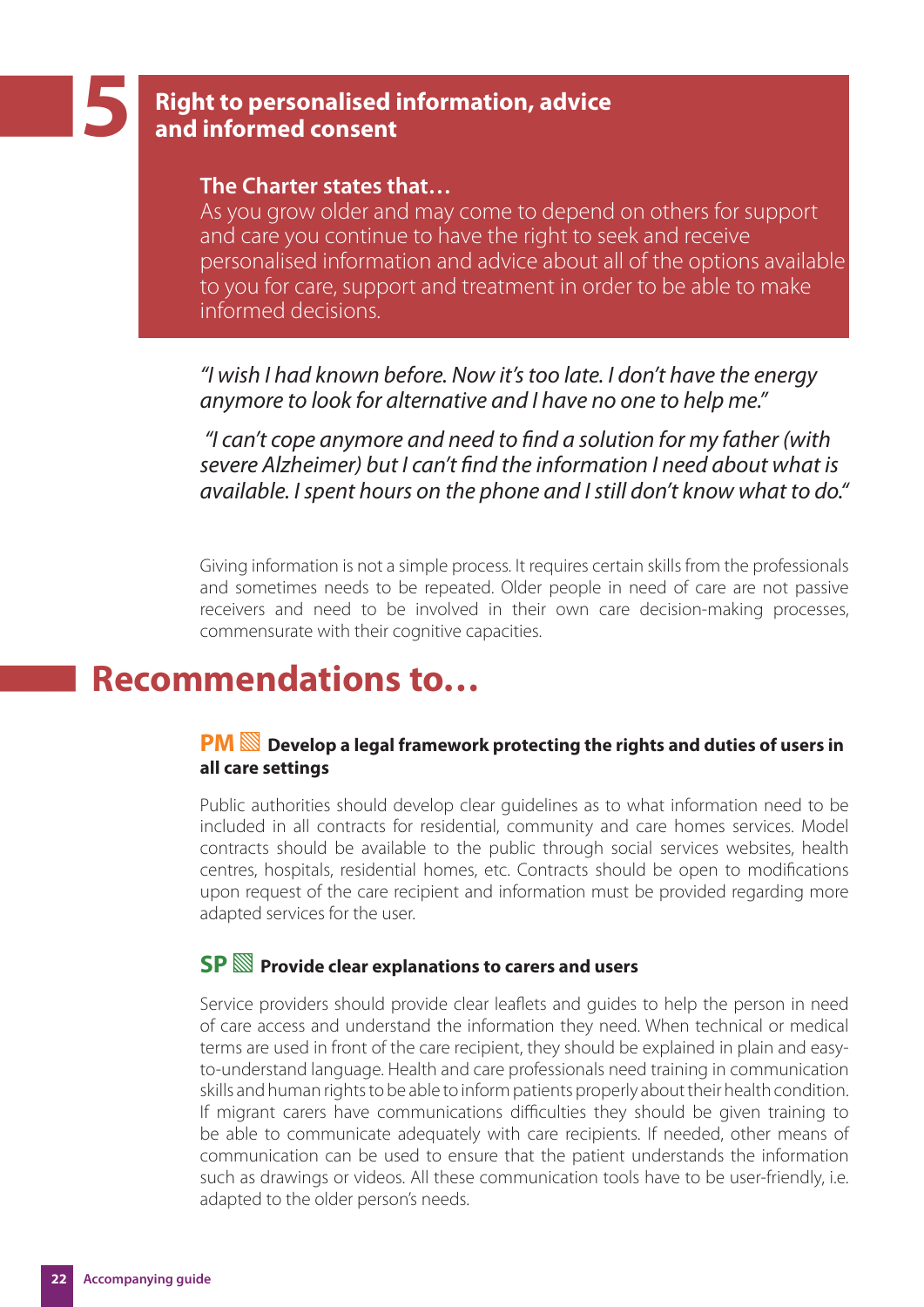

#### **PM**▧**SP**▧ **Promote and facilitate access to one's own personal medical data**

Access to personal medical data must be facilitated for older people in long-term care. This information must be clear and adapted to each national/local context. For example, if medical data is available on a card with chip, care recipient or their representatives must be empowered to access data stored on the card. Doctors should not prevent anyone from having access to his/her personal data. If no digital record exists, patients living at home should be informed of the best ways to keep their own files. Older people living in residential settings should be able to consult their file and ask questions about their condition or treatment when they wish to.

## **PM**▧**SP**▧ **Promote and regulate the participation of older people in research projects**

Carers need to be trained on how to deliver treatments to older people and what to be cautious about, how to report potential side effects, etc. This is particularly important as older people are sometimes exposed to over-prescription and may not be able to report problems themselves. Too few clinical trials involve older people and little research is done on side effects of polymedication on very old and frail people. This is why participation of older people in clinical trials should be encouraged. They should however never be obliged to participate in research projects but should be informed on the opportunities to take part in clinical trials. Full information must be given to the patient on the benefits, risks and alternatives to any treatment whose effectiveness and safety is not scientifically supported prior to the commencement of treatment. If the person is not able to decide, the consent of a third party must be sought, and participation allowed only if there is a genuine expectation that the treatment will benefit the patient's health.

## **PM**▧**SP**▧**PC**▧**SS**▧**OP**▧ **Provide user-friendly information on the full range of available services**

Information on the full range of available services and their price should be available through health and social services, and older people's organisations. Health and social care professionals cannot decide on behalf of the person in need of care whether s/ he can afford it or not. Help and support on legal issues must also be available through counselling and assistance, services and guides. Details of legal professionals on family law, inheritance and pensions should be available through residential care, institutional care and social services. Public helplines should be available to help older people and carers regarding legal advice and entitlement to legal aid.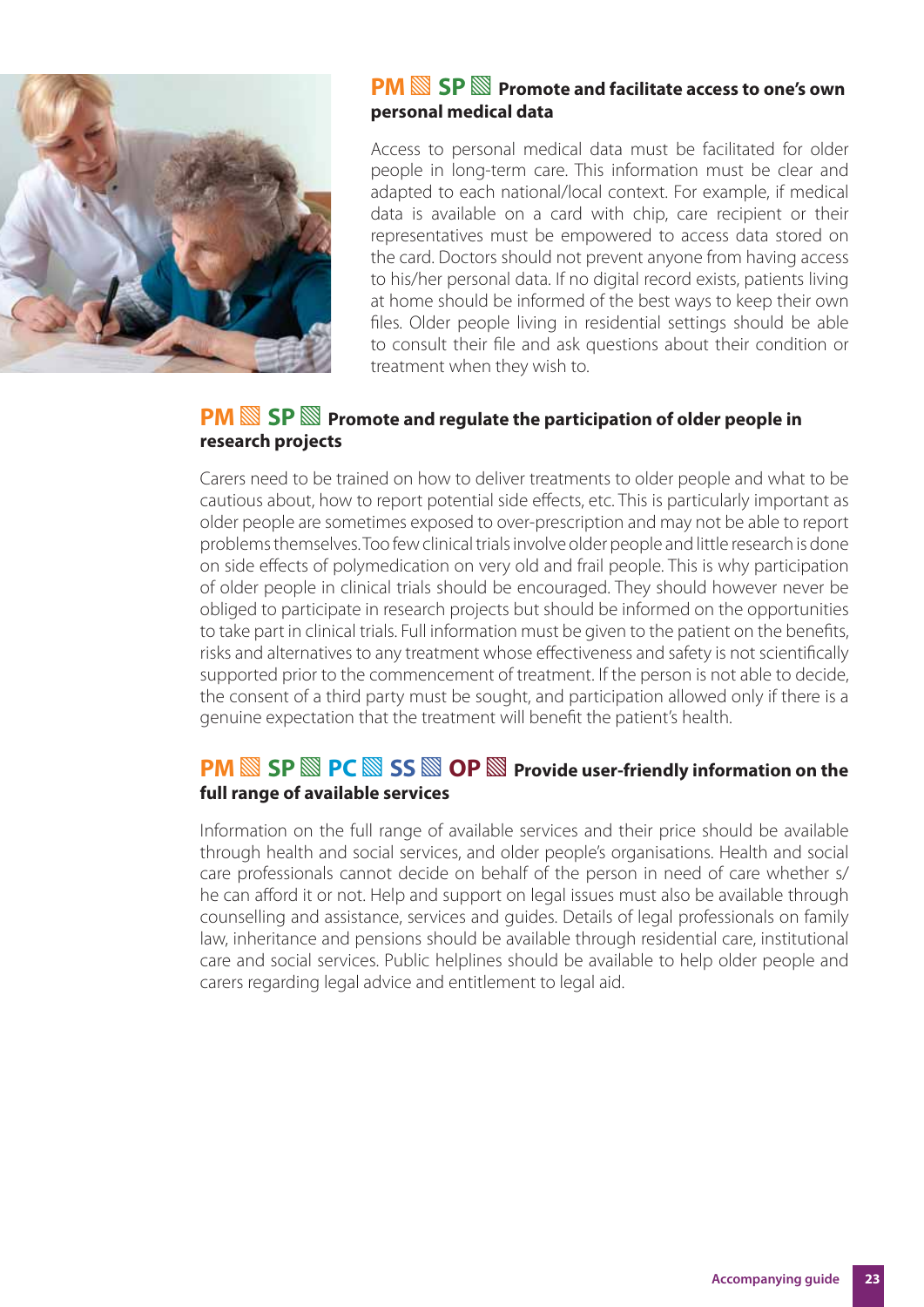# █**Good practices**

#### *Finland: Helsinki City has developed clear easy-to- understand information on available health and social care services for older people*

"Help at home Services offer" is a leaflet published by Helsinki Home care services with information on available health care and nursing services, domestic help, mobility and other wellbeing services. The leaflet also provides information about fees charged to customers with examples of prices for combined services. For more information: www.hel.fi /hki/helsinki/en/Services/Families+and+social+services/The+elderly

#### *Italy: Legal Assistance for Elderly off ered by Anziano e Non Solo*

The project was funded in 2006 by Emilia Romagna Region, under a fund to promote the wellbeing and quality of life of elderly people. The objectives of the project were to raise awareness and prevent abuse against older people. It covered the rights and duties of older people in the city, savings and banks, and how to have access to the justice system. The objective was also to provide information and orientation with the creation of a data base based on FAQs (Frequently Asked Questions) providing information and advice on the most common legal issues related with older people. For more information: www.anzianienonsolo.it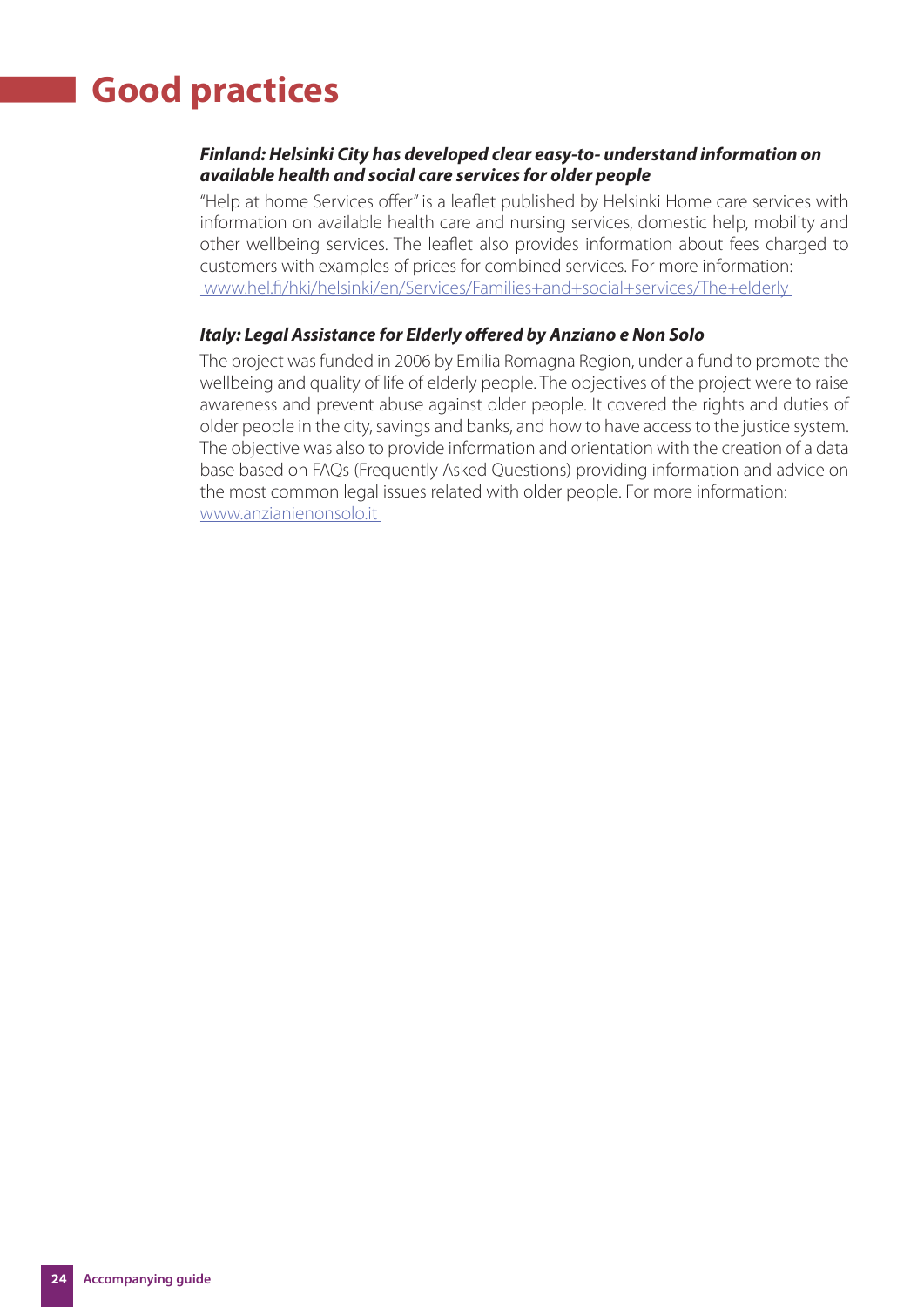## **Right to continued communication, participation in society and cultural activity**

#### **The Charter states that…**

█**6** 

As you grow older and may come to depend on others for support and care you continue to have the right to interact with others, and to participate in civic life, lifelong learning and cultural activity.

"When my wife died, I felt really hopeless and isolated. I didn't know how to cook a proper meal, yet I didn't want to call for the meals-onwheels. The lady from the community service encouraged me to join their cooking class for seniors and here I am. At 93, I am enjoying every moment of it! I have made new friends and we have fun together."

With age, older people's social networks tend to decline. It is therefore important to ensure that opportunities for people to meet are supported through accessible public space where all generations can meet, including older persons. Older people should be encouraged to stay connected: isolation is the single biggest risk factor for elder abuse. Lack of participation and influence in society can lead to isolation, inactivity and feelings of meaninglessness which all are factors that may cause depression and abuse. Urban development and transport policies supporting the participation of older people in the community can play a key role in preventing isolation.

Situations of abuse that occur in close relationships or in care homes often result from poor communication. Common obstacles to successful communication are, for instance, impaired hearing, impaired vision, physical disabilities, dementia or other cognitive disabilities, aphasia or, in the case of migrants or ethnic minorities, lack of language skills, and/or cultural differences. Whether this happens within the family or in a care facility, the factors leading to poor communication and isolation must be identified so they can be addressed.

# █**Recommendations to…**

#### **PM**▧ **Join WHO Age Friendly Cities Programme**

The Age-friendly Cities Programme has been developed by the World Health Organisation to help cities prepare for two global demographic trends: the rapid ageing of populations and increasing urbanisation. The Programme targets the environmental, social and economic factors that influence the health and wellbeing of older adults. The Age Friendly Cities guide identifies eight domains of city life that can be improved to promote the health and quality of life of older people:

- outdoor spaces and buildings;
- transportation;
- housing;
- social participation;
- respect and social inclusion;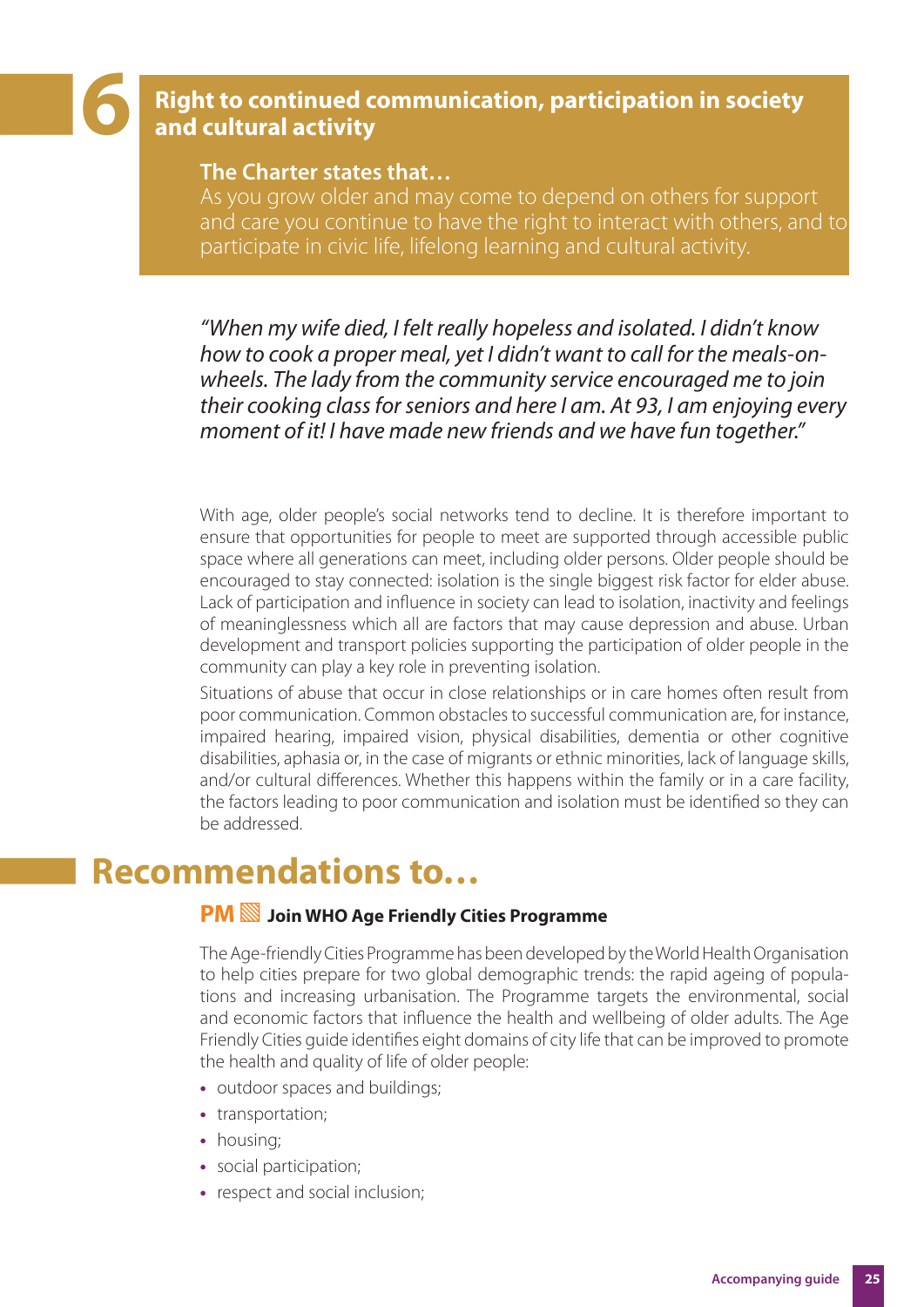- civic participation and employment;
- communication and information; and
- community support and health services.

Cities participating in the Network commit to a cycle of continually assessing and improving their age-friendliness. For more information:

http://www.who.int/ageing/age\_friendly\_cities/en/index.html

## **PM**▧ **Inform and support care recipients on access to their civic rights**

It is important that municipalities as well as health and social care services, families and friends provide information, support and advice to dependent elderly people regarding their civic rights. It should be public policy to offer support to older people to enable them to vote.

### **SP**▧**SS**▧**OP**▧ **Encourage social participation of older people in longterm care**

Social needs should be prioritised even when time is limited for the staff . Voluntary participation in clubs and associations and creative, social, economic, artistic, religious and cultural, as well as democratic and political activity should be encouraged and facilitated including those taking place in the wider community. Opportunities include, for instance, sharing knowledge of, and participation in, household or handicraft tasks within care settings, communal activities, celebrations and functions, as well as having the opportunity to perform paid or voluntary work and to take part in lifelong learning and other cultural activities. Attention should be given to the organisation of services, allowing care recipients to share meals with other residents or visitors. At the same time, older people's wish not to participate in events should also be respected.

#### **SP**▧**SS**▧**OP**▧ **Provide support to people to respond to their social participation and communication needs and wishes**

Service providers and older people's organisations should provide assistance to enable older people with reduced mobility take part in social activities. If needed, assistance to get outdoors or take a walk should be offered. People should be helped to maintain balance or stability while walking (by the use of a walker frame, walking stick or wheelchair, transportation services and adequate incontinence materials).

## **SP**▧**SS**▧**OP**▧ **Promote and encourage access to new information and communications technologies (ICTs)**

Older dependent persons who wish to should be offered support to use new ICT tools and technical aids (computers, mobile phones, hearing and writing aids, audio books, dvd- or cd-players and digital TV) as these can help a lot with communication and social interaction with others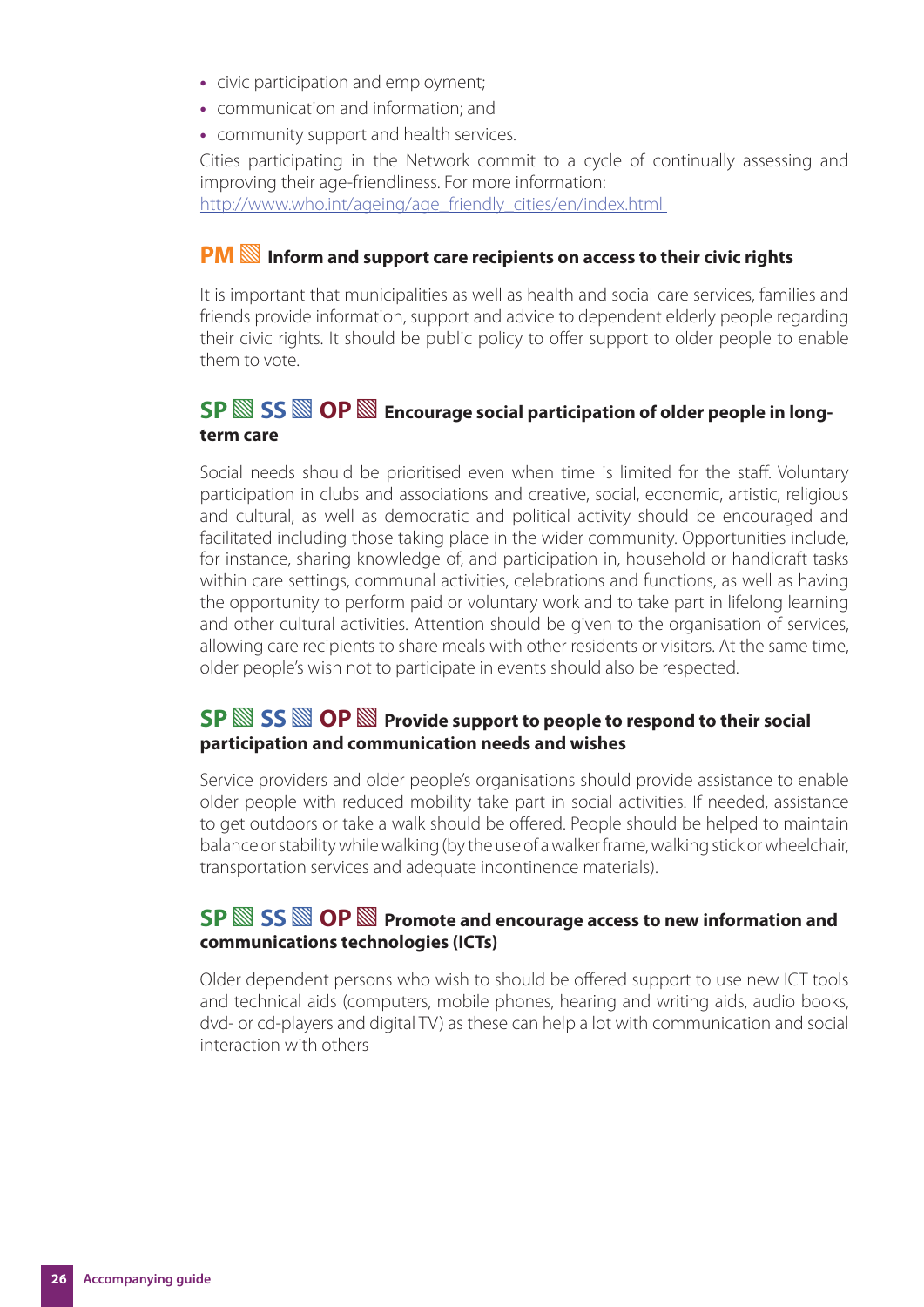# █**Good practices**



#### *Sweden: Culture for Seniors - Culture and health: the Umeå-model*

Motto: "If the people can't come to the culture, the culture must come to the people." "Cultural activities for seniors - Culture and Health" began as a project but is now a municipal activity that received the World Leisure Organisation Innovation Award 2010. The goal and purpose of the project is to create opportunities to extend the healthy part of life. The programme targets pensioners. The idea is that events, where possible, should be carried out during the day and in premises that fit seniors. The project began with an investigation which showed that about 90% of our elderly in housing units and in need of home care were under-stimulated. The activities offered were mainly bingo and church services. The preliminary investigation was a complete mapping of potential organizers and producers of cultural activities for older people in the region. More information can be found at: www.umea.se/senior

#### *France: Association 'Petits frères des Pauvres' organizes range of activities for socially excluded older people*

The association, created in 1946, whose motto is 'flowers before bread', developed numerous programmes targeting as a priority people suffering from isolation, poverty, exclusion and chronic diseases. The activities are: visits, organisation of holidays, social activities, helpline and awareness raising on elder abuse and living conditions of older migrants. This association works with 8500 volunteers and 510 staff . For more information, please consult their website:

www.petitsfreres.asso.fr

#### *Ireland: Third Age Foundation (TAF) provides activities for St Joseph long-term residents*

The Third Age Centre bus travels every week to St. Joseph's hospital to bring residents from the home to the TAF Centre to participate in an ever-expanding array of organised activities such as arts and craft classes, reminiscence sessions, Go for Life activities, Combined Choral Group, concerts and social events. Some residents have also taken part in public representations and raising awareness of issues of concern to the older person, including the Older and Bolder campaign. The uniqueness of this project lies in the fact that long-stay residents leave the nursing home environment and are brought back into the heart of the community, where they are accompanied by members of TAF. Many of these residents become members of the Third Age Foundation, an additional step to integration in the local community.

The feedback from long-stay residents about their regular visits to the Third Age Centre is very positive: some older people mentioned that their confidence and self-esteem was boosted immensely as a result of being members of the Foundation, while many mention the increased autonomy and independence they feel by being able to take part in these visits on a regular basis. More information can be found at: www.thirdage-ireland.com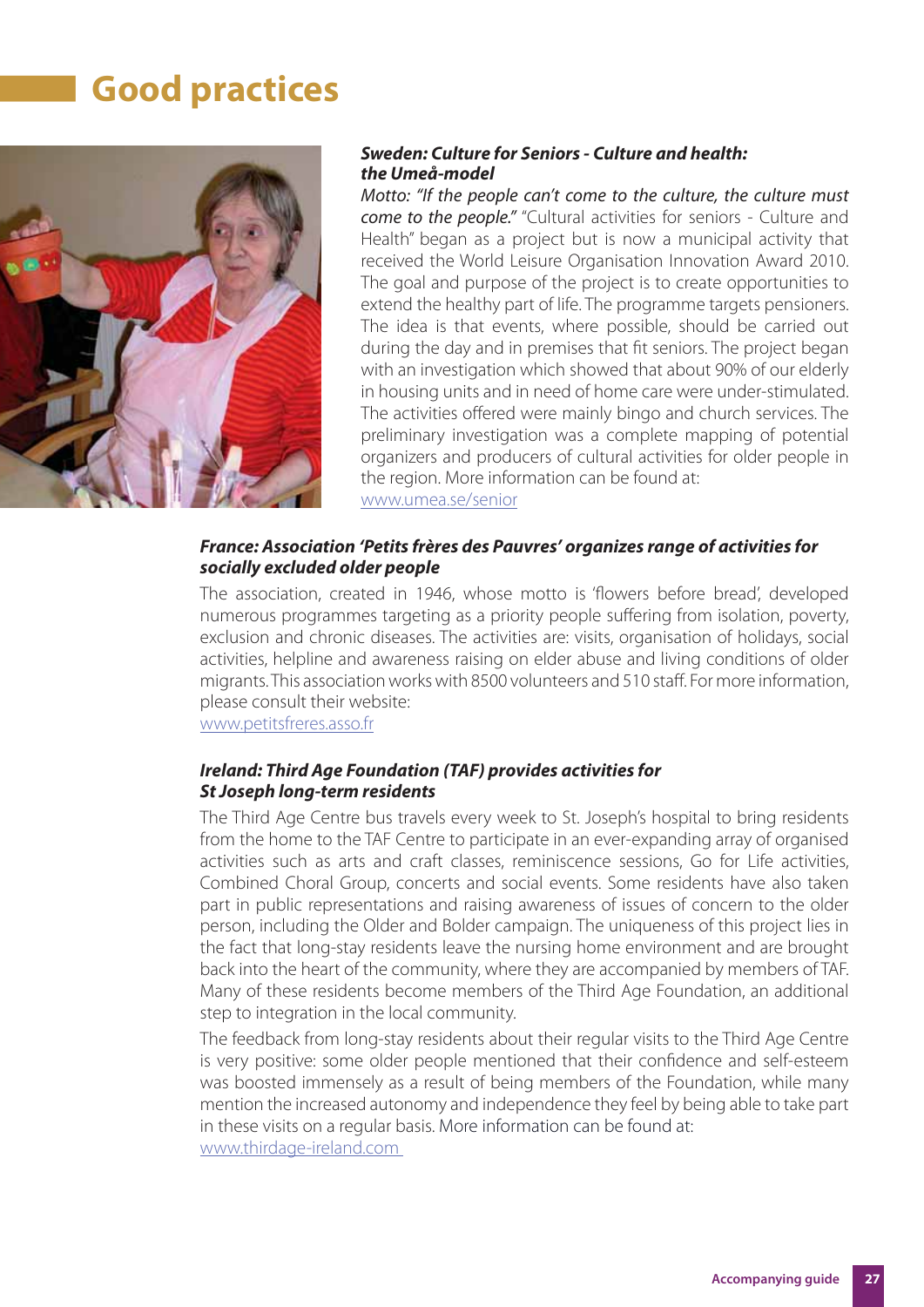#### **Finland: Psychosocial group rehabilitation for older people suffering from** *loneliness*

The aim of this project was to actively engage older people  $($ >74y) who suffer from loneliness in Finland. Groups of older people living in day hospitals, day care centres, rehabilitation and residential care institutions meet several times a week to chat, and to engage in different activities with the help of staff. The project was an essential step to educate and train professionals in the various levels of older people's care (residential care, rehabilitation centres) to act as group leaders and to build a network of professionals able to implement the group rehabilitation model. The project is a model to develop services to target other groups of older people who need help, e.g. dementia. More information can be found at:

www.vanhustyonkeskusliitto.fi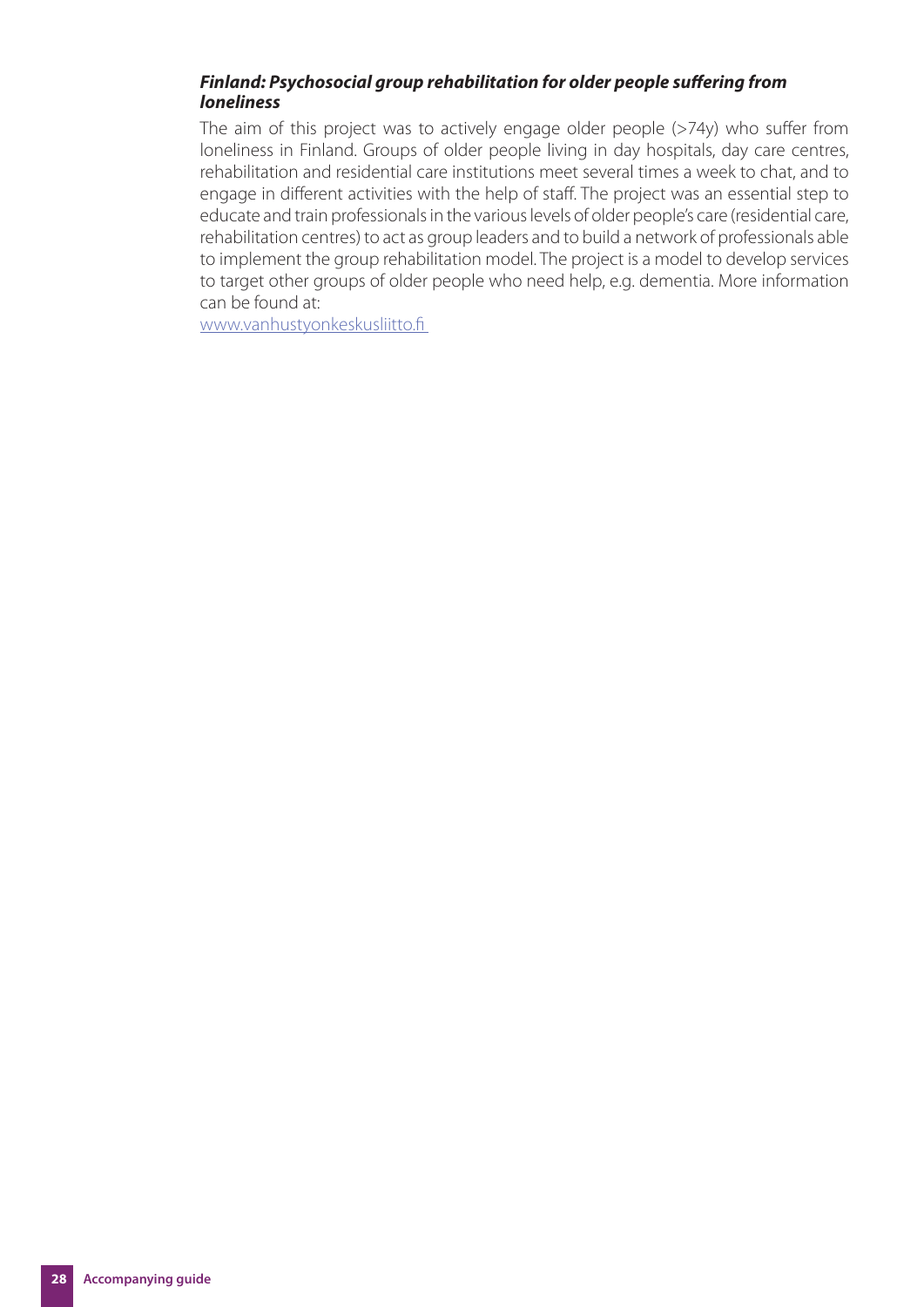## **Right to freedom of expression and freedom of thought/conscience: convictions, beliefs and values**

#### **The Charter states that…**

█**7**

As you grow older and may come to depend on others for support and care you continue to have the right to live according to your convictions, beliefs and values.

### "I never asked for that priest to visit me. Who let him in and why is he calling me my son? I don't believe in God and I don't want to listen to him!"

Society recognises more and more that the right to diversity and caring for people from different cultural backgrounds is a challenge. One's cultural background influences one's beliefs and values, perception of health, illness and death; meaning of suffering and of existence; limits regarding privacy; vision of the role of the family in decision-taking, the autonomy of the person or the way we communicate with the others. A tolerant approach must therefore prevail and every individual should be able to practice his/her religious rites or to follow his/her cultural tradition.

# █**Recommendations to…**

#### **SP**▧**PC**▧ **Promote tolerance and create opportunities to exchange views on differences**

Mutual personal and collective enrichment through social activities, exchange of information and communication should be encouraged. Care must be individualised as much as possible, and must avoid clichés regarding cultural background. Caregivers should also encourage tolerance within care settings and respect the choices and cultural background of the cared person in every decision made, and accept that some behaviors and reactions can be interpreted differently in different cultures.

#### **SP**▧**PC**▧ **Allow private places for practising one's beliefs**

Care recipients in institutional or residential care should be offered dedicated spaces to practice their religion or beliefs, or should be given the opportunity to participate in religious events in the community and be supported in doing so if they wish.

### **SP**▧**PC**▧ **Prevent proselytism**

Care recipients should not be forced to participate in any event (religious, philosophical, political, etc.) occurring within the home, residential home or institutional setting. Caregivers have to be careful not to let anyone (political, religious or other) visit care recipients unless the older person has requested it, to protect care recipients from proselytism. Visits must be registered with the name and contact details of the visitor, and pressure to get financial support from care recipients must be prevented and reported as financial abuse.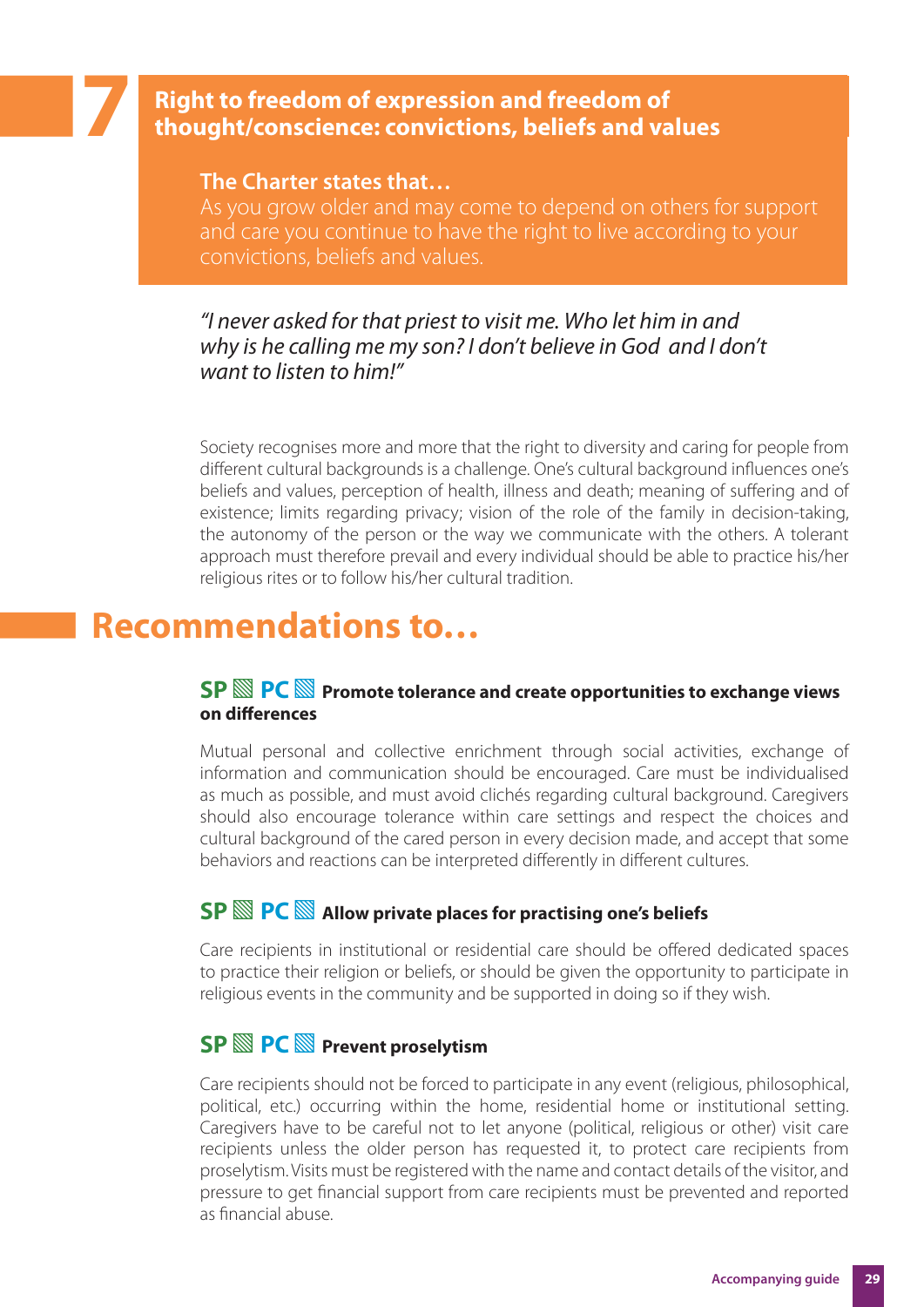#### **SP**▧ **Support people in their wish to associate and participate to groups**

Information and assistance should be provided to a person in care who wants to associate. Institutional care settings should enable the care recipients to attend the weekly meetings of a "seniors' club" and to participate in the outings and excursions. Keeping contacts with organisations of which the person was a member should be encouraged.

#### **SP**<sup>®</sup> Provide a wide access to diversified information

Everybody should have access to the media and to all other sources of knowledge. Newspapers from different political backgrounds should be available in all care settings, as well as television and internet support. If needed, assistance must be provided to help people with impaired hearing or vision. Access to information can also be promoted by the organisation of debates within the institution or participation in conferences.

# █**Good practices**



#### *Slovenia: Informal round tables on usages and religious practices at Easter*

Daily activities centres are meeting places where all are welcomed. During the Easter festivities they organise informal round tables where different usages and religious practices are discussed, including a more atheist approach with the explanation of the role of spring festivities and rites in many centuries before the rising of monotheistic religions, and in other, non-western cultures. Different cultures meet also around different cuisines, encouraging multiculturalism.

#### *Germany: Special units for migrants in nursing homes*

Some nursing homes and specific institutions have developed special units to enable older migrants to receive care in an environment that respects their cultural and social way of life (special furniture, nutrition, religion-based day structure etc.)

#### *France: special training on religion for carers*

A module on "Ceremonies and religious practices" is now proposed in many further education training courses in France. Older people receiving care are coming from more diverse cultural backgrounds and staff are often unfamiliar with their faiths. It is also recommended that every institution should have an easily accessible space reserved for quiet meditation, prayer and worship, open to visitors of the different religions and philosophical movements. Religious ceremonies should be held in mutual respect.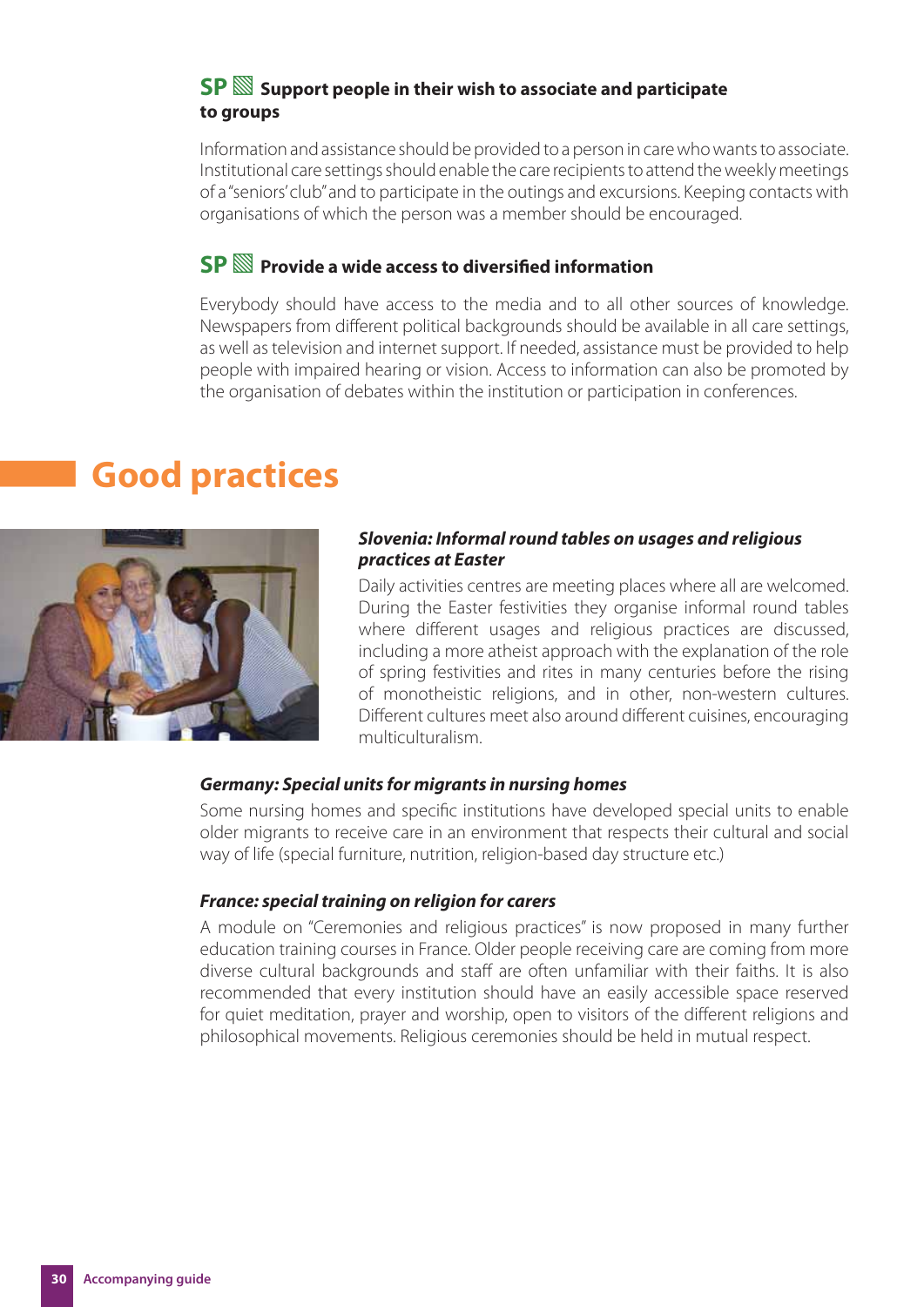# █**8 Right to palliative care and support, and respect and dignity in dying and in death**

### **The Charter states that…**

You have the right to die with dignity, in circumstances that accord with your wishes and within the limits of the national legislation of your country of residence.

"I don't understand how it is still possible today to let people develop such bedsores!"

"I love him but I couldn't stand his screams anymore and I slapped him. Now I feel miserable."

"I felt her life wasn't worth living anymore..."

Actions regarding end of life are regulated by national laws that no one should ignore, in particular those who provide care to very old and dependent people. Yet the right to die in dignity is sometimes jeopardised by institutional rules and habits which result in the most deplorable forms of elder abuse because they concern people who have become totally dependent on others and may suffer great pain. Measures are not always taken to alleviate and prevent undue pain (for example bedsores) and to provide emotional support to the dying person and her/his family. Choices of the older person regarding her/his end of life are not always respected.

The right to palliative care and pain control is unfortunately not yet internationally recognised as a fundamental human right. However, awareness is growing and innovative initiatives are being developed in many countries to bring comfort and dignity to elderly people reaching the end of their life.

# █**Recommendations to…**

#### **PM**▧ **Regulate by law the principles and requirements of palliative care**

The World Health organisation provided some recommendations concerning minimum requirements of palliative care, that includes that all countries should adopt a national palliative care policy, ensure the training and education of health professionals and promote public awareness, and ensure that minimum standards for pain relief and palliative care are progressively adopted at all levels of care. Palliative care can be provided in a special residential unit, at home, as a day patient or in hospital, depending on the country of residence. Information on the different options regarding palliative care must be available in social and health care services, in order to improve access to these services. More information is available at: www.who.int/cancer/palliative/en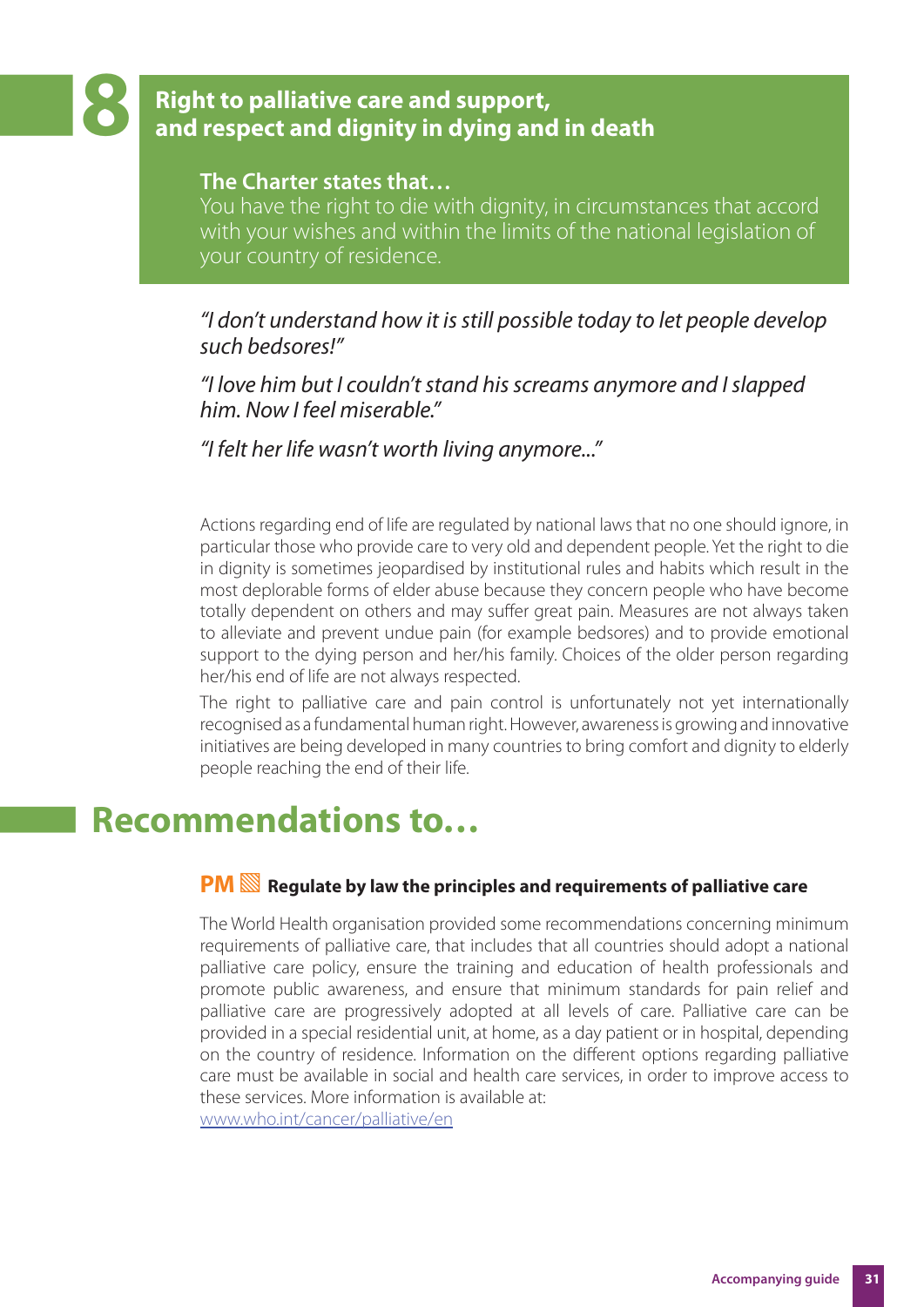## **SP**▧ **Develop quality palliative care in an interdisciplinary approach**

The best possible quality of life for the patient must be found and developed. Palliative care seeks neither to hasten death nor to postpone it but rather to control pain and help people reaching the end of life die in peace and dignity. Quality palliative care should aim to prevent and reduce suffering, with treatment of pain and other distressing symptoms, psychological and spiritual care, to improve quality of life when facing serious complex health problems. Assessment of the quality can be done by measuring whether the care is adapted to the needs and wishes of the care recipient (communication needs, religious/ spiritual/cultural/social needs, etc.). An interdisciplinary and multiprofessional approach must be developed, including members from different healthcare and non-healthcare professions and discipline. Team members have to be highly qualified and should have their main focus of work in palliative care. Staff should be trained concerning their approach to facing the end of life and be given the appropriate means (psychological support, respect for the person and for the family, involvement of the family) to respect the person's choice.

## **SP**▧**PC**▧ **Involve the care recipient in the palliative care and support his/ her autonomy**

Palliative care must be guided by the patient's needs and wishes. Decision on the admissibility of medical treatment will be based on care recipient's expressed or presumed wishes (based on views s/he previously expressed) and after questioning relatives or other persons close to the care recipient and responsible for his or her care. The dying person's need for intimacy should also be respected, as, e.g., a single bedroom.

#### **SP**▧**PC**▧ **Involve the families in the palliative care**

Professionals must take more time to talk and listen to the care recipient and their family, providing information in an understandable language on diagnosis, prognosis, treatment and care options and all other aspects of care as well as on reliable access to help on the palliative care provided and on the different services available. Such information should only be provided when the person and/or the family are prepared to accept it. Respite care should be encouraged for carers and bereavement services should be made available to them after the death of the care recipient. In the absence of family members, caregivers who have been close to the older person can be included in a multidisciplinary consultation with the doctor.

# **SP**▧**PC**▧ **Respect national regulations on the end-of–life**

Each country has developed its own regulations regarding end-of-life decisions, and both formal and informal caregivers must respect the law. However if they object to the decision made for ethical or religious reasons, carers should be protected by a " conscience clause " and should be informed about the procedure to follow to ensure that the decision will still be respected and implemented as requested by the law. When feeling hopeless or overburdened in front of a care recipient in great pain or severely demented, carers should always seek advice and receive support from relevant sources.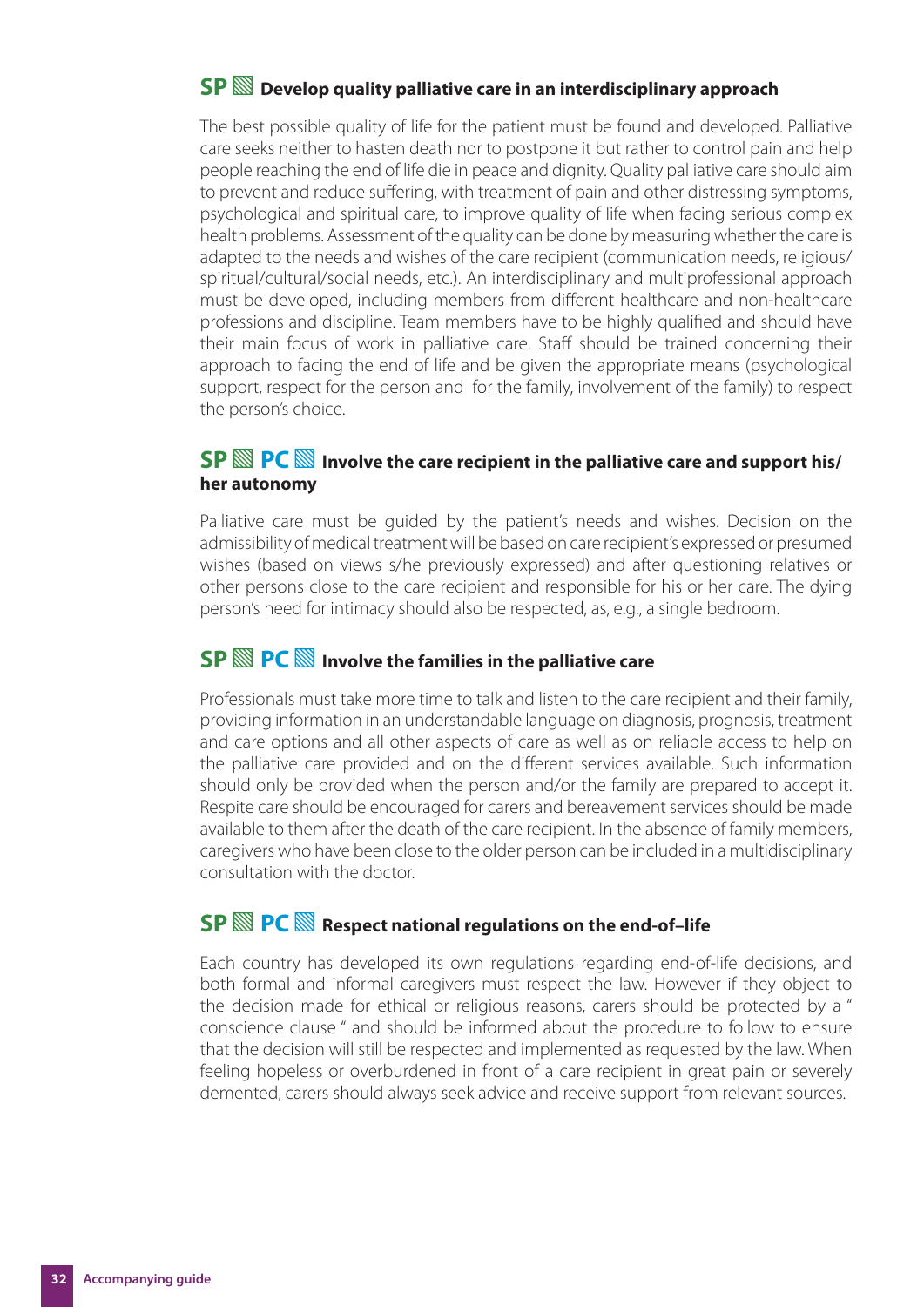

#### **SP**▧**PC**▧ **Respect and support the spiritual needs and wishes of the dying person**

Palliative care professionals and voluntary team workers should allow dying patients find meaning and hope through recognition of the spiritual dimension of their experience if the person wishes it. Although they may lack the expertise to address spiritual concerns in depth, palliative team professionals should be able to discuss spirituality with any patient who raises the issue and identify those in spiritual distress so that appropriate referral may be made to spiritual care providers.

## **SP**▧**SS**▧**PC**▧**IC**▧ **Support and respect advance directives**

The cared-for person and her/his family also have to be able to anticipate as much as possible and get information on insurance options that exist, organ transplantation and other decisions regarding end of life. Caregivers and service providers should encourage the care recipients to express their wishes and views regarding end-of-life decisions. Advance directives should be kept in writing by those responsible for the care recipient if the person is considered as no longer competent to take such decision. If there is no written statement, some oral opinions and wishes of the person have to be gathered talking with relatives and other trusted persons. Decisions should always be made in the best interest of the care recipient and in accordance with national legislation.

# █**Good practices**

#### *United Kingdom: Charter for Dignity at the End of Life*

In June 2008, the movement "Dignity in Dying" published a Charter for Dignity at the End of Life. The document highlights the need for all people to be given greater choice, control and access to high quality care at the end of their life. "We want to see end-of-life services that are sensitive, responsive and accessible to all. Individuals need to be clear about their wishes, whilst Government must ensure that services meet people's needs at death, putting choice, control and access at the centre of end-of-life care". The Charter for Dignity at the End of Life places choice, access to services and personal control at the heart of improvements to end-of-life care. For more information, please visit Dignity in Dying's website:

www.dignityindying.org.uk

#### *Sweden: The Palliative care project in SABO*

The project strives to develop and improve the quality of life and care for older people in Stockholm County Council and municipalities in the Stockholm area. The purpose is to improve the quality of care in the end of life for people living in SABO special housing for older people. The project idea is to test and evaluate different models of education for staff . The focus of training is, among other things, knowledge and quality of palliative care, attitudes and responses. Training in palliative care and nursing care is provided in a team based multi-professional working. More information can be found at: www.pvis.se.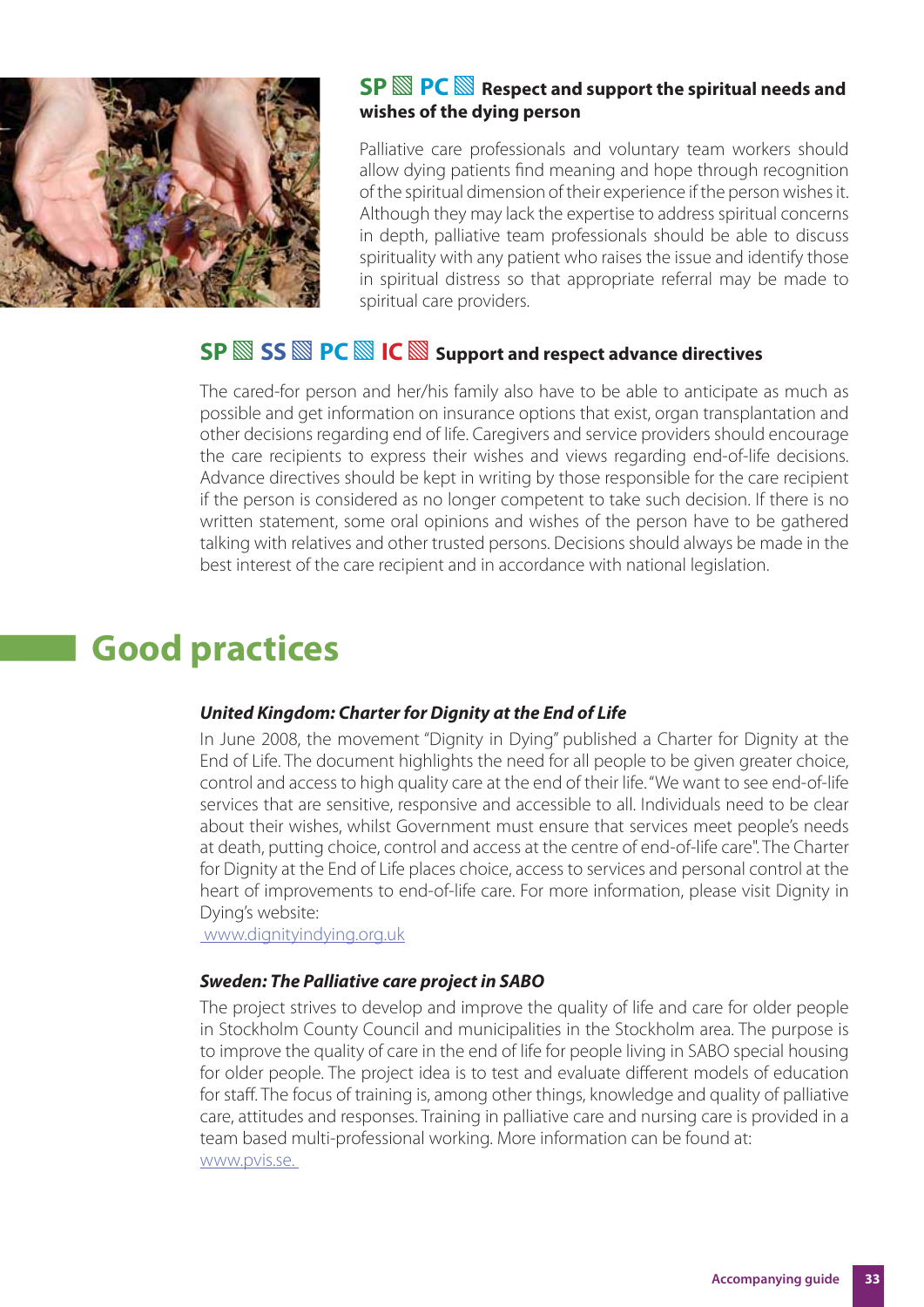#### *Canada: The Dignity Model*

Since 1995, a Canadian research team on palliative care and their international collaborators has been exploring the importance of patient dignity. Their findings show that a patient's sense of dignity can have a profound impact on patient wellbeing and satisfaction with the health care system – and one of the biggest factors is the way patients are treated by health care providers. The team's initial research has been distilled into the Dignity Model, which shows three major categories of factors that affect the patient's sense of dignity:

- Illness-Related Issues: How the illness itself affects personal feelings of dignity
- Dignity-Conserving Repertoire: How a patient's own perspectives and practices can impact their sense of dignity.
- Social Dignity Inventory: How the quality of interactions with others can enhance or detract from one's sense of dignity.

They have developed dignity tools and a dignity protocol to support people who work in end-of-life health care. More information is available here: dignityincare.ca.

#### *Austria: Mobile palliative care units*

The province of Styria organises teams of mobile palliative care in all regions. The network covers the whole province; the teams consist of medical doctors, care staff and social workers who collaborate with the family doctors and the professional and informal carers. Such a team can be called in by all those concerned, the patients, the relatives, the family doctors, etc., and the service is free of charge: the costs are covered by the Styrian Health Fund. Alongside these mobile palliative care teams consisting of professionals, hospicecare teams of volunteers receive a careful basic training before their engagement and are offered further training courses and supervision throughout the time they are doing this work.

#### For further information

www.palliativbetreuung.at or www.hospiz-stmk.at (both in German only) or contact Dr.Baumgartner johann.baumgartner@kages.at

member of the European Association of Palliative Care EAPC.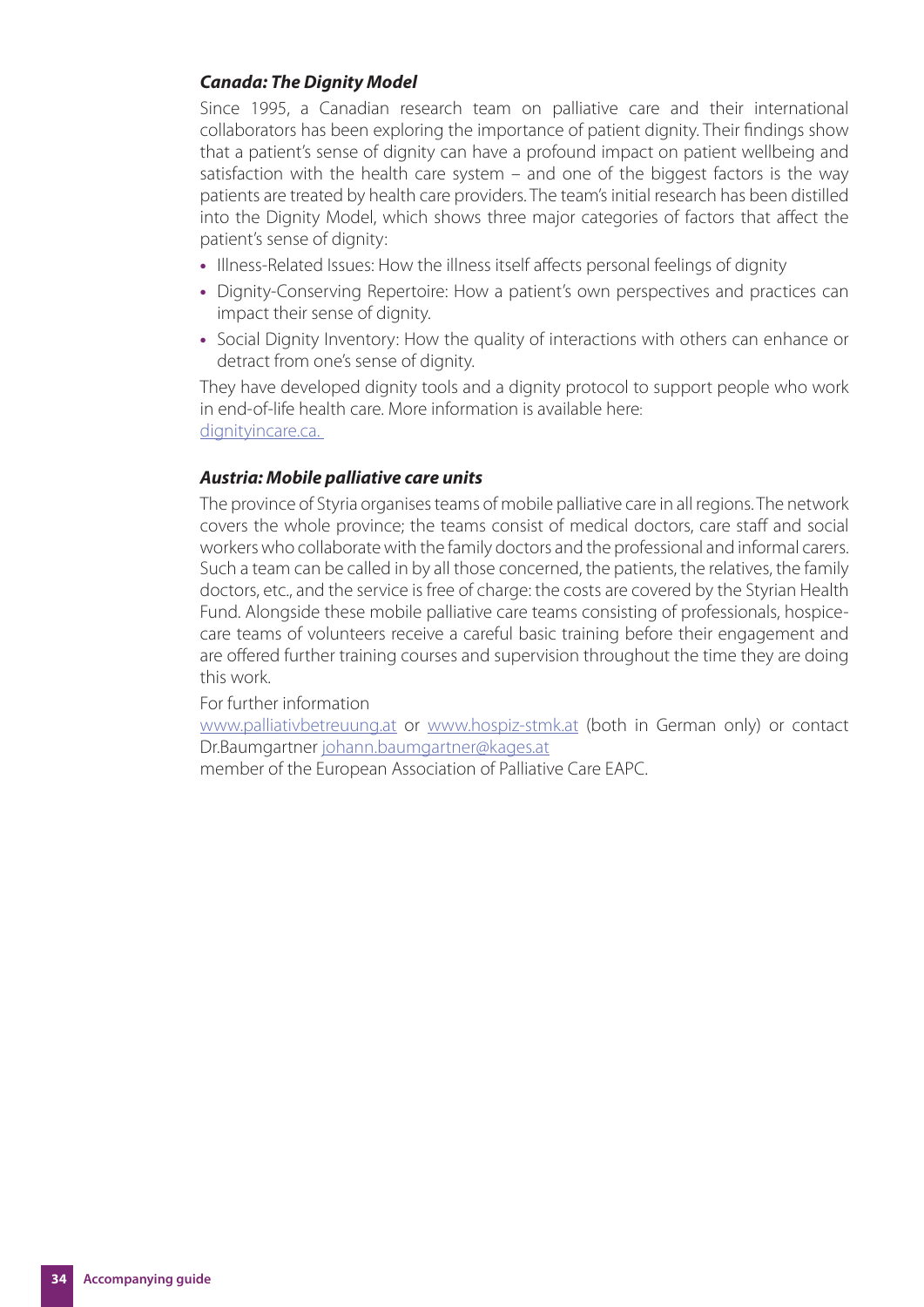# █**9 Right to redress**

#### **The Charter states that…**

As you grow older and may come to depend on others for support and care, you continue to have the right to redress in case of mistreatment, abuse or neglect

"When I tried to report elder abuse to my line manager, the next day I received a letter from the Director telling me that I was sacked for moral harassment of other staff."

"She will never complain. She is too afraid and I don't know how help her?"

In most cases of elder abuse, victims do not wish to report abuse. There are several reasons for that: they are afraid of losing the relationship with the abuser, they are afraid of the possible consequences of reporting abuse for themselves or loved ones, they lack knowledge about what constitutes abuse and so might fail to recognise that certain actions are abuse. Every person witnessing or having information on a possible case of abuse should make sure that the victim knows how to report it.

# █**Recommendations to…**

#### **PM**▧ **Develop dedicated bodies and public information to tackle elder abuse**

Elder abuse must be recognised in national laws in order to ensure the protection of the victims. A free and easy to reach helpline must be set up and clear information must be available to older people, families and caregivers on the existing organisations and competent authorities who are responsible for tackling abuse and can provide support. Free medical or psychological care should also be available through health and social services. The support and care brought by these different services should be coordinated and adapted to the understanding of trauma of a person who has been victim of abuse. These professionals should receive training in this field.

#### **PM**▧ **Develop individualised responses to victims of abuse**

Competent authorities have to take seriously into account all complaints of elder abuse and to react accordingly. Family members, carers, and social services must be particularly vigilant and detect older persons who are at risk. When abuse is reported, their priority should be to ensure that the older person will be safe but the response should adapt to the level of risk and nature of the abuse. For example elder abuse resulting from burn-out of a family carer requires a different response from elder abuse resulting from negligence or lack of training of care professionals. If the situation is very serious and the older person needs to be put in a safe environment, sheltered houses or flats should be available through social services.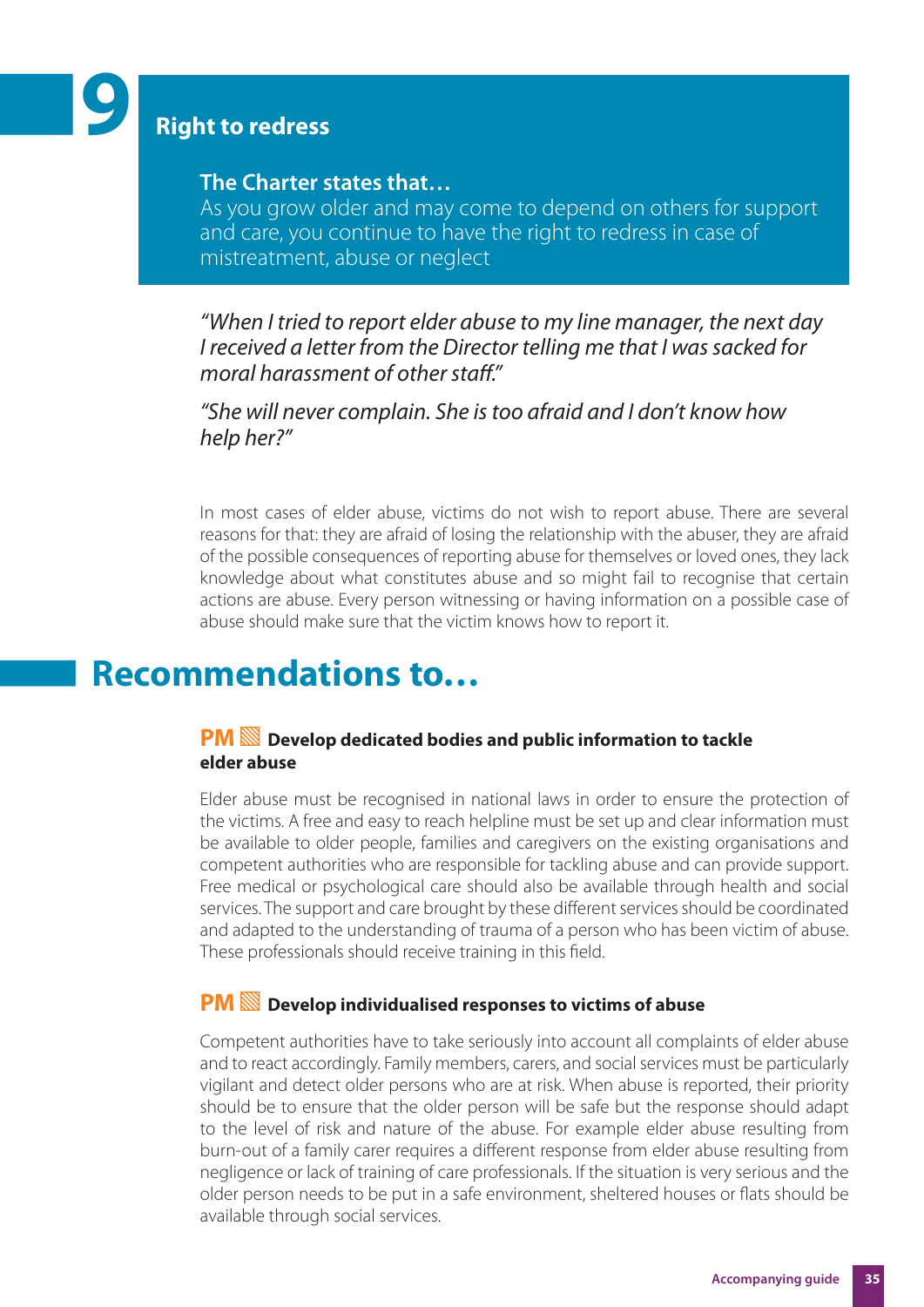### **SP**▧ **Check the criminal record of professional caregivers**

Any employer of a caregiver should be able to check if the employed caregiver has any history of abuse and mistreatment, including financial misconduct.

#### **SP**▧ **Develop training to caregivers on how to detect abuse**

Caregivers have to be trained to recognise when a care recipient could be a victim of abuse (depression, bruises, anxiety, etc.) including among older demented people. They have to be able to react appropriately and know to which person and organisation they can turn for help, support and further action. This information must be provided to them in clear language when they take up the job and repeated through staff training sessions on a regular basis.

#### **SP**▧**SS**▧ **Provide support and protection to victims and those reporting elder abuse**

Appropriate support and protection must be provided to both the victim and those reporting abuse. Service providers must develop clear procedures and inform both care recipients and their relatives, and caregivers, on what to do in case of elder abuse, whom to report it to, where to call for help and information on how to seek redress. Holding annual information sessions with staff and care recipients can help create an open debate and break the taboo around elder abuse. In residential, community and homecare services, staff Internal Rules should include clear instructions regarding elder abuse. What to do, how to handle it, how to protect and support the older person, how and where to report cases of elder abuse, what to do if the older person refuses to acknowledge that s/he is mistreated, and how to protect those reporting abuse. Staff should also know what to do if the risk for the older person is very serious and decisions must always be taken in the care recipient's best interest.

# █**Good practices**

#### *Belgium: East Flanders and the reporting of elder abuse*

In Flanders, anyone who has experienced or witnessed elder abuse at home can contact the Flemish Reporting Point for elder abuse through a central helpline (078 15 15 70) to report the case, ask for information or advice, or request intervention. When an intervention is needed, the Flemish Reporting Point contacts the local Supporting Point for elder abuse. After an initial telephone contact, a home visit is scheduled with the victim to get an overview of the problem and see whether the support team needs to look for a solution to improve the older persons' situation and ensure that this will not increase the problem. This service is free of charge and offers also free advice and training. For more information (in Dutch)

http://www.meldpuntouderenmishandeling.be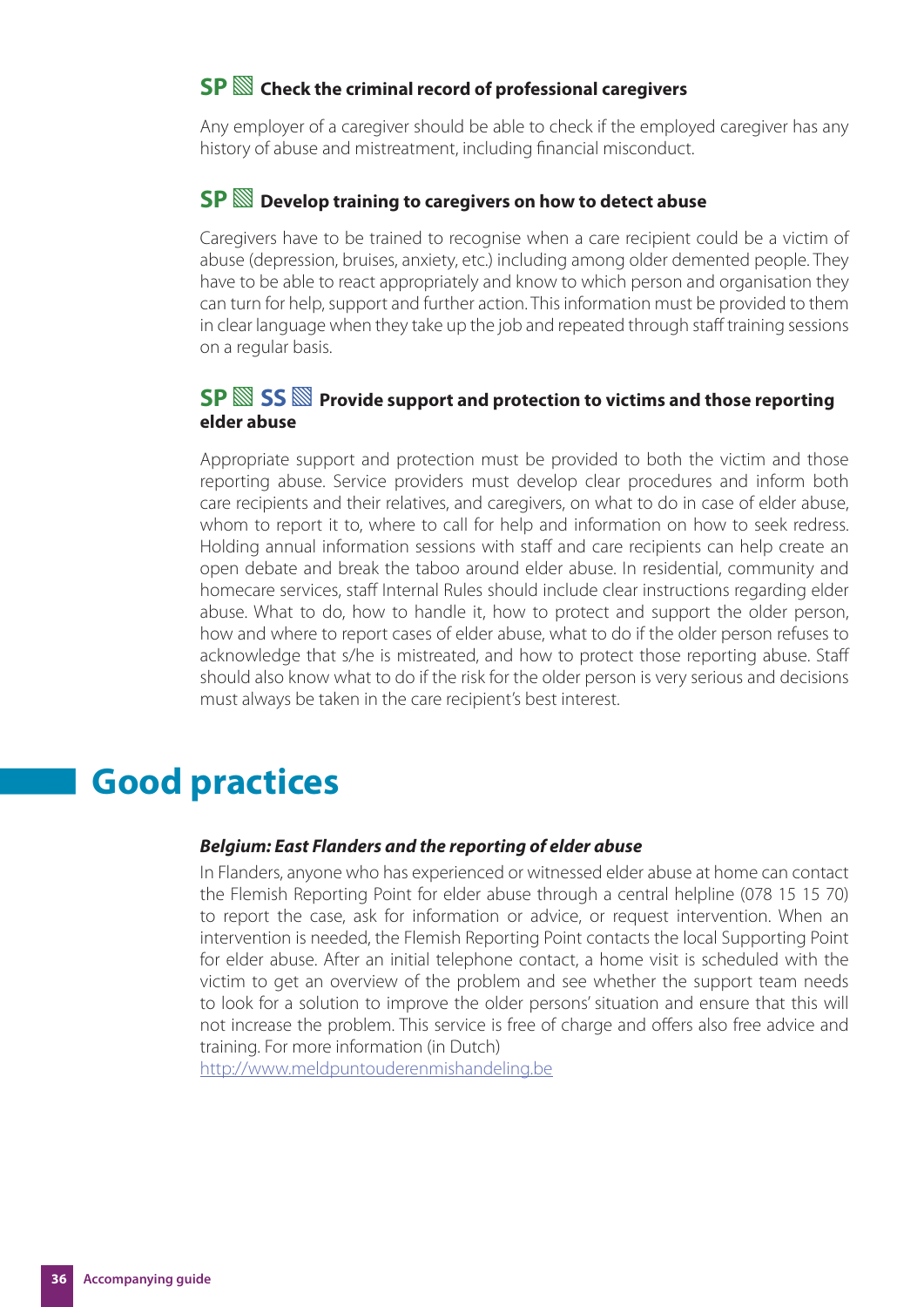#### *France: "Call 3977" helpline for older people victims of elder abuse.*

A very similar initiative was launched recently by the French government to offer support and guidance to victims and witnesses of elder abuse. This helpline is run with the support ALMA France (set up by Prof. Hugonot who was president of the Council of Europe working group on violence and neglect of older persons in the family) and AFBAH (French association for the wellbeing of older and disabled people). More information is available here:

www.travail-solidarite.gouv.fr.



#### *Netherlands: Protocol to report elder abuse for external visitors*

The Dutch province Noord-Holland has taken the initiative of developing a protocol to combat elder abuse. The protocol can be used by external people who come in contact with older people in nursing homes and care institutions, such as the hairdresser, the neighbourhood nurse, the volunteer who brings meals or pays the older person a frequent visit. The protocol is designed to give them a method to recognise and address elder abuse within the limits of their responsibilities. The protocol lists signs of elder abuse they should learn to recognise and recommendations about what to do when they suspect elder abuse. These steps include answers to questions like 'who do I notify?' and 'who is responsible for what?' The protocol was developed by PRIMO NH on behalf of the Support Points against Domestic Violence of the province. Support Services also exist on the Municipal level. There are specific support points that deal with elder abuse in some municipalities. In other municipalities there are support points that are concerned with the broader field of domestic violence, and therewith also elder abuse. Someone who is in a situation of abuse or a witness of elder abuse can call this support point and ask for help. The support point will then tell them what to do next and how to get help from social and legal services.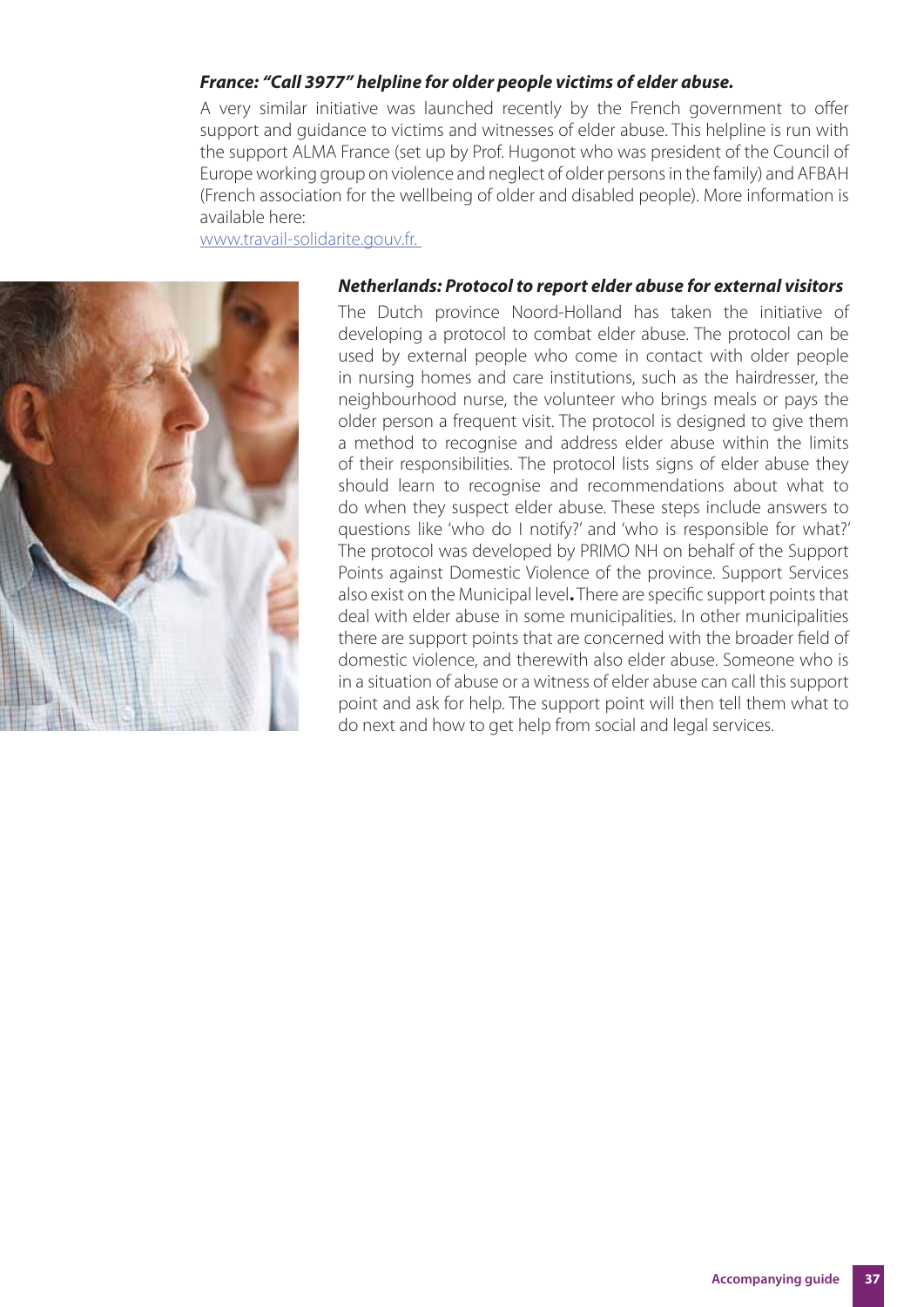"I wish my Mum had told me what she wanted for her end of life while she was still able to do it. Now dementia has taken away all her mental capacities and I find it so difficult to decide on her behalf because I just don't know what she would have wished. We never talked about such things."

"We all want to believe that we will have time to deal with such painful decisons later, but the longer you wait, the more painful and emotional it becomes."

"For more than 10 years, I cared for a very dependent old lady in her home. When she died, her daughter threw me out because I was no longer needed. The old lady would never have allowed that. She was nice to me." (an unregistered migrant carer)

Older people in need of long-term care and assistance not only have rights but also responsibilities and need to respect the rights of those who live with them (other residents) or work for them (caregivers). When they become dependent on others, older people may not be aware that they have duties toward their carers and should give them clear advance instructions, enable them to work in good conditions and treat them with respect.

The burden of dependency and conflicting relationships between the care recipient, his/ her family, and people around them can sometimes lead to situations where the care recipient or his/her family may become verbally or physically abusive towards others, in particular the weakest, in their neighbourhood. Preventing abuse toward other care recipients and staff is an issue which must be tackled together with the risk of elder abuse. Older people in need of long-term care and assistance should be made aware of their duties toward their caregivers (both informal and formal) and other residents. Procedures regarding the prevention of elder abuse must include clear instructions as to what to do if a care recipient becomes abusive toward a carer or another care recipient, paying due attention to the causes and nature of the challenging behaviour (for example, a severely demented person can become very agitated and aggressive toward others but this is not abuse).

# █**Recommendations to…**

## **IC**▧ **Ask for external support from local social and health services**

Informal carers should be encouraged to seek external support and advice when they care for an older person with severe dependency needs to prevent burn-out, and contact local or national help lines specialising in elder abuse for advice.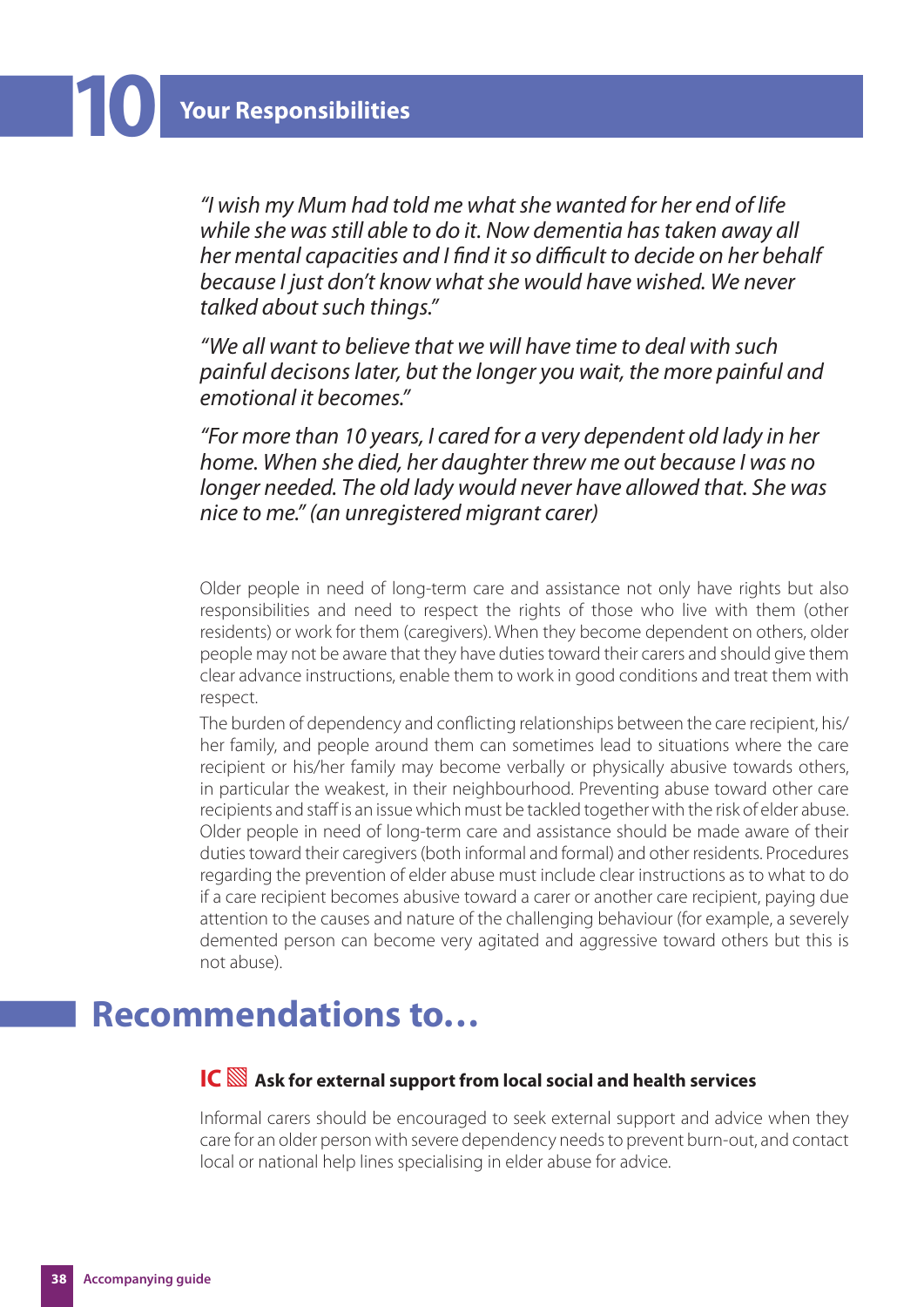## **PM**▧**SS**▧ **Support professional carers' work and protect them from abuse**

Professional carers in all care settings need training, better information, material and if needed personal assistance, and clear procedures on how to receive support and protection if they face abusive situations.

## **PM**▧**SS**▧ **Develop support for informal carers**

It is more difficult to protect informal carers against abuse as these are often not recognised in their caring role and lack support in their daily activities. Informing, training and giving informal carers the opportunity to have an open discussion about the abusive situation they face, providing them with alternative solutions to reconcile work with caring responsibilities while preserving their income (financial incentives, respite care solutions, care-leave arrangements, etc.), work prospects, and wellbeing are measures that can help protect informal carers from burn-out and abuse. Peer support groups for informal carers can play a very important role in preventing abuse of informal carers. Policy makers should also address the specific challenges that non declared informal workers face in many EU countries, i.e. migrant workers who are often on duty 24h/day, 7 days/week and are often paid very low salaries and no social protection.

#### **PM**▧**SS**▧ **Promote integrated care where all carers (formal and informal) can support each other**

Enabling all carers to exchange their concerns when caring for a "challenging" care recipient can help them understand better the causes and find a collective solution to protect all carers from abuse and improve their working conditions.

#### **SP**▧ **Include carers' complaints in the management of services**

In institutions, the rights and responsibilities of both care staff and care recipients must be defined in the contract with the institution and explained in clear terms to both care recipients and staff . A staff handbook issued to all staff should ensure that they know what is expected of them and what they should do in critical situations. Regular staff meetings where carers can be informed about changes in the life or health condition of a care recipient which can have an impact on his/her behaviour (mental health problems, loss of a close relative, etc.) can help staff react in a more appropriate way and identify potential risky situations.

# **SP**▧**OP**▧**PC**▧ **Promote advance instructions among older people**

Older people's organisations, service providers and carers should all encourage and support older people to plan for their future care and end of life. It is not an easy topic to discuss but such decisions are part of one's responsibilities and, if possible, should not be left to others. Providing information about the various options and support to those who need it is important and can be done through information in media and leaflets, peer group discussions or individual counselling, etc.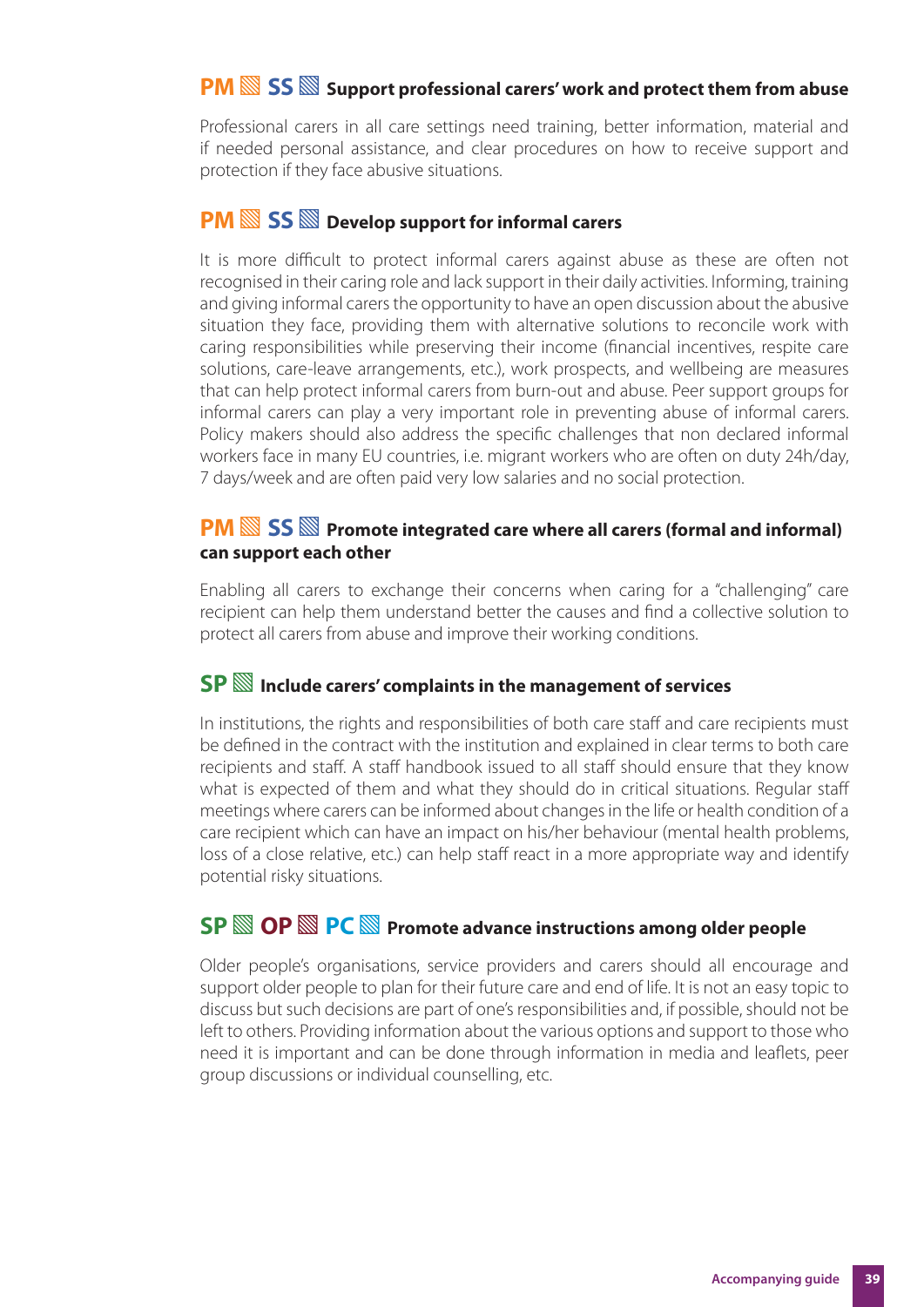# █**Good practices**

#### *COFACE European Charter for family carers*

COFACE (European Confederation of Family Organisations) has developed a Charter for family carers which aims to recognise the rights of family carers and highlight their role and the challenges they face in reconciling their personal, family and / or work life. To download the Charter, please visit COFACE's website:

coface-eu.org/en/upload/WG%20HANDICAP/CharteCOFACEHandicapEN.pdf

#### *EAPN Italy: Clubs to prevent burn-out of badanti (informal non family caregivers)*

In the province of Sienna, the Italian member of the European Anti Povery Network "Un Euro all'Ora" launched a programme to prevent burn-out among informal carers. Their "clubs for caregivers" were mainly targeting families who undertake the complex task of assisting dependent elderly at home and who often hire, on the private market, one or more caregivers, mostly immigrant women that live with the elderly and assist them for most time of the day and night. For these "badanti" (carers), the Clubs represent a unique opportunity to meet in a friendly environment where they can express their needs and receive advice from professionals. More information at: www.cilap.eu.



#### *European Project "Breaking the Taboo" - leaflet on Violence against older women in families: recognising and acting*

This brochure is a outcome of the project "Breaking the taboo", which was co-financed by the European Commission and was carried out from 2007-2009 by project partners from Austria, Finland, Italy, Poland and Germany in collaboration with partners from France, Belgium and Portugal. It aims at breaking the taboo around elder abuse by raising awareness among staff members and line managers of health and social service organisations and giving them some ideas and guidelines on how to deal with this issue. It should help them deal with these often very complex and difficult situations. When the taboo is broken - within teams, within organisations, and within the public - it becomes much easier to improve the situation of the victims and of the 'perpetrators' – who are often overburdened family carers and victims themselves. More information at: btt.roteskreuz.at

#### *France: "Vacances Ouvertes" help carers to take some holidays*

This non-profit organisation has developed a support programme to help informal carers take some rest during organised holidays. Carers can go on holiday with the person they care for and have some free time while participating professional carers take care of the dependent person. Informative leaflets have been developed to recruit social workers and carers to participate in the programme to enable informal to take a break. This enables the creation of social networks and activities on the issue of care, and the development of solidarity between volunteer professionnal carers and informal carers. www.vacances-ouvertes.asso.fr.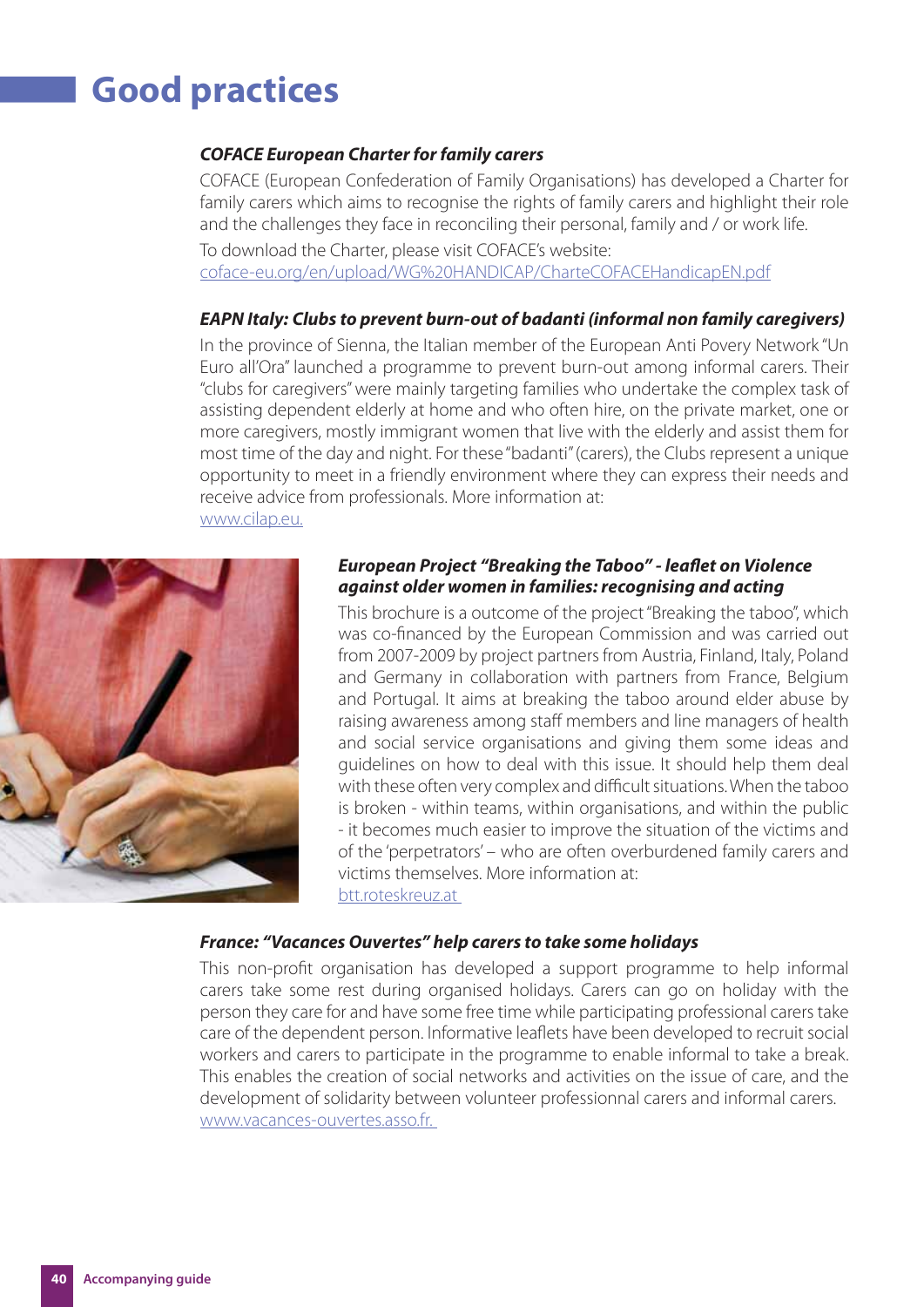# █ **Check list of recommendations**

#### **IC**▧ **Informal carers:**

- $\Box$  Caregivers should be aware that they have a key role in protecting older dependent persons from abuse (art.  $1$ )
- $\Box$  Check if the practices are the right ones (art. 1)
- $\Box$  Involve people in their care (art. 2)
- $\Box$  Respect the needs and wishes of the person (art. 2)
- $\Box$  Take steps to ensure mobility and autonomy are maintained (art. 2)
- $\Box$  Provide adequate support for decision-making (art. 2)
- $\Box$  Rely on a third party if needed and limit restrictions to the person's autonomy (art. 2)
- $\square$  Prevent intrusion into the private sphere and respect the person's modesty (art. 3)
- $\Box$  Support and respect advance directives (art. 8)
- $\Box$  Ask for external support from local social and health services (art.10)

#### **PC**▧ **Professional carers:**

- $\Box$  Caregivers should be aware that they have a key role in protecting older dependent persons from abuse (art.  $1$ )
- $\Box$  Check if the practices are the right ones (art. 1)
- $\Box$  Involve people in their care (art. 2)
- $\Box$  Respect the needs and wishes of the person (art. 2)
- $\Box$  Take steps to ensure mobility and autonomy are maintained (art. 2)
- $\Box$  Provide adequate support for decision-making (art. 2)
- $\Box$  Rely on a third party if needed and limit restrictions to the person's autonomy(art. 2)
- $\Box$  Prevent intrusion into the private sphere and respect the person's modesty (art. 3)
- $\Box$  Improve the living conditions of the person especially through timely support (art. 4)
- $\Box$  Respect of the person's background and personal needs (art. 4)
- $\Box$  Support informal carers in improving the living conditions of the care recipient (art. 4)
- $\Box$  Regularly assess the needs of the care recipients (art. 4)
- $\square$  Provide user-friendly information on the full range of available services (art.5)
- $\square$  Promote tolerance and create opportunities to exchange on differences (art. 7)
- $\Box$  Allow private places for practicing one's beliefs (art. 7)
- $\Box$  Prevent proselytism (art. 7)
- $\Box$  Involve the care recipient in the care and support his/her autonomy (art. 8)
- $\Box$  Involve families in palliative care (art. 8)
- $\Box$  Respect national regulations on the end of life (art. 8)
- $\Box$  Respect and support the spiritual needs and wishes of the dying person. (art. 8)
- $\Box$  Support and respect advance directives (art. 8)
- $\Box$  Provide support and protection to victims of elder abuse (art. 9)
- $\Box$  Promote advance instructions among older people (art. 10)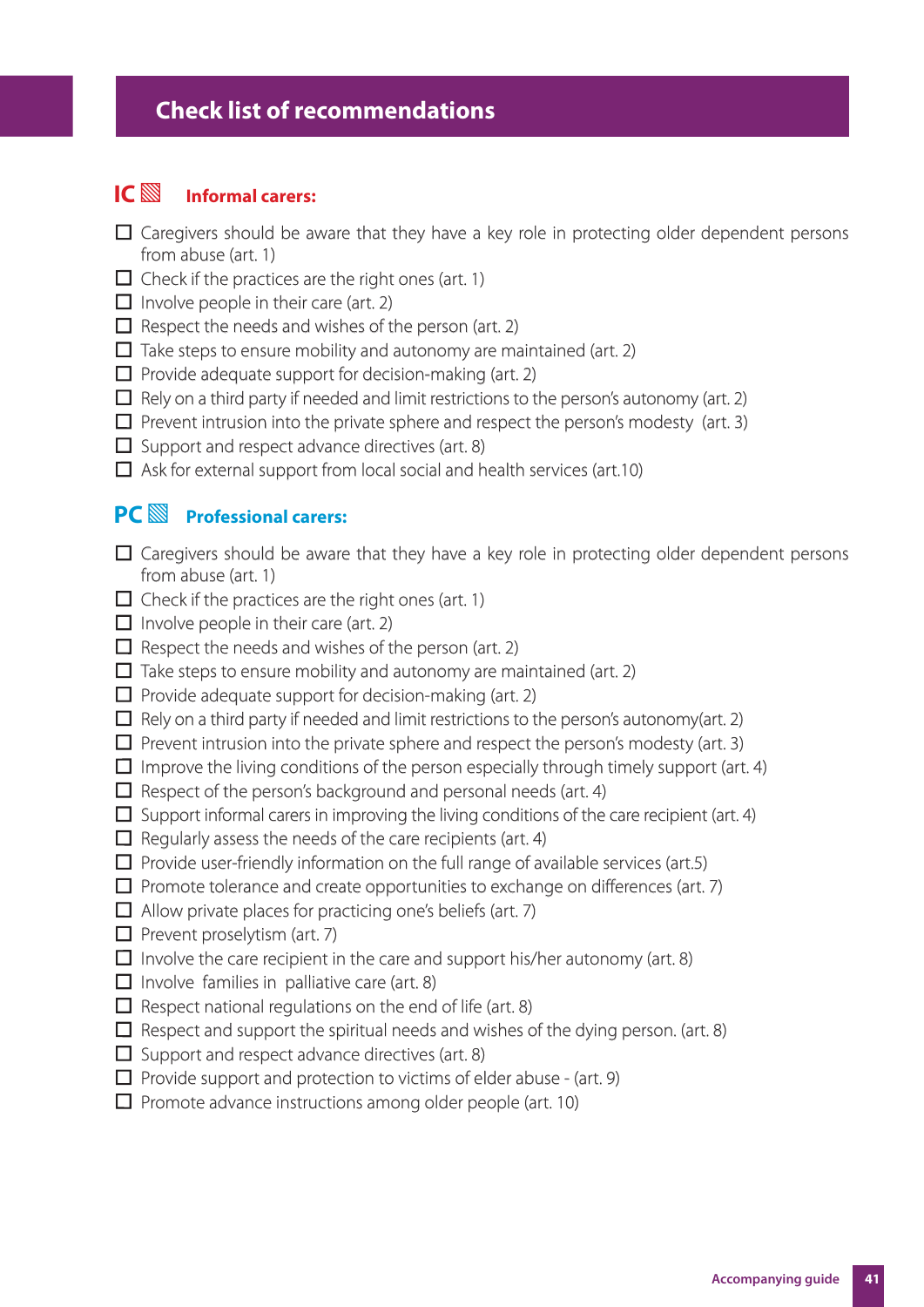# **SP**▧ **Service providers:**

- $\Box$  Develop a systematic process to prevent abuse and take complaints into account (art. 1)
- $\Box$  Raise awareness on elder abuse (art. 1)
- $\Box$  Provide information on where to call for support (art.1)
- $\Box$  Cooperate with a wide range of stakeholders (art. 1)
- $\Box$  Involve people in their care (art. 2)
- $\Box$  Respect the needs and wishes of the person (art. 2)
- $\Box$  Take steps to ensure mobility and autonomy are maintained (art. 2)
- $\Box$  Provide adequate support for decision-making (art. 2)
- $\Box$  Rely on a third party if needed and limit restrictions to the person's autonomy (art. 2)
- $\Box$  Integrate the respect for privacy in the service management and in the care contract (art. 3)
- $\Box$  Allow places and moments for intimacy (art. 3)
- $\Box$  Have clear rules on respect for confidentiality and data protection (art. 3)
- $\Box$  Ensure that staff are adequately trained and qualified (art. 4)
- $\square$  Ensure services are adapted to the person's needs (art. 4)
- $\Box$  Ensure continuity of care and staff coordination (art. 4)
- $\Box$  The care plan should include the provision of good, tasty and varied food (art. 4)
- $\Box$  Support informal carers in improving the living conditions of the care recipient (art. 4)
- $\Box$  Regularly assess the needs of the care recipients (art. 4)
- $\square$  Provide user-friendly information on the full range of available services (art.5)
- $\Box$  Provide clear explanations to carers and users (art. 5)
- $\square$  Promote and facilitate access to own's personal medical data (art. 5)
- $\square$  Promote and regulate the participation of older people in research projects (art.5)
- $\square$  Encourage social participation of older people in long-term care (art. 6)
- $\Box$  Provide support to people to respond to their social participation needs and wishes (art. 6)
- $\Box$  Promote and encourage access to new information and communications technologies (ICTs) (art. 6)
- $\Box$  Promote tolerance and create opportunities to exchange views on differences (art. 7)
- $\Box$  Allow private places for practicing one's beliefs (art. 7)
- $\Box$  Prevent proselytism (art. 7)
- $\Box$  Support people in their wish to associate and participate in groups (art. 7)
- $\Box$  Provide a wide access to diversified information (art. 7)
- $\Box$  Develop quality palliative care in an interdisciplinary approach (art. 8)
- $\Box$  Involve the care recipient in their care and support his/her autonomy (art. 8)
- $\Box$  Involve the families in the palliative care (art. 8)
- $\Box$  Respect national regulations on the end of life (art. 8)
- $\Box$  Respect and support the spiritual needs and wishes of the dying person (art. 8)
- $\Box$  Support and respect advance directives (art. 8)
- $\Box$  Check the criminal record of professional caregivers (art.9)
- $\Box$  Develop training to caregivers on how to detect abuse (art. 9)
- $\Box$  Provide support and protection to victims and those reporting elder abuse (art. 9)
- $\Box$  Include carers' complaints in the management of services (art. 10)
- $\Box$  Promote advance instructions among older people (art. 10)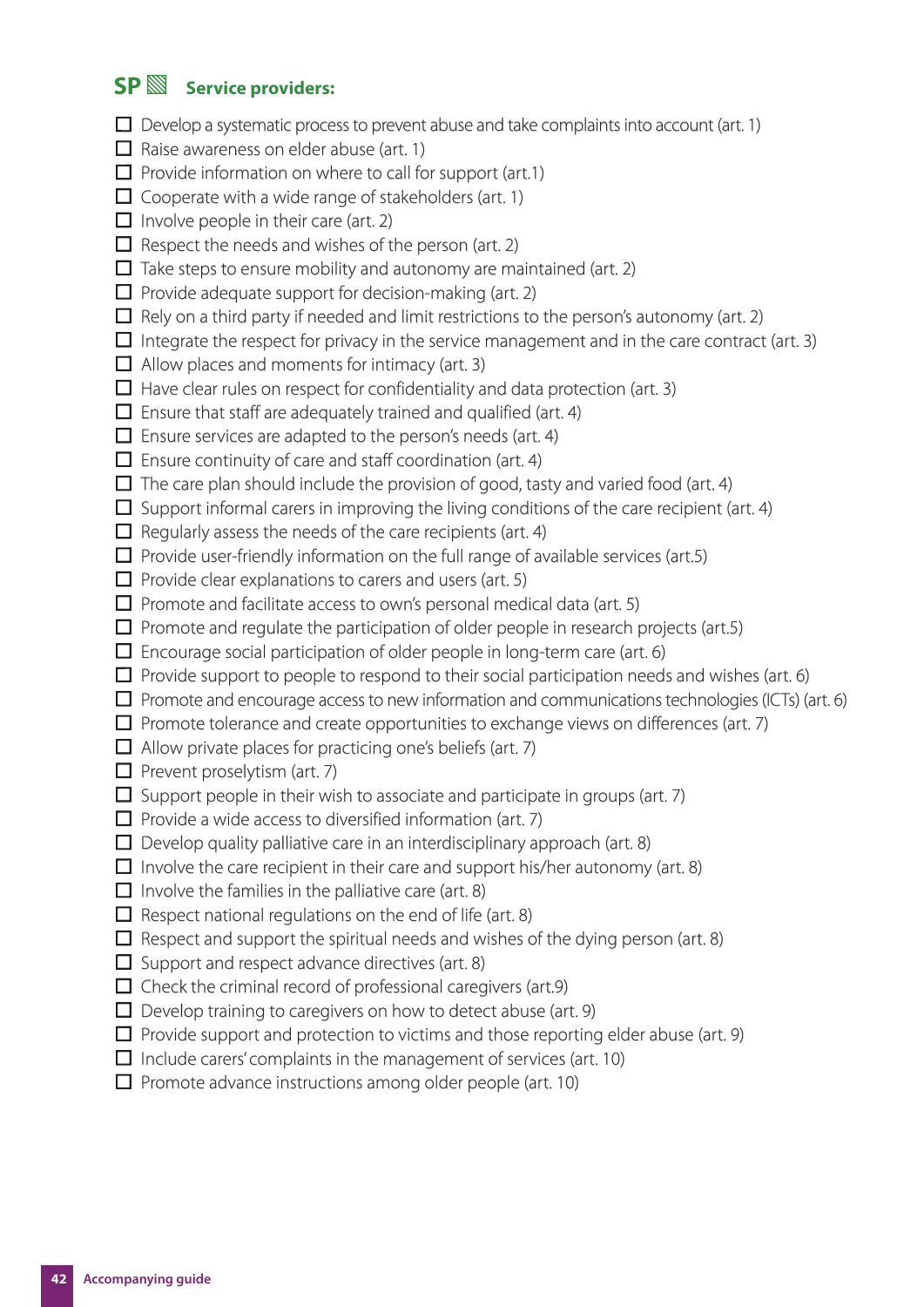## **PM**▧ **Policy makers:**

- $\Box$  Develop a systematic process to prevent abuse and take complaints into account (art. 1)
- $\Box$  Raise awareness on elder abuse (art. 1)
- $\Box$  Provide information on where to call for support (art.1)
- $\Box$  Cooperate with a wide range of stakeholders (art. 1)
- $\Box$  Create a public body responsible for anti-discrimination and the fight against elder abuse (art. 1)
- $\Box$  Inform on the rights and limits of the representation by a thirdparty (art. 2)
- $\Box$  Develop clear Data Protection rules protecting the users (art. 3)
- $\Box$  Develop mandatory standards for quality long-term care (art. 4)
- $\Box$  Enable respite care solutions for informal carers (art. 4)
- $\Box$  Protect vulnerable care workers (art. 4)
- $\Box$  Make quality of long-term care services a priority, especially in public expenditures (art. 4)
- $\Box$  Develop a legal framework protecting the rights and duties of users in all care settings (art. 5)
- $\square$  Promote and facilitate access to one's own personal medical data (art. 5)
- $\square$  Promote and regulate the participation of people in research projects (art. 5)
- $\Box$  Join WHO Age-friendly cities programme
- $\Box$  Provide user-friendly information on the full range of available services (art. 5)
- $\Box$  Inform on and support care recipients' access to their civic rights (art. 6)
- $\Box$  Regulate by law the principles and requirements of palliative care (art. 8)
- $\Box$  Develop dedicated bodies and public information to tackle elder abuse (art.9)
- $\Box$  Develop individualised responses to victims of abuse (art. 9)
- $\Box$  Support professional carers' work and protect them (art. 10)
- $\Box$  Develop support for informal carers (art. 10)
- $\square$  Promote integrated care where all carers (formal and informal) can support each other (art. 10)

### **OP**▧ **Older people's organisations:**

- $\Box$  Raise awareness on elder abuse (art. 1)
- $\Box$  Provide information on where to call for support (art.1)
- $\Box$  Cooperate with a wide range of stakeholders (art. 1)
- $\Box$  Inform on the rights and limits of the representation by a third-party (art. 2)
- $\Box$  Provide user-friendly information on the full range of available services (art. 5)
- $\Box$  Promote and regulate the participation of people in research projects (art. 5)
- $\Box$  Encourage social participation of older people in long-term care (art. 6)
- $\Box$  Provide support to people to respond to their social participation needs and wishes (art. 6)
- $\square$  Promote and encourage the access to new information and communications technologies (ICTs)  $(art. 6)$
- $\square$  Promote advance instructions among older people (art. 10)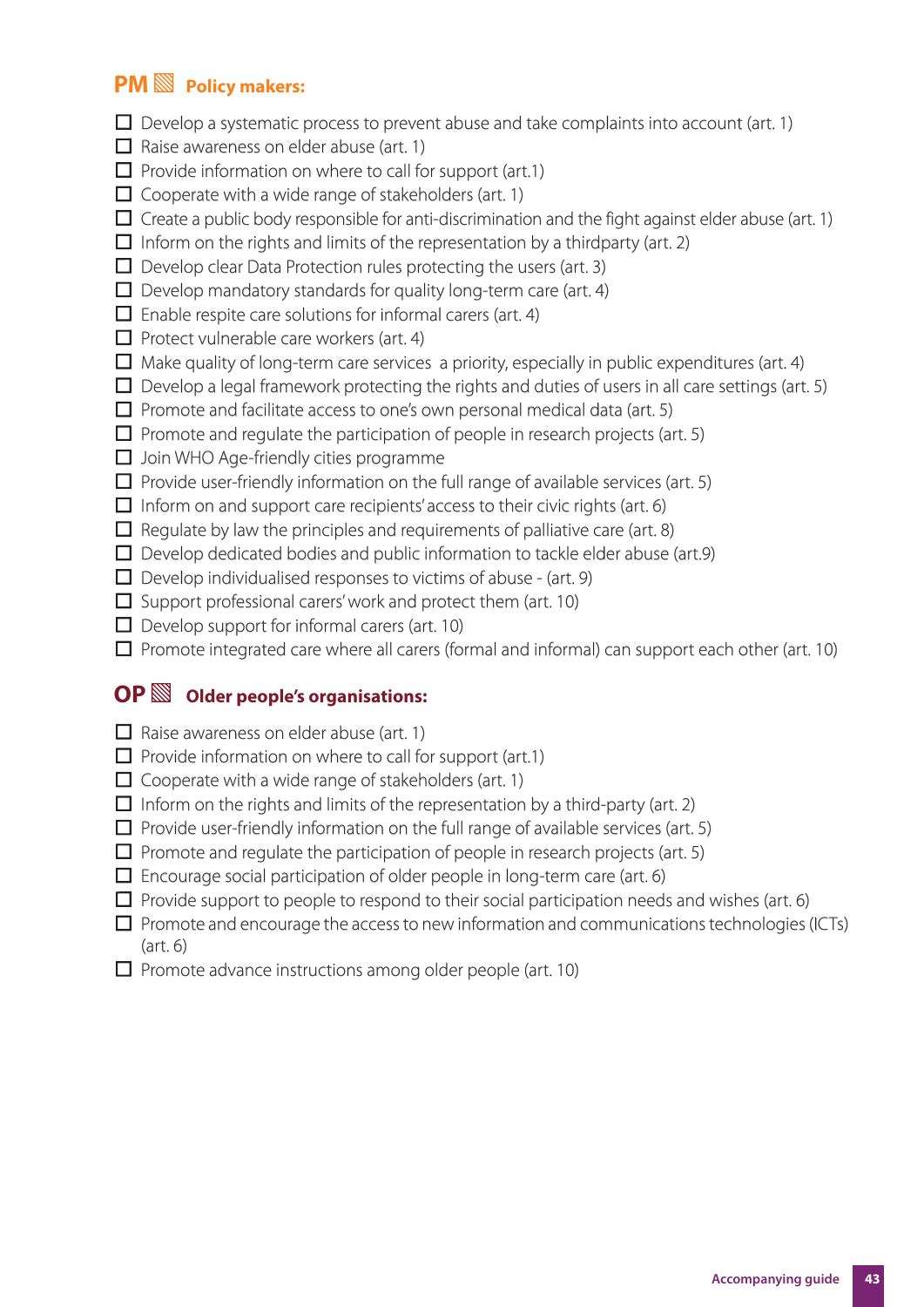## **SS**▧ **Social Services:**

- $\Box$  Raise awareness on elder abuse (art. 1)
- $\Box$  Provide information on where to call for support (art.1)
- $\Box$  Cooperate with a wide range of stakeholders (art. 1)
- $\Box$  Inform on the rights and limits of the representation by a third-party (art. 2)
- $\Box$  Support informal carers in improving the living conditions of the care recipient (art. 4)
- $\Box$  Regularly assess the needs of the care recipients (art. 4)
- $\Box$  Provide user-friendly information on the full range of available services (art. 5)
- $\square$  Encourage social participation of older people in long-term care (art. 6)
- $\Box$  Provide support to people to respond to their social participation needs and wishes (art. 6)
- $\square$  Promote and encourage the access to new information and communications technologies (ICTs)  $(art. 6)$
- $\Box$  Provide support and protection to victims and those reporting elder abuse (art. 9)
- $\Box$  Support carers' work and protect them (art. 10)
- $\Box$  Develop support for informal carers (art. 10)
- $\square$  Promote integrated care where all carers (formal and informal) can support each other (art.10).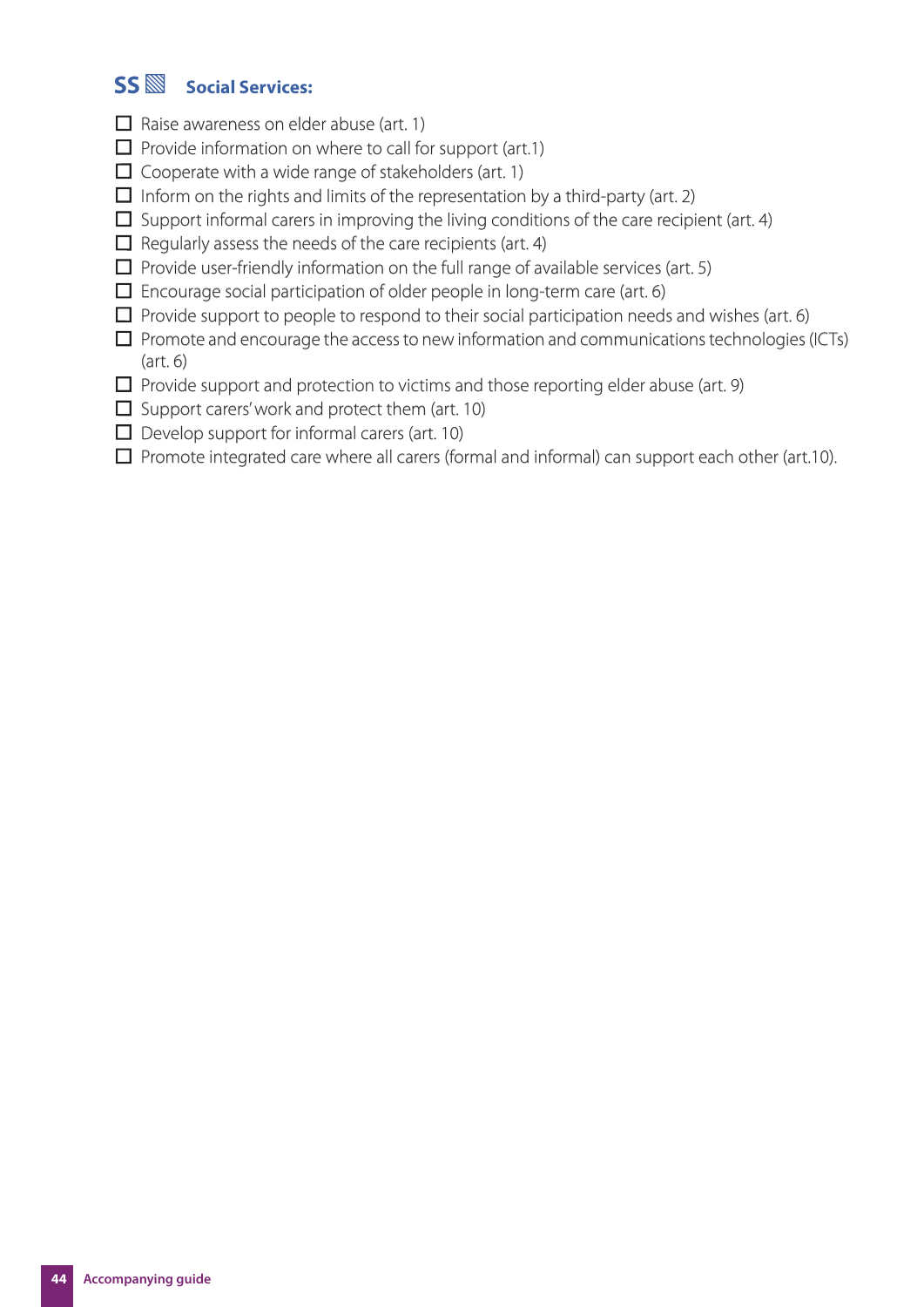# █ **Glossary**

Accessibility: Concept including affordability, as well as non-discriminatory access based on age, gender, sexual orientation and identity, disability, etc.

**Advance directives:** Instructions given by individuals specifying what actions should be taken for their health in the event that they are no longer able to make decisions due to illness or incapacity, and appoints a person to make such decisions on their behalf.

**Autonomy:** Personal capacity to consider alternatives, to make choices, and to act without undue influence or interference by others.

**Care recipient**: an adult with a chronic illness or disabling condition or an older person who needs ongoing assistance with daily tasks and personal hygiene. The person needing assistance may also require primary and acute medical care or rehabilitation services (occupational, speech and physical therapies).<sup>5</sup>

**Continuity of care:** Continuity of care is the process by which a care receiver and caregivers or healthcare professionals are cooperatively involved in ongoing health care management toward the goal of high quality, cost-effective medical care.

**Dignity**: A state, quality or manner worthy of esteem or respect; and (by extension) self-respect. Dignity in care therefore means the kind of care, in any setting, which supports and promotes, and does not undermine, a person's self-respect regardless of any difference.

**Elder abuse:** a single, or repeated act, or lack of appropriate action, occurring within any relationship where there is an expectation of trust which causes harm or distress to an older person (WHO definition). A distinction should be made between 'intentional' and 'non intentional' abuse.

**ICTs:** Information and Communication Technologies. This includes for example telephones, computers, digital television, GPS, etc.

**Independent living:** Philosophy, way of looking at disability and society, and a worldwide movement of people with disabilities who proclaim to work for self-determination, self-respect and equal opportunities. In the context of eldercare, independent living is seen as a step in the continuum of care, with assisted living being the next step.

**Informal carers:** in a great majority of cases care is given by informal carers, i.e. mainly family, but also close friends, neighbours, people from the community or unregistred migrants in some countries.

**Long-term care:** Long-term care brings together a range of medical and social services for persons who are dependent on help for basic daily activities, caused by chronic conditions of physical or mental disability.

<sup>5</sup> Taken from 'Family caregiver alliance': http://www.caregiver.org/.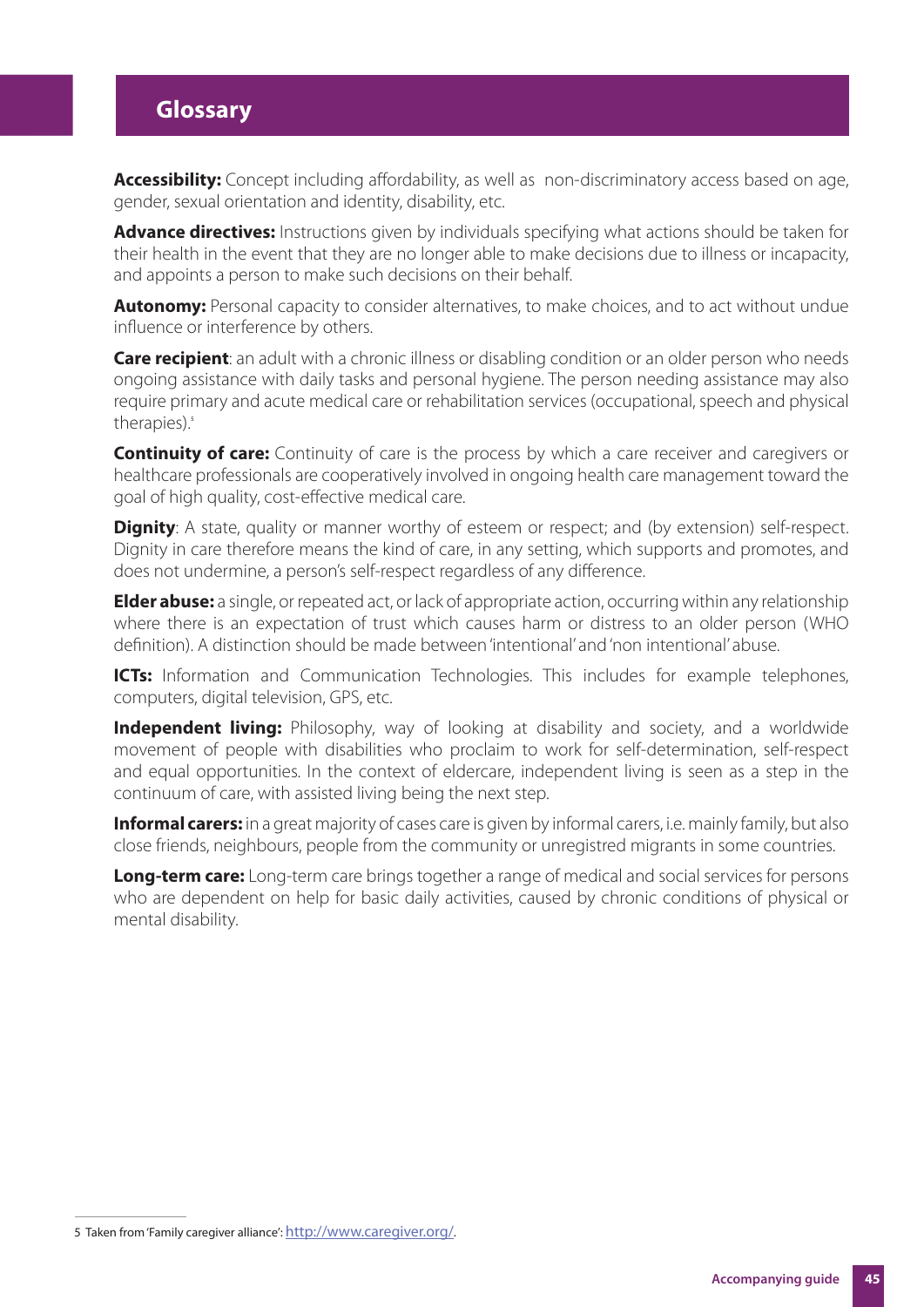**Older people's organisations:** these organisations aim to voice the interests of older people at all level (health, employment, discrimination, social inclusion, etc) and to influence policy change.

**Palliative care:** Palliative care is the active, total care of the patients whose disease is not responsive to curative treatment. Control of pain, of other symptoms, and of social, psychological and spiritual problems is paramount. Palliative care is interdisciplinary in its approach and encompasses the patient, the family and the community in its scope. In a sense, palliative care is to offer the most basic concept of care – that of providing for the needs of the patient wherever he or she is cared for, either at home or in the hospital. Palliative care affirms life and regards dying as a normal process; it neither hastens nor postpones death. It sets out to preserve the best possible quality of life until death. (source: European Association for Palliative Care)

**Policy-makers:** this group includes decision-makers at all levels (European, national, local) who are responsible for the financing, organisation and monitoring of eldercare services. They have the power to legislate on quality standards and are responsible for inspection, enforcement and sanctions.

**Professional caregivers:** paid helpers and carers employed by a service provider (hospital, nursing home, community or home care services).

**Quality assessment:** the methodology used to measure of the quality of care provided in a particular setting.

**Quality care:** it covers different dimensions of what is a 'good care' such as: appropriatness, timeliness, continuity, accessibility, affordability, and improvement of the person's wellbeing.

**Respite care:** Provision of short-term, temporary relief to those providing informal care to dependent persons living at home.

**Self determination:** Free choice of one's own acts without external compulsion

**Service providers:** Public, private, for-profit or non-profit-making agencies who deliver care services for older people in institutional settings or at home.

**Trusted person:** The person chosen by the dependent person to represent her/him and help her/ him in making decisions or make decision on her/his behalf. The term differs from one country to another.

**Wellbeing:** A concept combining an individual's health, their quality of life, and their satisfaction.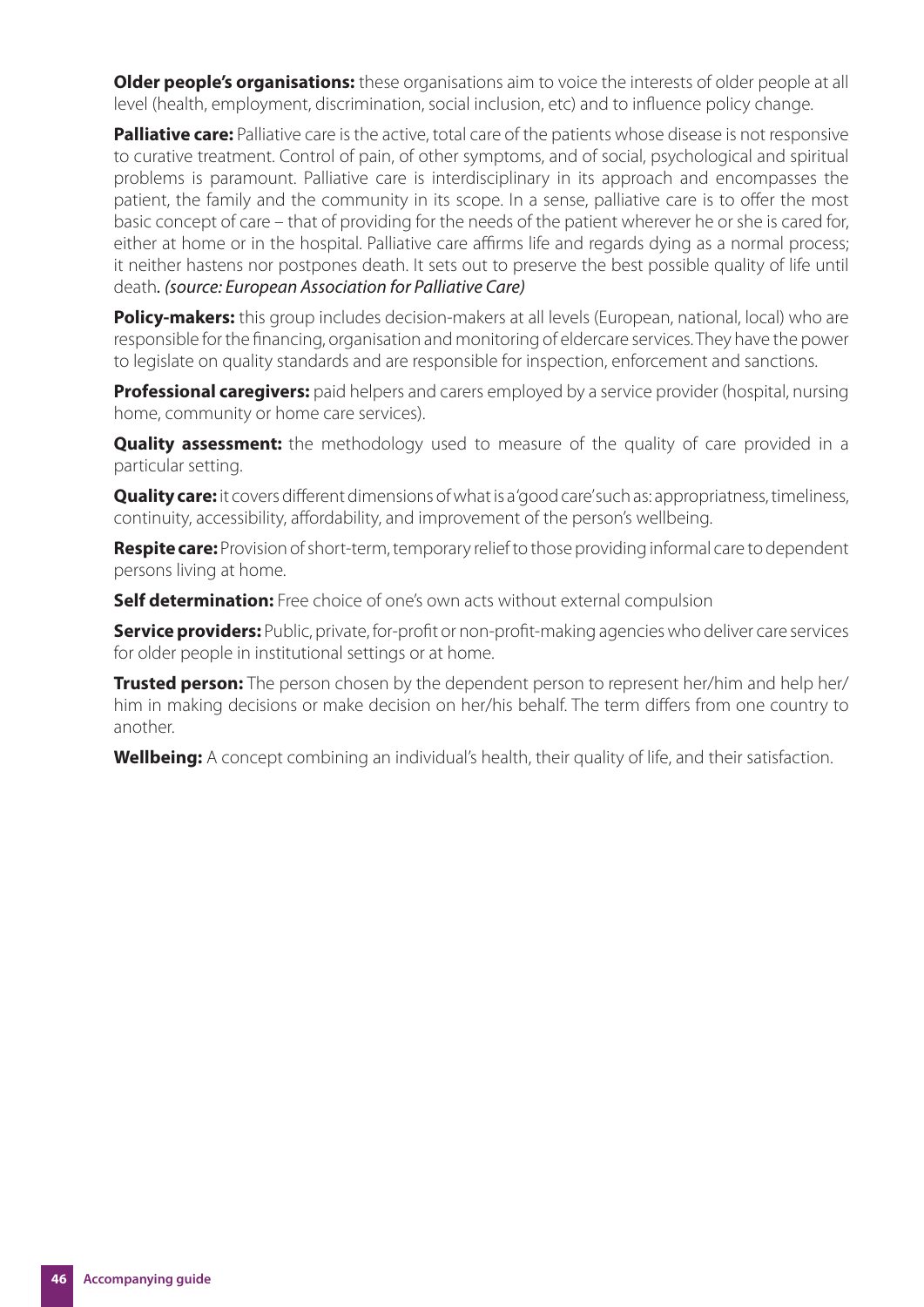#### **Organisations involved in the project**



#### **Project coordinator: AGE Platform Europe**

AGE Platform Europe (formely AGE - the European Older People's Platform) is a European network of organisations of people aged 50+ representing over 28 million older people in Europe. AGE aims to voice and promote the interests of the 150 million inhabitants aged 50+ in the European Union and to raise awareness of the issues that concern them most.

www.age-platform.eu

#### **Project partners**



#### **E.D.E. – The European Association for Directors of Residential Homes**

E.D.E. (European Association for Directors of Residential Care Homes for the Elderly) is a professional federation of directors/managers of Residential and Nursing Homes from all over Europe. Members in E.D.E. are organisations of home directors coming from 18 European countries and altogether there are 23 national associations. www.ede-eu.org



#### **ANBO (the Netherlands)**

ANBO is an association in the Netherlands representing senior people. Our primary goal is to provide independence and to promote the interests of seniors to national, provincial, and local governments and authorities. ANBO also gives its members advice and information offers an array of informative, cultural and recreational activities. In addition it arranges discounts through third-party providers. www.anbo.nl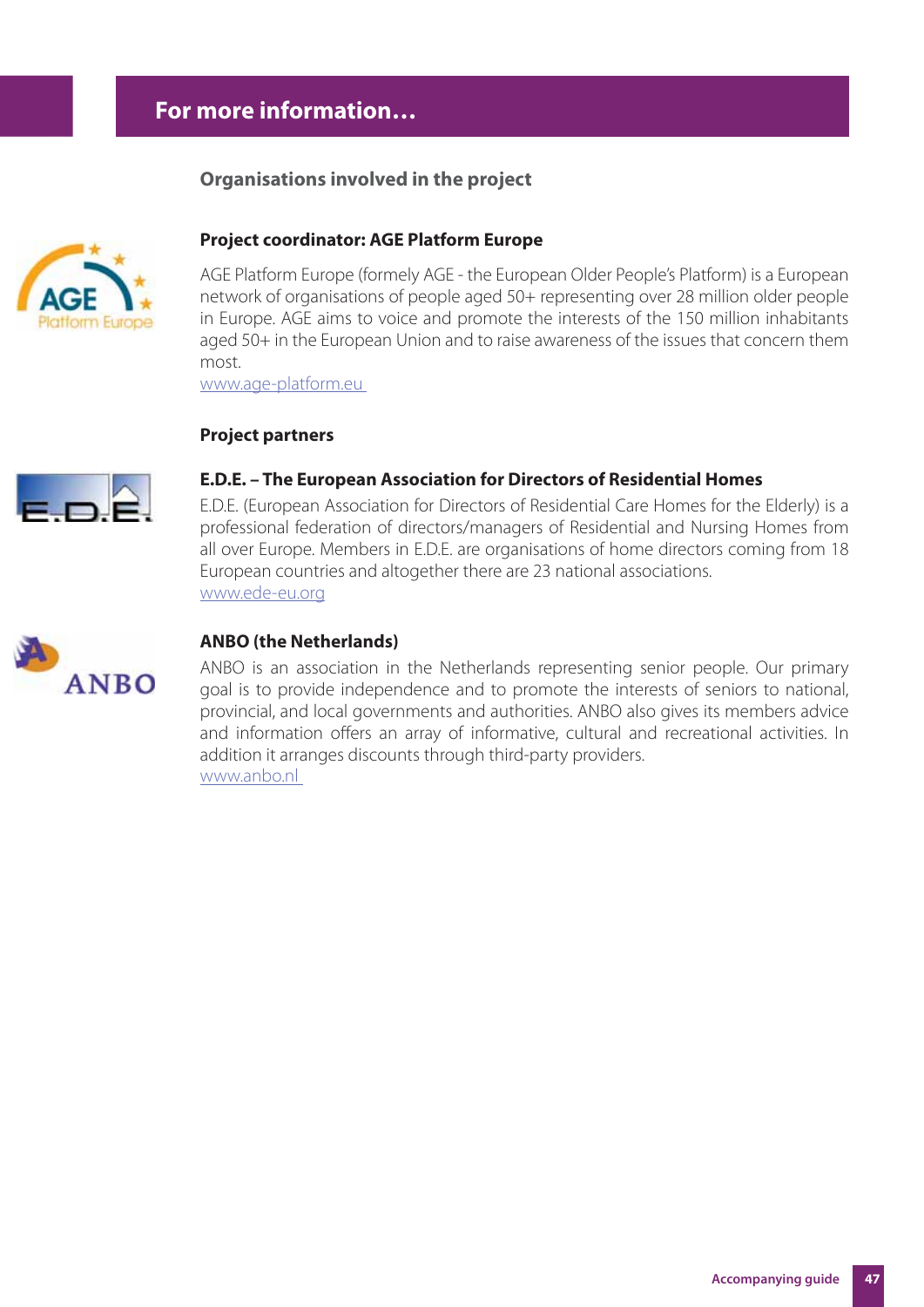

#### **BIVA (Germany)**

BIVA is a self-help organisation offering its members and the interested public at large information about all questions concerning assisted living and institutionalised care, as well as giving advice on legal questions. As a consumers' lobbying organisation BIVA is involved in legislative procedures on the national as well as on the regional level. BIVA was a member of the work group ("Round Table for Long Term Care") that formulated the German Charter of Rights for People in Need of Long Term Care and Assistance, and represents the perspective of the users in a large number of advisory bodies in the social field.

www.biva.de

#### **Commune de saint Josse – Association of Family House (Belgium)**

The Association of Family House was created in 1965 to offer a service to help families and older people by the local authority of Saint-Josse-ten-Noode, in Brussels. The philosophy of the association is to promote the wellbeing of the inhabitants of the city, without being discriminated against.

maison-de-la-famille.be

#### **FNG - French National Foundation of Gerontology (France)**

The FNG is a national resource centre working on older people and ageing. It was created in 1967 by the public authorities and the main basic or supplementary social security systems in France national research centres working in the field of health contributed to its creation. It developed for the first time in 1987 a "Charte des droits et libertés de la personne âgée dépendante" (Charter of Rights and Freedoms of the dependent elderly person). A more recent version of the Charter was presented in 2007 and named: "Charte des droits et libertés de la personne âgée en situation de handicap ou de dépendance". www.fng.fr

 ${\rm fng}$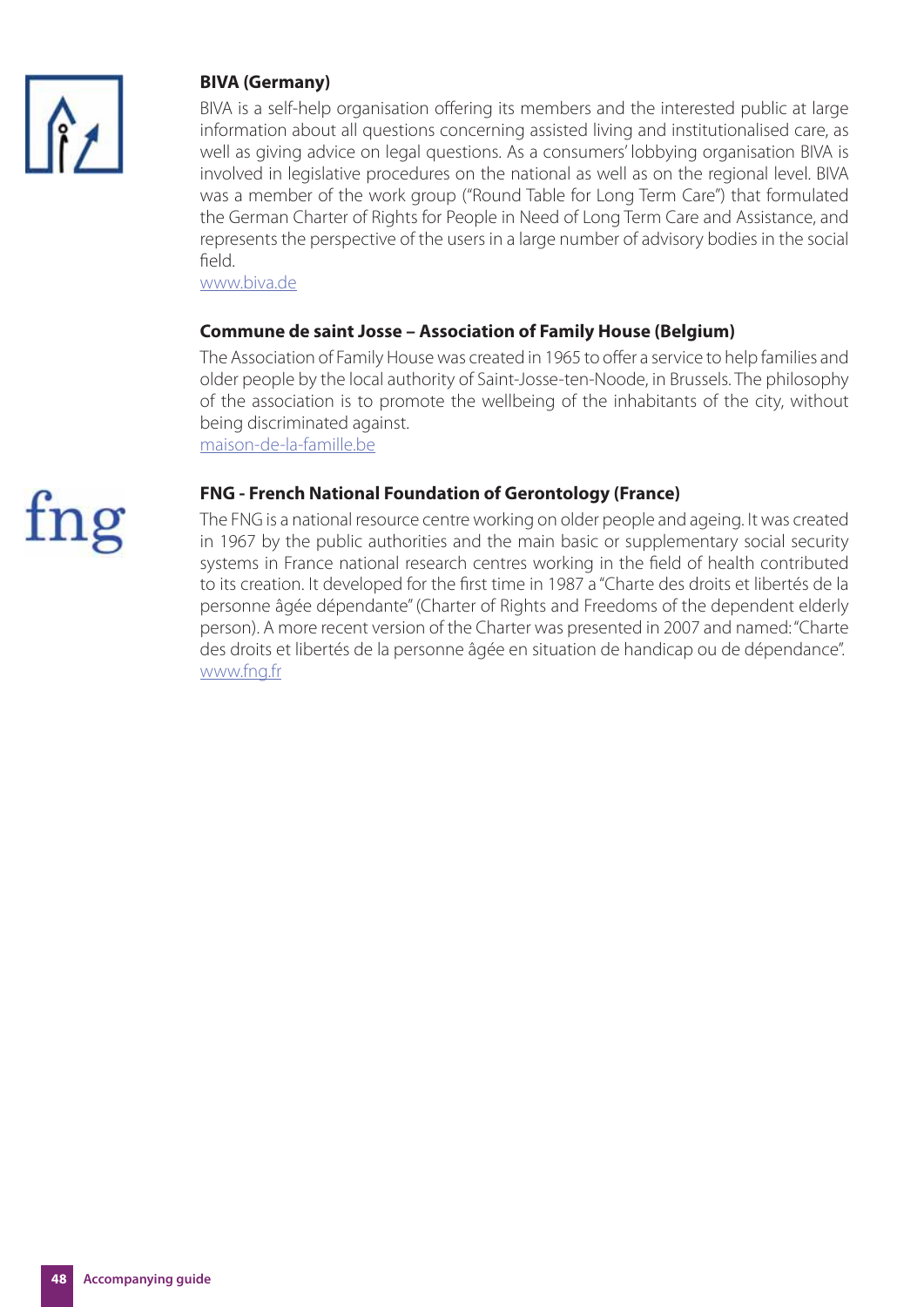

#### **FIPAC – Italian Federation of Pensioners of trade activities (Italy)**

FIPAC is a large and representative organisation of older people in Italy whose aim is to improve the services provided to older people, to protect their dignity, and to increase their financial independence. FIPAC is a member of the AGE Italy coordination which is managed by Elio d'Orazio and brings together all AGE member organisations in Italy. FIPAC will report and consult with AGE Italy members to increase the awareness and participation of Italian older citizen's organisations in the project. www.fipac.it.



#### **50+ Hellas (Greece)**

50+ Hellas is a Non-governmental and not-for-profi t organisation which aims to improve the quality of life of those over 50 years of age in Greece, within a more equal society and through actions and activities affecting all aspects of life. In cooperation with other social partners, it supports and promotes the rights of older people to equal treatment in society, particularly in employment, in health and medical care, in their independence and decent living standards, in their right to participate as full citizens in decision making as well as in the development of policies affecting them. The organisation also promotes the interests and support of dependent older people and their families and the professionals who care for them. www.50plus.gr/english

#### **MZU (Slovenia)**

Mestna zveza upokojencev Ljubljana (MZU Ljubljana) is a federation of 101 local older people's associations with more then 30.000 members and four decades of the tradition. Apart from voicing the needs and interests of elderly people in the central Slovenian region, keeping the dialogue with public authorities and regularly organising expert session on the most important social items, it runs the advisory service and daily activity centres for elderly people.

www.mzu.si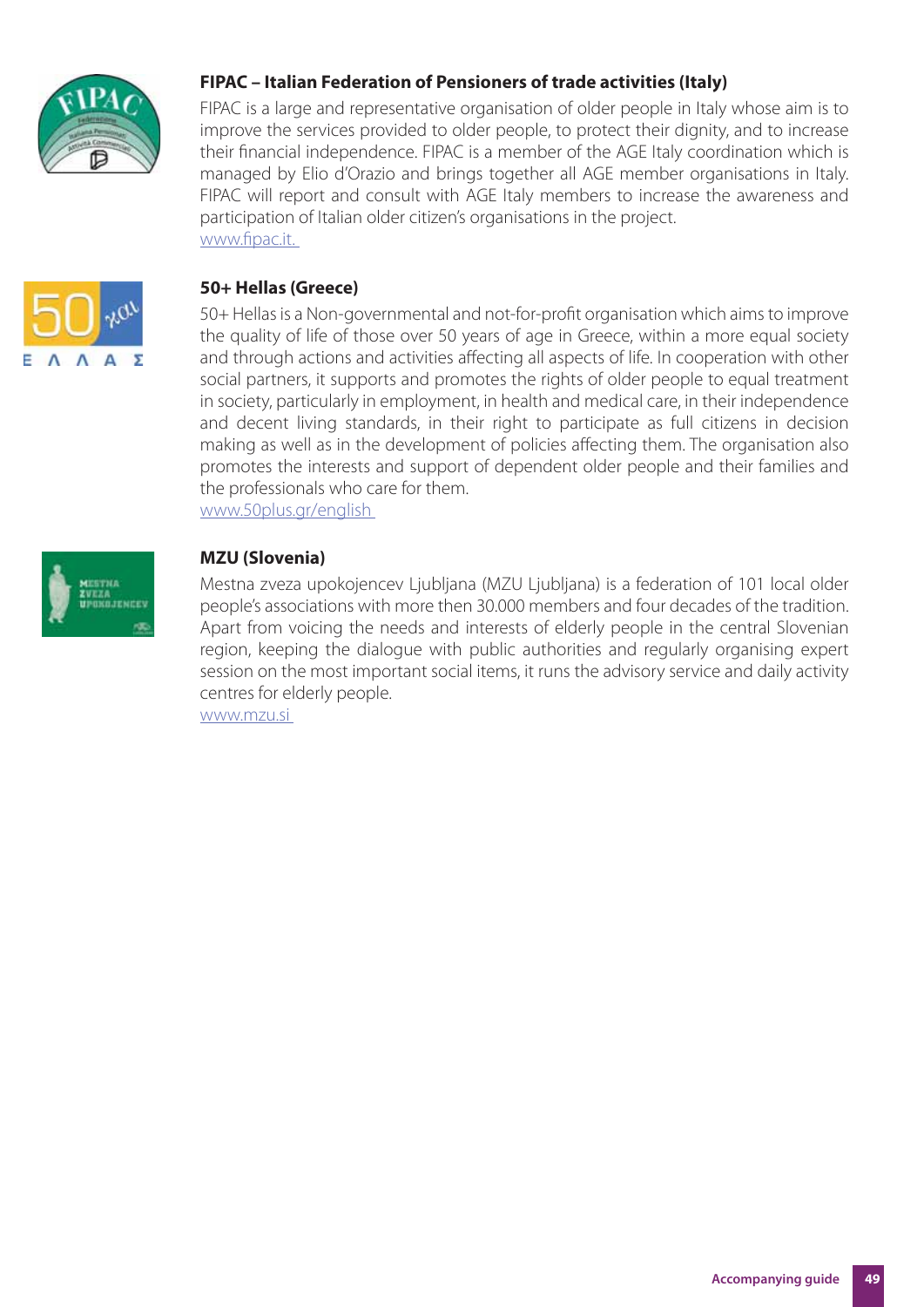

#### **NIACE (United Kingdom)**

NIACE is the National Institute of Adult Continuing Education. It is a membership-led, non-governmental organisation that both represents and advances the interests of adult learners and potential learners at all levels and wherever they learn in England and Wales – especially those who have benefited least from their initial education and training. We believe that adult learning is essential not only to create and maintain a more skilled and knowledgeable workforce, but also for personal development, and for a just, inclusive and democratic society. NIACE works to secure high-quality education and training systems that are responsive to the diversity and complexity of adults' needs and aspirations as learners.

www.niace.org.uk



#### **SENIORER I TIDEN SPF - Swedish Association of Senior Citizens (Sweden)**

SPF was the first Swedish organisation for pensioners, established in 1939. SPF is a membership organisation for all who are entitled to a pension regardless of age. SPF is a politically and religiously independent organisation and has approximately 260000 members in the 850 clubs divided in 27 districts throughout the country.

SPF acts, at various political levels, to promote beneficial treatment of issues related to the elderly. SPF influences politicians and inspires its members to take an active part in the decision-making process. Influence, quality of life and freedom of choice are the foundation that SPF's actions are based on.

spfpension.com

#### **Zivot 90 (Czech Republic)**

Život 90 is a NGO helping older people to be able to actively and meaningfully live in their own home as long as possible. Our goal is to improve quality of life in general by supporting elderly citizens and their right to dignity. In this way Život 90 offers social services including respite care, home care, and Senior Telephone help line. We provide counselling in the social, psychological and legal spheres. We also offer courses (English lessons, ceramics, dance lessons), training (seminar about personal safety), and theatre performances and thus support older people in leisure time activities.

www.zivot90.cz

**Contributions** We would like to thank the following organisations for their contribution to this accompanying guide: Fondation Bonduelle, Alzheimer Europe and COFACE.